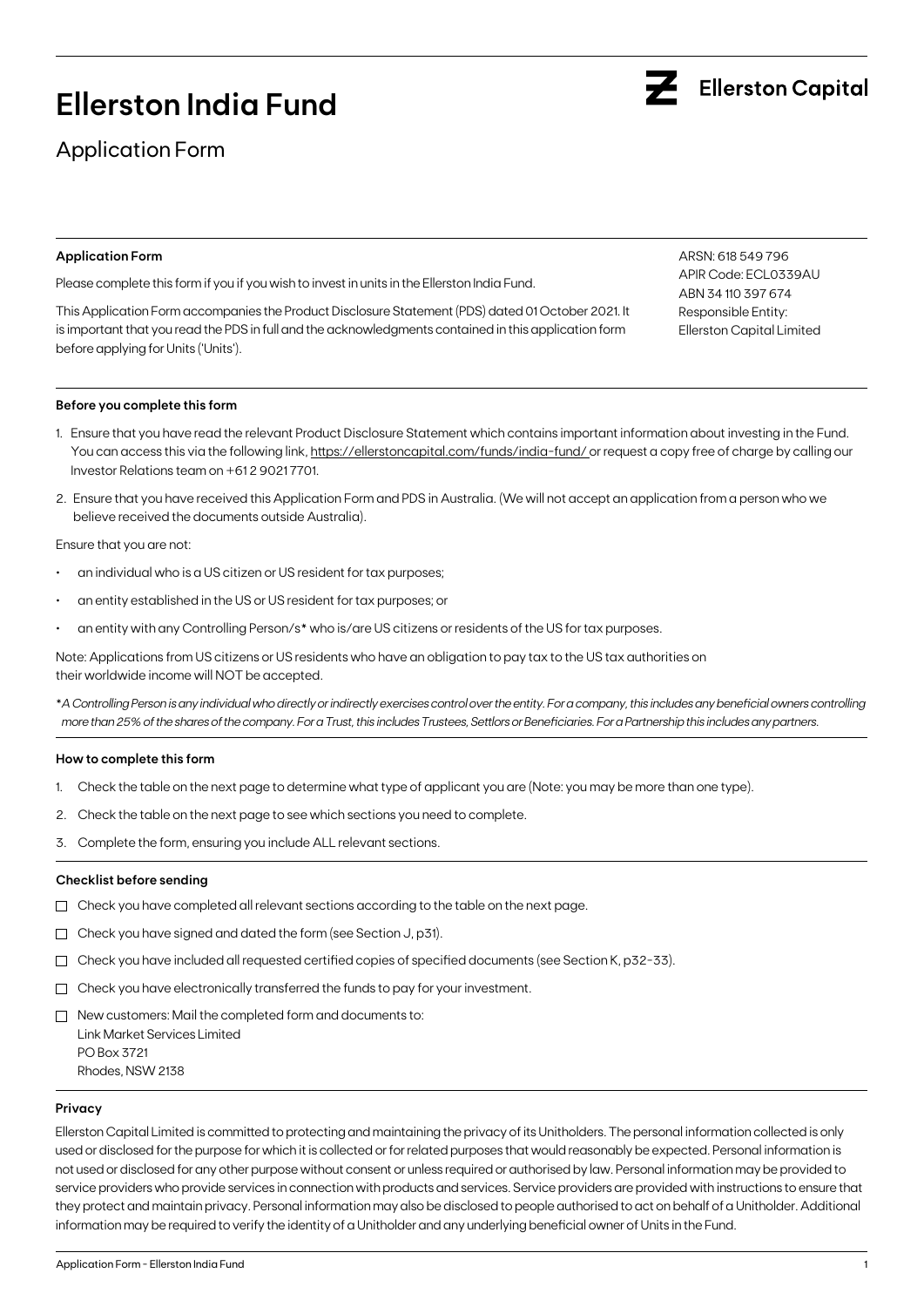## **Checklist before sending**

**What type of applicant are you?** 

|  |  | (Please tick the boxes that apply to you) |  |  |  |
|--|--|-------------------------------------------|--|--|--|
|--|--|-------------------------------------------|--|--|--|

| <b>Investor Type</b>                                                         | Sections you must complete |
|------------------------------------------------------------------------------|----------------------------|
| $\Box$ Custodian of investment platform (go to Sections A, p3 and A(1), p4)  | $A, A(1), B$ through K     |
| $\Box$ Company (go to Sections A, p3 and A(2), p5)                           | A, $A(2)$ , B through K    |
| $\Box$ Trust (go to Sections A, p3 and A(3), p7)                             | $A, A(3)$ , B through K    |
| $\Box$ Individual/joint and sole trader (go to Sections A, p3 and A(4), p10) | A, $A(4)$ , B through K    |
| $\Box$ Partnership (go to Sections A, p3 and A(5), p12)                      | A, $A(5)$ , B through K    |
| $\Box$ Association (go to Sections A, p3 and A(6), p14)                      | A, $A(6)$ , B through K    |
| $\Box$ Registered cooperative investors (go to Sections A, p3 and A(7), p15) | A, A(7), B through K       |
| $\Box$ Government body (go to Sections A, p3 and A(8), p16)                  | A, $A(8)$ , B through K    |

### **Section**

| $\Box$ Section A | Investor Details. All information about the investor(s), including full name, residential address (mandatory), postal address<br>(optional) and contact details as well as details for corporate or trust investors.                                                                                                                                                                                                                                                                                                                                                                                                                    |
|------------------|-----------------------------------------------------------------------------------------------------------------------------------------------------------------------------------------------------------------------------------------------------------------------------------------------------------------------------------------------------------------------------------------------------------------------------------------------------------------------------------------------------------------------------------------------------------------------------------------------------------------------------------------|
| $\Box$ Section B | Investment and payment details. The amount you wish to invest in the Ellerston India Fund and your payment method.                                                                                                                                                                                                                                                                                                                                                                                                                                                                                                                      |
| $\Box$ Section C | Distribution payment instructions. Details of your nominated bank account for credit of distributions and<br>redemptions. Must be an account with an Australian domiciled financial institution.                                                                                                                                                                                                                                                                                                                                                                                                                                        |
| $\Box$ Section D | Contact details and preferred communication method. Please provide contact details, where we can send all<br>correspondence including transactions, distribution and tax statements, ongoing disclosures and other materials,<br>according to your preferred method of communication.                                                                                                                                                                                                                                                                                                                                                   |
| $\Box$ Section E | Acting authority or authorised representative. Only one TFN is required unless the investment is a joint<br>holding in which case all individuals should provide a TFN.                                                                                                                                                                                                                                                                                                                                                                                                                                                                 |
| $\Box$ Section F | Operating authority. Advise us who has authority to operate your account.                                                                                                                                                                                                                                                                                                                                                                                                                                                                                                                                                               |
| $\Box$ Section G | Financial Advisor details. Please record the details here of your financial advisor if you wish them to be<br>registered on your account.                                                                                                                                                                                                                                                                                                                                                                                                                                                                                               |
| $\Box$ Section H | Tax certification - FATCA (US) and CRS (other jurisdictions). You MUST complete this section if you<br>are an individual, joint investor or sole trader OR if you are investing as an entity of any kind. You must also<br>indicate whether you are or are not a US citizen or resident for tax purposes, and provide other information<br>as requested.                                                                                                                                                                                                                                                                                |
| $\Box$ Section I | Subscription terms and conditions. Includes privacy information.                                                                                                                                                                                                                                                                                                                                                                                                                                                                                                                                                                        |
| $\Box$ Section J | Declarations and signatures. Ensure each investor reads this section and signs and dates the form.                                                                                                                                                                                                                                                                                                                                                                                                                                                                                                                                      |
| $\Box$ Section K | Investor identification information. This is a checklist, to help you ensure you provide the information we<br>require. As well as enabling us to register your account properly, you help us to fulfil our obligations under the Anti-<br>Money Laundering and Counter-Terrorism Financing Act 2006 (AML/CTF law) to identify and verify the identity of<br>investors before providing a 'designated service'. In order for us to fulfil our obligations we must ask all investors to<br>provide information and documents, details of which are specified in the Product Disclosure Statement as well as on this<br>Application Form. |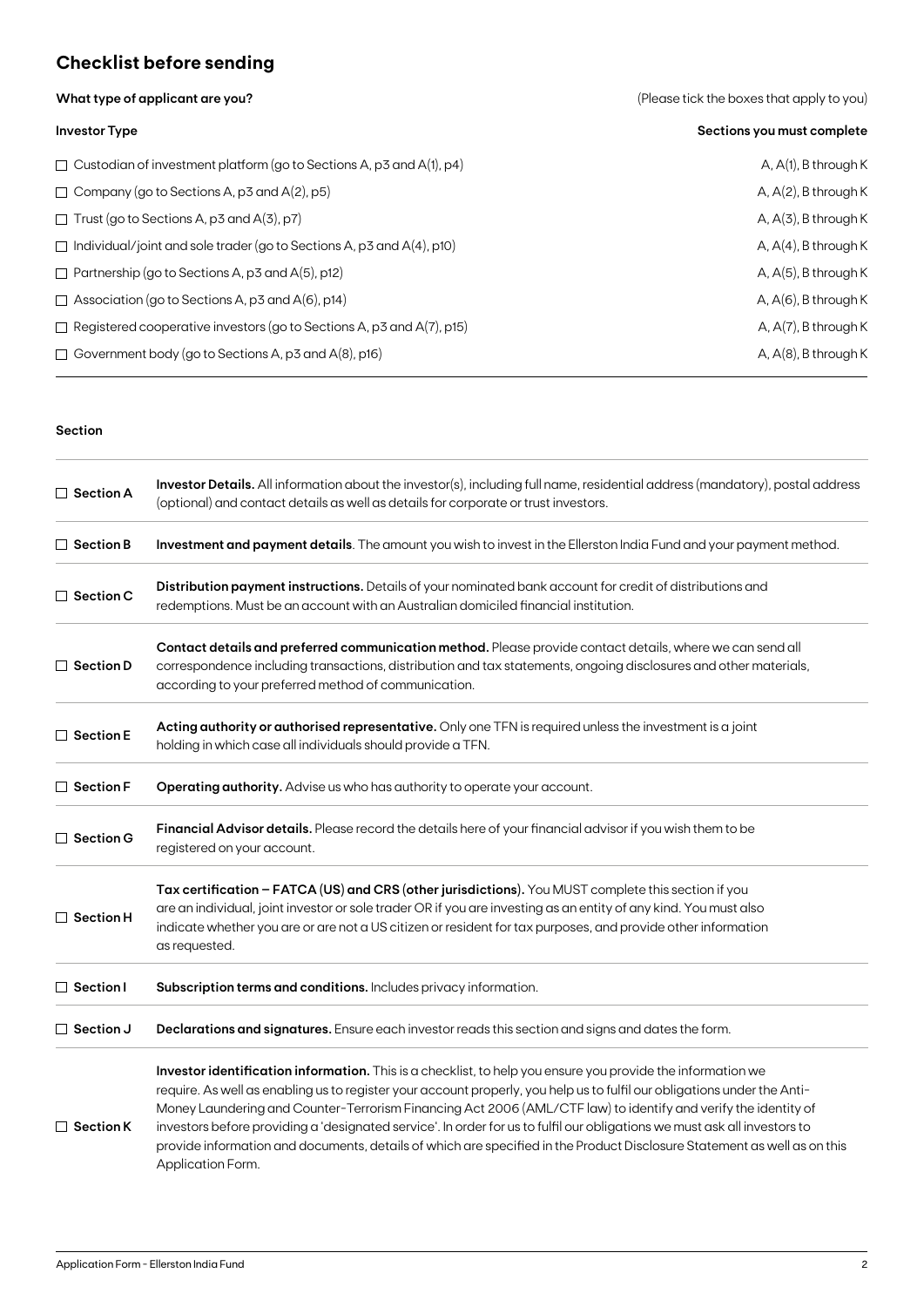### **Section A Investor Details**

### **All investors please answer these questions:**

### **Are you an existing Ellerston India Fund investor?**

**No** – Complete all sections of application form as per checklist on page 2 of this form.

**Yes** – Complete existing account details In **Section A** below, and **Section J** on page 31.

| Acco<br>no<br>סו ו | $- - - - -$<br>* Nic<br>, , , , ,<br>. |
|--------------------|----------------------------------------|
|                    |                                        |

### **All types of investor: How would you like your account name to be registered?** (Check spelling matches details below)

Registered name(s):

Held for the account of (if relevant):

Please specify the source of funds and wealth used to acquire the investment e.g. sale of assets, member contributions to a Super Fund, earnings, inheritance, gift, private assets, savings etc.

### **Design and Distribution Obligations (DDO)**

The Design and Distribution Obligations (DDO) regime introduces targeted and principles-based design and distribution obligations in relation to financial products. The obligations require issuers and distributors to ensure products are targeted at the right people (i.e. the target market). As such, the Target Market Determination (TMD) for this Fund is available on our website (www.ellerstoncapital.com) and outlined below.

### **Target Market Determination (TMD)**

This product is likely to be appropriate for a consumer seeking **capital growth** to be used as a **satellite/small allocation** within a portfolio where the consumer has a **medium or long term** investment timeframe, **high or very high risk**/return profile and needs dailyaccess to capital.

 $\Box$  I/We confirm I/We have read the Fund's Target Market Definition and this investment falls within those parameters.

*If you do not meet the TMD criteria, and attest to doing so by ticking the above box, please note your investment in the Fund may not be processed.*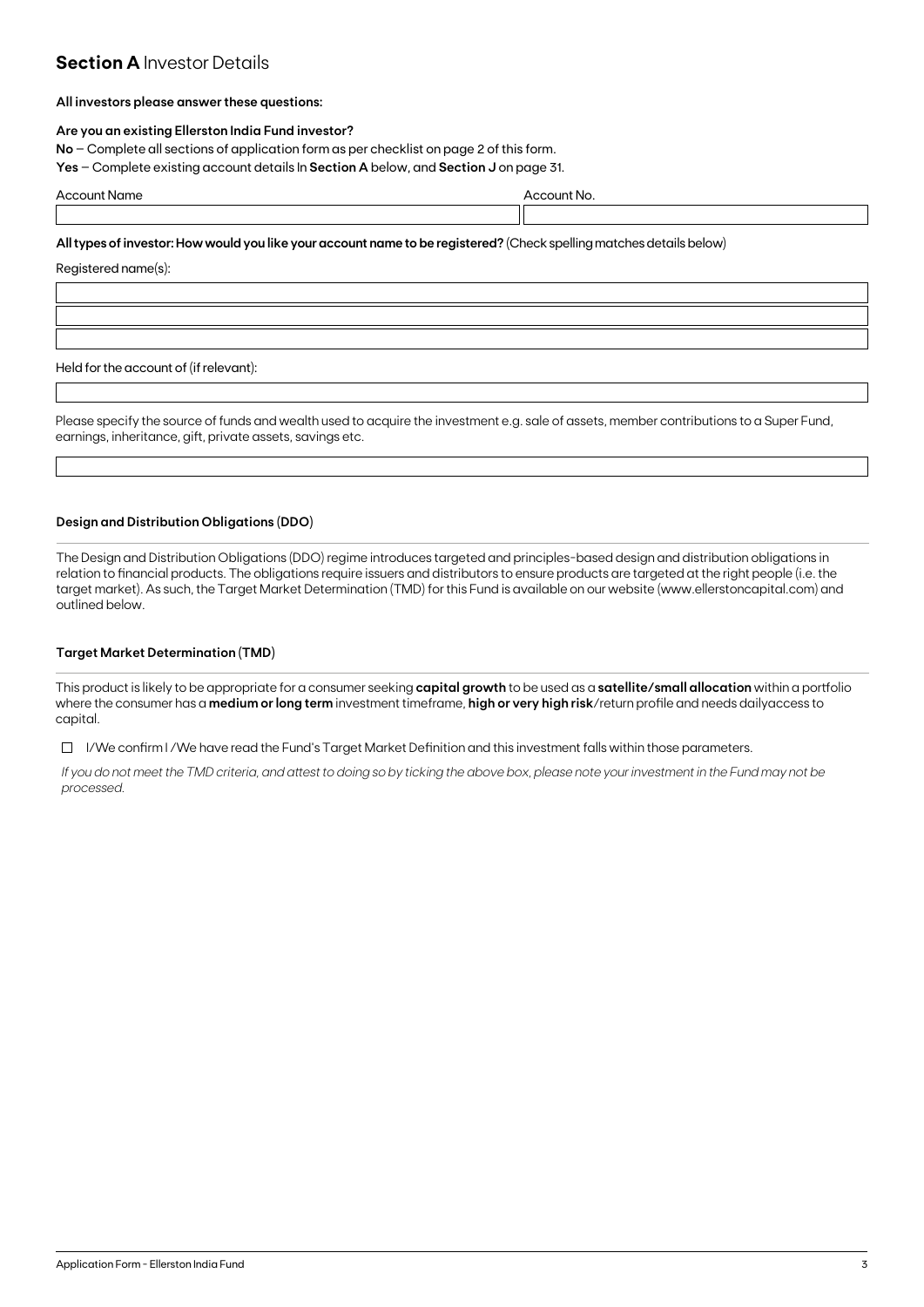## **Section A (1)** Custodians of Investment Platforms *Continued*

Please provide details of the operator/issuer of the relevant managed investment scheme, superannuation fund, IDPS or IDPS-like scheme for which you are the custodian. If a nominee company forms part of the business relationship for this application, copy this section and also complete for the section A(1) for the nominee.

| Full name of custodian or nominee |                                                      |                                                                       |                     | <b>ACN or ABN</b>                                       |                         |  |
|-----------------------------------|------------------------------------------------------|-----------------------------------------------------------------------|---------------------|---------------------------------------------------------|-------------------------|--|
|                                   |                                                      |                                                                       |                     |                                                         |                         |  |
|                                   |                                                      | Registered office street address (PO Box is NOT acceptable)           |                     |                                                         |                         |  |
| Level                             | <b>Street Address</b>                                |                                                                       |                     |                                                         | Town / Suburb           |  |
|                                   |                                                      |                                                                       |                     |                                                         |                         |  |
| State                             |                                                      | Postcode                                                              |                     | Country (if not Australia)                              |                         |  |
|                                   |                                                      |                                                                       |                     |                                                         |                         |  |
|                                   |                                                      | Principle place of business street address (PO Box is NOT acceptable) |                     |                                                         |                         |  |
| Level                             | <b>Street Address</b>                                |                                                                       |                     |                                                         | Town / Suburb           |  |
|                                   |                                                      |                                                                       |                     |                                                         |                         |  |
| State                             |                                                      | Postcode                                                              |                     | Country (if not Australia)                              |                         |  |
|                                   |                                                      |                                                                       |                     |                                                         |                         |  |
|                                   | Country of incorporation, formation or establishment |                                                                       |                     | Australian regulatory licence number (e.g. AFSL or RSE) |                         |  |
|                                   |                                                      |                                                                       |                     |                                                         |                         |  |
|                                   | Is the Company public or proprietary/private?        |                                                                       |                     |                                                         |                         |  |
| $\Box$ Public                     | $\Box$                                               | Proprietary/private                                                   |                     |                                                         |                         |  |
|                                   | Type of investment platform (tick one)               |                                                                       |                     |                                                         |                         |  |
|                                   | $\Box$ Registered managed investment scheme          | $\Box$                                                                | Superannuation fund | $\Box$ IDPS                                             | $\Box$ IDPS-like scheme |  |
|                                   | $\Box$ Other (please specify)                        |                                                                       |                     |                                                         |                         |  |
|                                   | Name of investment platform                          |                                                                       |                     | Licence type                                            |                         |  |
|                                   |                                                      |                                                                       |                     |                                                         |                         |  |
| <b>Postal Address</b>             |                                                      |                                                                       |                     |                                                         |                         |  |
| Level                             | Street or PO Box address                             |                                                                       |                     |                                                         | Town / Suburb           |  |
|                                   |                                                      |                                                                       |                     |                                                         |                         |  |
| State                             |                                                      | Postcode                                                              |                     | Country                                                 |                         |  |
|                                   |                                                      |                                                                       |                     |                                                         |                         |  |
| <b>Work Phone</b>                 |                                                      | Home Phone                                                            |                     | Fax                                                     | Mobile                  |  |
|                                   |                                                      |                                                                       |                     |                                                         |                         |  |
| Email                             |                                                      |                                                                       |                     |                                                         |                         |  |
|                                   |                                                      |                                                                       |                     |                                                         |                         |  |
|                                   |                                                      |                                                                       |                     |                                                         |                         |  |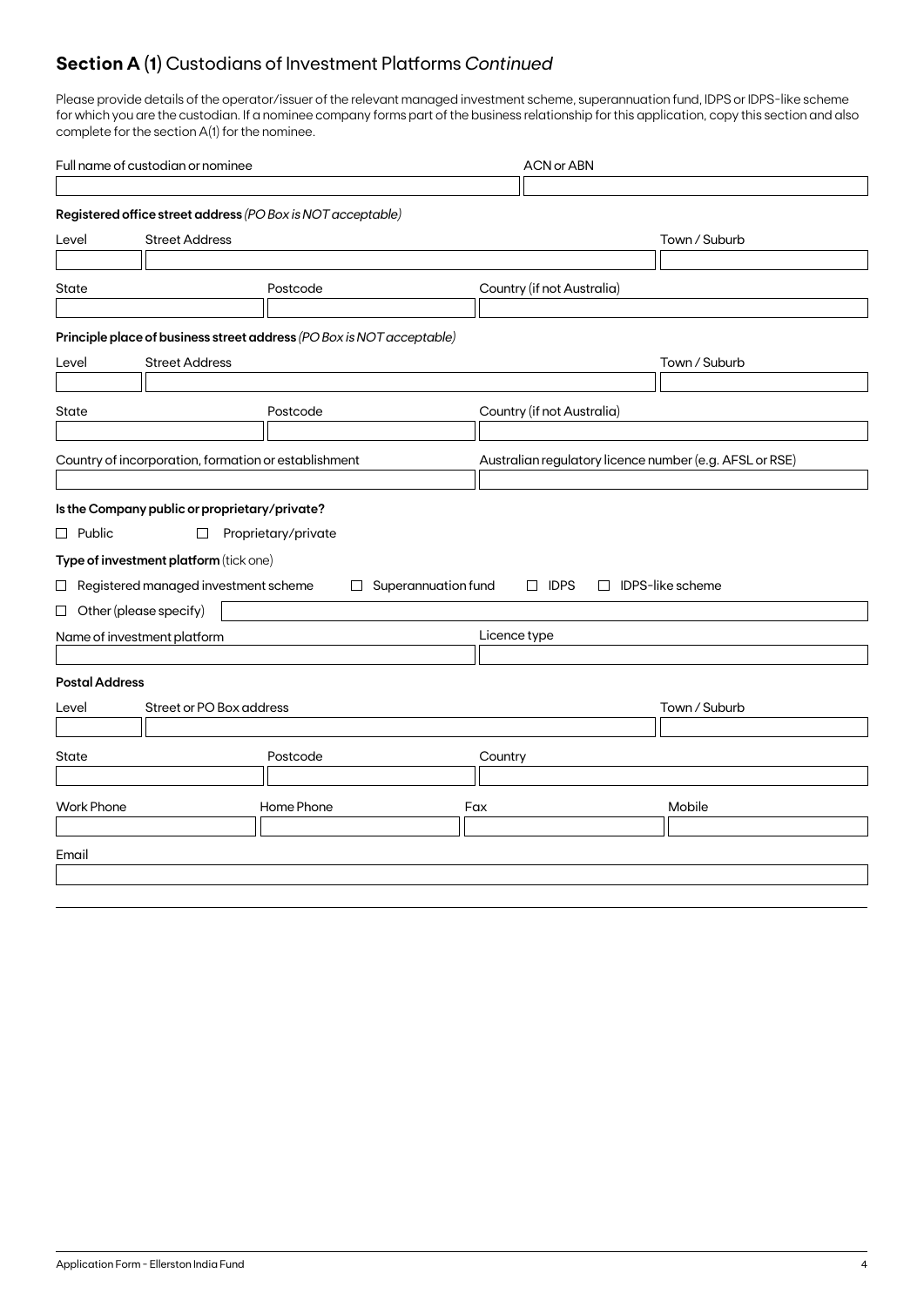## **Section A (2)** Company Investors and Corporate Trustee(s)

To fulfil AML/CTF requirements, this section must be completed by a custodian/nominee representing a trust such as a superannuation fund or other trust even if the Corporate Trustee does not form part of the registered name.

|                                                                       | Full name of company as registered with ASIC or Overseas regulator<br>Country of incorporation, formation or establishment |                                                    |                                                                                                                                       |         |               |  |  |  |
|-----------------------------------------------------------------------|----------------------------------------------------------------------------------------------------------------------------|----------------------------------------------------|---------------------------------------------------------------------------------------------------------------------------------------|---------|---------------|--|--|--|
|                                                                       | Registered office street address (PO Box is NOT acceptable)                                                                |                                                    |                                                                                                                                       |         |               |  |  |  |
| <b>Street Address</b><br>Level                                        |                                                                                                                            |                                                    |                                                                                                                                       |         | Town / Suburb |  |  |  |
| State                                                                 |                                                                                                                            |                                                    | Postcode                                                                                                                              | Country |               |  |  |  |
| Principal place of business street address (PO Box is NOT acceptable) |                                                                                                                            |                                                    |                                                                                                                                       |         |               |  |  |  |
| Level                                                                 |                                                                                                                            | <b>Street Address</b>                              |                                                                                                                                       |         | Town / Suburb |  |  |  |
| State                                                                 |                                                                                                                            |                                                    | Postcode                                                                                                                              | Country |               |  |  |  |
|                                                                       |                                                                                                                            | Postal address (PO Box is NOT acceptable)          |                                                                                                                                       |         |               |  |  |  |
| Level                                                                 |                                                                                                                            | <b>Street Address</b>                              |                                                                                                                                       |         | Town / Suburb |  |  |  |
|                                                                       |                                                                                                                            |                                                    |                                                                                                                                       |         |               |  |  |  |
| State                                                                 |                                                                                                                            |                                                    | Postcode                                                                                                                              | Country |               |  |  |  |
|                                                                       |                                                                                                                            |                                                    |                                                                                                                                       |         |               |  |  |  |
|                                                                       | <b>Work Phone</b>                                                                                                          |                                                    | Home Phone                                                                                                                            | Fax     | Mobile        |  |  |  |
| Email                                                                 |                                                                                                                            |                                                    |                                                                                                                                       |         |               |  |  |  |
|                                                                       |                                                                                                                            |                                                    |                                                                                                                                       |         |               |  |  |  |
|                                                                       |                                                                                                                            |                                                    | Australian Tax File Number OR Exemption details (if applicable)                                                                       |         |               |  |  |  |
|                                                                       |                                                                                                                            |                                                    |                                                                                                                                       |         |               |  |  |  |
|                                                                       |                                                                                                                            | Is the Company public or proprietary/private?      |                                                                                                                                       |         |               |  |  |  |
|                                                                       | $\Box$ Public                                                                                                              | $\Box$                                             | Proprietary/private                                                                                                                   |         |               |  |  |  |
|                                                                       |                                                                                                                            | Registration Details (tick the box that applies)   |                                                                                                                                       |         |               |  |  |  |
|                                                                       |                                                                                                                            | □ ASIC registered (provide ACN, ABN, ARBN or ARSN) |                                                                                                                                       |         |               |  |  |  |
|                                                                       |                                                                                                                            |                                                    | $\Box$ Foreign registered (provide foreign registration number)                                                                       |         |               |  |  |  |
|                                                                       |                                                                                                                            | Provide name of foreign regulator                  |                                                                                                                                       |         |               |  |  |  |
|                                                                       |                                                                                                                            |                                                    |                                                                                                                                       |         |               |  |  |  |
|                                                                       | Company type (Please tick one of the below)                                                                                |                                                    |                                                                                                                                       |         |               |  |  |  |
| $\sqcup$                                                              |                                                                                                                            | Australian company (public/listed)                 |                                                                                                                                       |         |               |  |  |  |
| $\Box$                                                                |                                                                                                                            | Australian company (proprietary or private)        |                                                                                                                                       |         |               |  |  |  |
| ⊔                                                                     |                                                                                                                            |                                                    | Majority-owned subsidiary of an Australian listed company                                                                             |         |               |  |  |  |
| $\Box$                                                                |                                                                                                                            | activities as a company e.g. AFSL, RSL or RSE      | Company licensed and subject to the regulatory oversight of a Commonwealth, State or Territory statutory regulator in relation to its |         |               |  |  |  |
| $\Box$                                                                | Foreign company (public/listed)                                                                                            |                                                    |                                                                                                                                       |         |               |  |  |  |

 $\Box$  Foreign company (proprietary or private)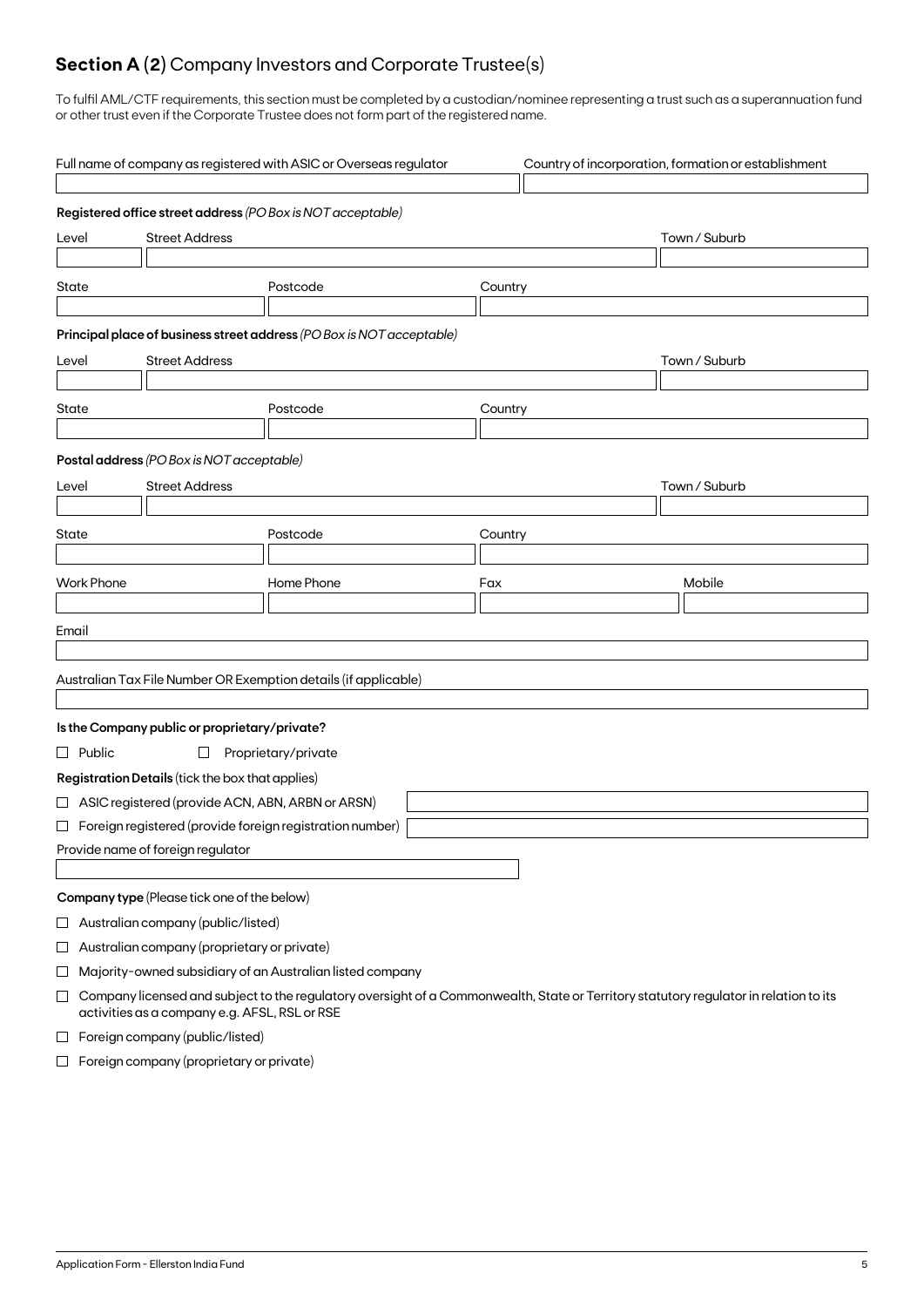## **Section A (2)** Company Investors and Corporate Trustee(s) *Continued*

**Directors** (to be completed for a proprietary company or foreign private company)

| How many directors are there? | Please provide full names of each director below |
|-------------------------------|--------------------------------------------------|
| Given name(s):                | Family name(s):                                  |
|                               |                                                  |
|                               |                                                  |
|                               |                                                  |
|                               |                                                  |

If there are more than four directors, please provide details on a separate sheet or copy of this page

### **Shareholders/beneficial owners**

### **This section should be completed by:**

- Any unlisted public company or proprietary company that is NOT licensed and subject to the regulatory oversight of a Commonwealth, State or Territory statutory regulator in relation to its activities as a company, and
- Any foreign private company.

#### **Please provide details of:**

- Each individual who ultimately owns 25% or more of the issued capital of the company through direct or indirect shareholdings; OR
- Any individual who is entitled (directly or indirectly) to exercise 25% or more of the voting rights.

### **If no one satisfies either of the above categories, provide details instead of:**

• The most senior managing official(s) (or equivalent) of the company (such as the managing director or directors who are authorised to make policy, operating or financial decisions or failing that, who is/are authorized to sign on behalf of the company).

All individuals below will be required to provide identification in accordance with the checklist in Section K, pp32-33.

| Title: $\Box$ Mr $\Box$ Mrs $\Box$ Miss $\Box$ Ms $\Box$ Other (specify)<br>Given names (in full)<br>Date of birth<br>Surname/family name<br>Residential street address (PO Box is NOT acceptable)<br><b>Street Address</b><br>Unit no.<br>Town / Suburb<br>State<br>Postcode<br>Country<br>Individual 2<br>Title: $\Box$ Mr $\Box$ Mrs $\Box$ Miss $\Box$ Ms $\Box$ Other (specify) | Individual 1 |  |  |  |  |  |  |  |
|--------------------------------------------------------------------------------------------------------------------------------------------------------------------------------------------------------------------------------------------------------------------------------------------------------------------------------------------------------------------------------------|--------------|--|--|--|--|--|--|--|
|                                                                                                                                                                                                                                                                                                                                                                                      |              |  |  |  |  |  |  |  |
|                                                                                                                                                                                                                                                                                                                                                                                      |              |  |  |  |  |  |  |  |
|                                                                                                                                                                                                                                                                                                                                                                                      |              |  |  |  |  |  |  |  |
|                                                                                                                                                                                                                                                                                                                                                                                      |              |  |  |  |  |  |  |  |
|                                                                                                                                                                                                                                                                                                                                                                                      |              |  |  |  |  |  |  |  |
|                                                                                                                                                                                                                                                                                                                                                                                      |              |  |  |  |  |  |  |  |
|                                                                                                                                                                                                                                                                                                                                                                                      |              |  |  |  |  |  |  |  |
|                                                                                                                                                                                                                                                                                                                                                                                      |              |  |  |  |  |  |  |  |
|                                                                                                                                                                                                                                                                                                                                                                                      |              |  |  |  |  |  |  |  |
|                                                                                                                                                                                                                                                                                                                                                                                      |              |  |  |  |  |  |  |  |
|                                                                                                                                                                                                                                                                                                                                                                                      |              |  |  |  |  |  |  |  |
|                                                                                                                                                                                                                                                                                                                                                                                      |              |  |  |  |  |  |  |  |
|                                                                                                                                                                                                                                                                                                                                                                                      |              |  |  |  |  |  |  |  |
| Given names (in full)<br>Date of birth                                                                                                                                                                                                                                                                                                                                               |              |  |  |  |  |  |  |  |
|                                                                                                                                                                                                                                                                                                                                                                                      |              |  |  |  |  |  |  |  |
| Surname/family name                                                                                                                                                                                                                                                                                                                                                                  |              |  |  |  |  |  |  |  |
|                                                                                                                                                                                                                                                                                                                                                                                      |              |  |  |  |  |  |  |  |
| Residential street address (PO Box is NOT acceptable)                                                                                                                                                                                                                                                                                                                                |              |  |  |  |  |  |  |  |
| <b>Street Address</b><br>Unit no.<br>Town / Suburb                                                                                                                                                                                                                                                                                                                                   |              |  |  |  |  |  |  |  |
|                                                                                                                                                                                                                                                                                                                                                                                      |              |  |  |  |  |  |  |  |
| State<br>Postcode<br>Country                                                                                                                                                                                                                                                                                                                                                         |              |  |  |  |  |  |  |  |
|                                                                                                                                                                                                                                                                                                                                                                                      |              |  |  |  |  |  |  |  |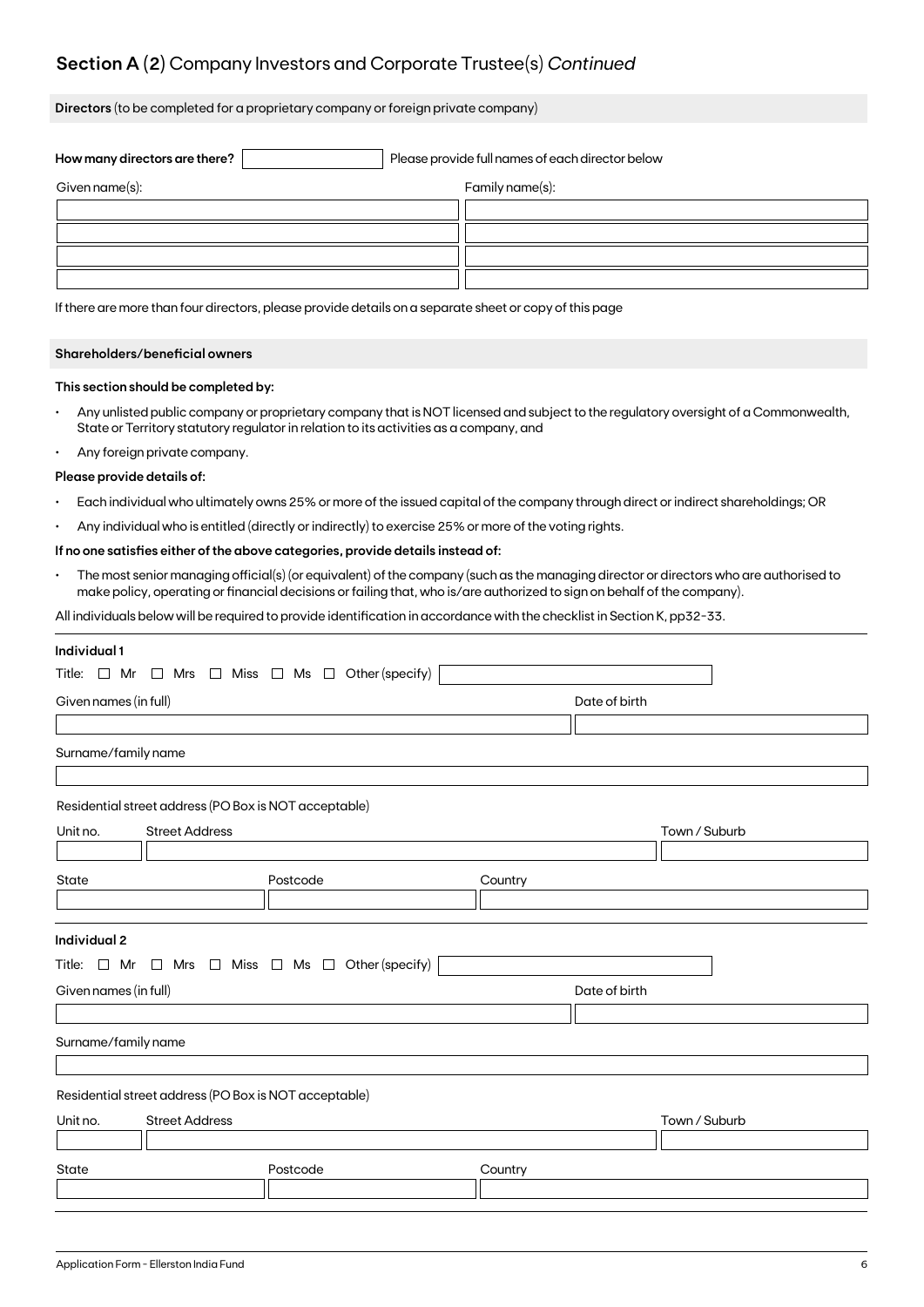## **Section A (2)** Company Investors and Corporate Trustee(s) *Continued*

## **Individual 3**

| ınaıvıauai s          |                                                                                       |                                                                                                                                                    |
|-----------------------|---------------------------------------------------------------------------------------|----------------------------------------------------------------------------------------------------------------------------------------------------|
|                       | Title: $\Box$ Mr $\Box$ Mrs $\Box$ Miss $\Box$ Ms $\Box$ Other (specify)              |                                                                                                                                                    |
| Given names (in full) |                                                                                       | Date of birth                                                                                                                                      |
|                       |                                                                                       |                                                                                                                                                    |
| Surname/family name   |                                                                                       |                                                                                                                                                    |
|                       |                                                                                       |                                                                                                                                                    |
|                       | Residential street address (PO Box is NOT acceptable)                                 |                                                                                                                                                    |
| Unit no.              | <b>Street Address</b>                                                                 | Town / Suburb                                                                                                                                      |
|                       |                                                                                       |                                                                                                                                                    |
| State                 | Postcode                                                                              | Country                                                                                                                                            |
|                       |                                                                                       |                                                                                                                                                    |
|                       |                                                                                       |                                                                                                                                                    |
| Individual 4          |                                                                                       |                                                                                                                                                    |
|                       | Title: $\Box$ Mr $\Box$ Mrs $\Box$ Miss $\Box$ Ms $\Box$ Other (specify)              |                                                                                                                                                    |
| Given names (in full) |                                                                                       | Date of birth                                                                                                                                      |
|                       |                                                                                       |                                                                                                                                                    |
| Surname/family name   |                                                                                       |                                                                                                                                                    |
|                       |                                                                                       |                                                                                                                                                    |
|                       | Residential street address (PO Box is NOT acceptable)                                 |                                                                                                                                                    |
| Unit no.              | <b>Street Address</b>                                                                 | Town / Suburb                                                                                                                                      |
|                       |                                                                                       |                                                                                                                                                    |
| State                 | Postcode                                                                              | Country                                                                                                                                            |
|                       |                                                                                       |                                                                                                                                                    |
|                       |                                                                                       |                                                                                                                                                    |
|                       | <b>Section A (3)</b> Trusts and Superannuation Funds                                  |                                                                                                                                                    |
|                       |                                                                                       | In this section you should provide details of the trust itself and you may need to provide details of the beneficiaries, the trustees, the settlor |
|                       | and the appointer (as applicable).                                                    |                                                                                                                                                    |
|                       | Full name of trust or superannuation fund                                             |                                                                                                                                                    |
|                       |                                                                                       |                                                                                                                                                    |
|                       | Country of establishment or formation                                                 | Date of establishment                                                                                                                              |
|                       |                                                                                       |                                                                                                                                                    |
|                       | Business name of the trustee (if applicable)                                          |                                                                                                                                                    |
|                       |                                                                                       |                                                                                                                                                    |
|                       |                                                                                       |                                                                                                                                                    |
| Type of trust         |                                                                                       |                                                                                                                                                    |
|                       |                                                                                       |                                                                                                                                                    |
|                       |                                                                                       | Provide the SMSF's ABN                                                                                                                             |
|                       | $\Box$ Re <mark>gulated self-managed superannuation fund,</mark> regulated by the ATO |                                                                                                                                                    |
|                       | $\Box$ Registered managed investment scheme (MIS), regulated by ASIC                  | Provide the ARSN of the registered MIS                                                                                                             |
|                       |                                                                                       |                                                                                                                                                    |
|                       | Unregistered managed investment scheme (MIS) with only wholesale                      | Provide the ABN of the unregistered MIS                                                                                                            |
|                       | clients and which does not make small scale offerings under S1012E of                 |                                                                                                                                                    |
|                       | the Corporations Act 2001                                                             |                                                                                                                                                    |
|                       |                                                                                       | Provide the name of the legislation establishing the fund                                                                                          |
|                       | $\overline{\phantom{a}}$ Government Superannuation Fund established by legislation    |                                                                                                                                                    |

 $\hfill \square$ (Commonwealth, State or Territory)

Provide Registrable Superannuation Entity (RSE) from APRA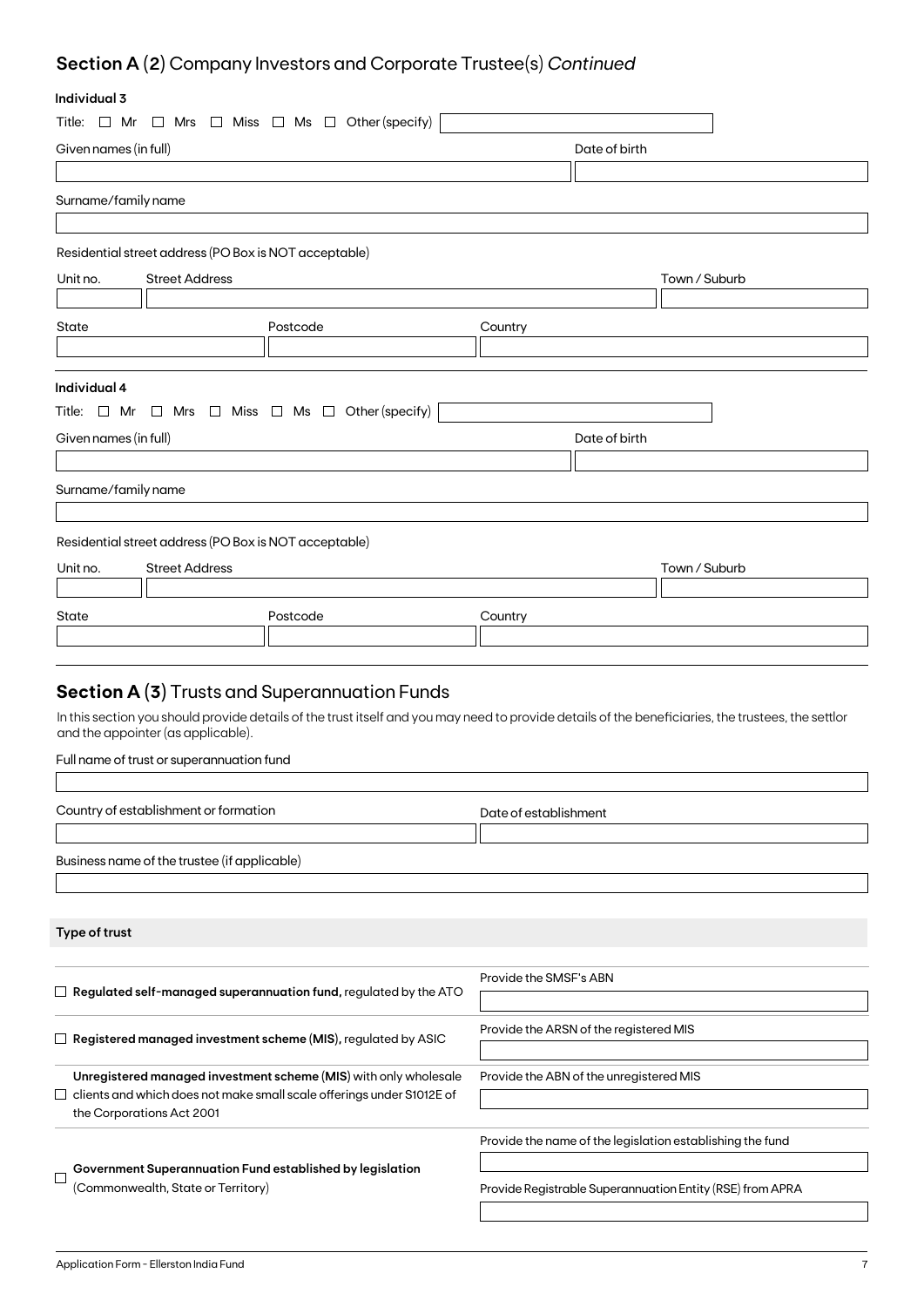## **Section A (3)** Trusts and Superannuation Funds *Continued*

|                                                                                                                                                      | Provide name of regulator (e.g. ASIC, APRA, ATO, ACNC):    |  |
|------------------------------------------------------------------------------------------------------------------------------------------------------|------------------------------------------------------------|--|
| Other regulated Australian trust, (registered/subject to the regulatory<br>$\mathbf{I}$<br>oversight of a Commonwealth statutory regulator)          | Registrable Superannuation Entity (RSE) from APRA:         |  |
|                                                                                                                                                      | ABN, or ARSN from ASIC:                                    |  |
|                                                                                                                                                      |                                                            |  |
|                                                                                                                                                      | Type of Trust:                                             |  |
| Unregulated Australian trust, Please state the type of Trust (e.g.<br>$\Box$ unregulated SMSF, family trust, charitable fund not registered with the |                                                            |  |
| ACNC, testamentary trust                                                                                                                             | Please also provide settlor and beneficiary details below: |  |
|                                                                                                                                                      |                                                            |  |
|                                                                                                                                                      | Name of foreign regulator (if applicable):                 |  |
|                                                                                                                                                      | Registration number (if any) with foreign regulator        |  |
| $\Box$ Foreign trust (not established in Australia)                                                                                                  |                                                            |  |
|                                                                                                                                                      | Please also provide settlor and beneficiary details below: |  |
|                                                                                                                                                      |                                                            |  |
|                                                                                                                                                      |                                                            |  |
|                                                                                                                                                      |                                                            |  |
| Settlor details of an unregulated Australian trust or a foreign trust                                                                                |                                                            |  |
| Is the material asset contribution to the trust by the settlor less than \$10,000?                                                                   |                                                            |  |
| $\Box$ Yes<br>No                                                                                                                                     |                                                            |  |
| Is the settlor deceased?                                                                                                                             |                                                            |  |
| $\Box$ Yes<br>No                                                                                                                                     |                                                            |  |
| If you answered No to BOTH of these questions, please provide the full name and address of the settlor.                                              |                                                            |  |
| Settlor's details                                                                                                                                    |                                                            |  |
| Title: $\Box$ Mr $\Box$ Mrs $\Box$ Miss $\Box$ Ms $\Box$ Other (specify)                                                                             |                                                            |  |
| Given names (in full)                                                                                                                                |                                                            |  |
|                                                                                                                                                      |                                                            |  |
| Surname/family name                                                                                                                                  |                                                            |  |
| Residential street address (PO Box is NOT acceptable)                                                                                                |                                                            |  |
| Unit no.<br><b>Street Address</b>                                                                                                                    | Town / Suburb                                              |  |
|                                                                                                                                                      |                                                            |  |
| State<br>Postcode                                                                                                                                    | Country                                                    |  |
|                                                                                                                                                      |                                                            |  |
|                                                                                                                                                      |                                                            |  |
| Beneficiary details of an unregulated Australian trust or a foreign trust                                                                            |                                                            |  |
| Do the terms of the trust identify the beneficiaries by reference to a membership of a class?                                                        |                                                            |  |
| $\Box$ Yes - Describe the class or classes of beneficiaries below                                                                                    |                                                            |  |

□ No - Complete the 'Beneficiary details requested below for each beneficiary entitled to benefit from 25% or more of the assets of the trust.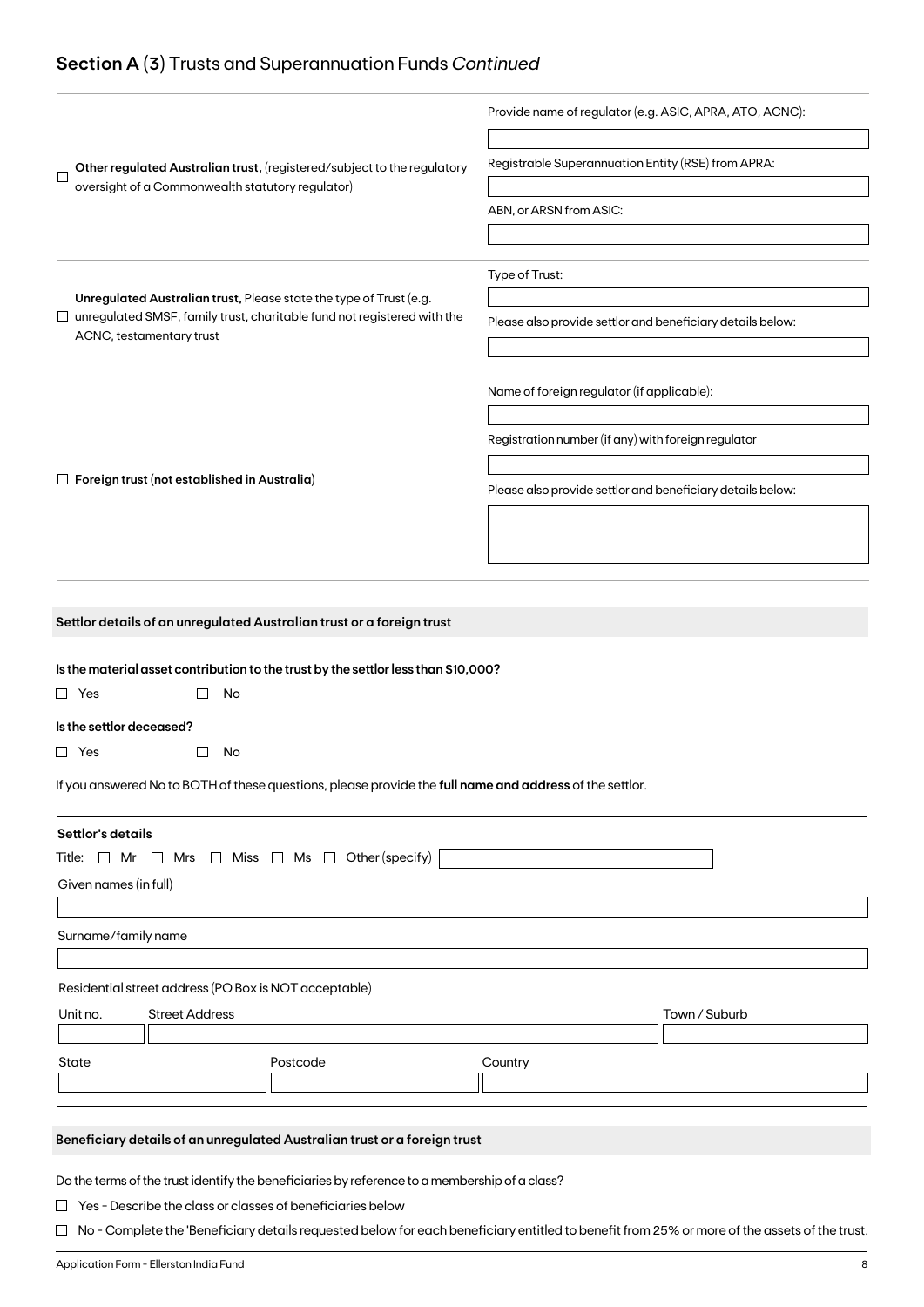## **Section A (3)** Trusts and Superannuation Funds *Continued*

Please describe the class or classes of beneficiaries (e.g. holders of different classes of units, family members or named persons)

| <b>Beneficiary1</b>   |                                                                                |                                                                          |         |               |               |  |  |
|-----------------------|--------------------------------------------------------------------------------|--------------------------------------------------------------------------|---------|---------------|---------------|--|--|
|                       |                                                                                | Title: $\Box$ Mr $\Box$ Mrs $\Box$ Miss $\Box$ Ms $\Box$ Other (specify) |         |               |               |  |  |
| Given names (in full) |                                                                                |                                                                          |         | Date of birth |               |  |  |
|                       |                                                                                |                                                                          |         |               |               |  |  |
| Surname/family name   |                                                                                |                                                                          |         |               |               |  |  |
|                       |                                                                                |                                                                          |         |               |               |  |  |
|                       | Residential street address (PO Box is NOT acceptable)                          |                                                                          |         |               |               |  |  |
| Unit no.              | <b>Street Address</b>                                                          |                                                                          |         |               | Town / Suburb |  |  |
| State                 |                                                                                |                                                                          |         |               |               |  |  |
|                       |                                                                                | Postcode                                                                 | Country |               |               |  |  |
|                       |                                                                                |                                                                          |         |               |               |  |  |
| <b>Beneficiary 2</b>  |                                                                                |                                                                          |         |               |               |  |  |
|                       |                                                                                | Title: $\Box$ Mr $\Box$ Mrs $\Box$ Miss $\Box$ Ms $\Box$ Other (specify) |         |               |               |  |  |
|                       | Given names (in full)<br>Date of birth                                         |                                                                          |         |               |               |  |  |
|                       |                                                                                |                                                                          |         |               |               |  |  |
| Surname/family name   |                                                                                |                                                                          |         |               |               |  |  |
|                       |                                                                                |                                                                          |         |               |               |  |  |
| Unit no.              | Residential street address (PO Box is NOT acceptable)<br><b>Street Address</b> |                                                                          |         |               | Town / Suburb |  |  |
|                       |                                                                                |                                                                          |         |               |               |  |  |
| State                 |                                                                                | Postcode                                                                 | Country |               |               |  |  |
|                       |                                                                                |                                                                          |         |               |               |  |  |
| <b>Beneficiary 3</b>  |                                                                                |                                                                          |         |               |               |  |  |
|                       |                                                                                | Title: $\Box$ Mr $\Box$ Mrs $\Box$ Miss $\Box$ Ms $\Box$ Other (specify) |         |               |               |  |  |
| Given names (in full) |                                                                                |                                                                          |         | Date of birth |               |  |  |
|                       |                                                                                |                                                                          |         |               |               |  |  |
| Surname/family name   |                                                                                |                                                                          |         |               |               |  |  |
|                       |                                                                                |                                                                          |         |               |               |  |  |
|                       | Residential street address (PO Box is NOT acceptable)                          |                                                                          |         |               |               |  |  |
| Unit no.              | <b>Street Address</b>                                                          |                                                                          |         |               | Town / Suburb |  |  |
|                       |                                                                                |                                                                          |         |               |               |  |  |
| State                 |                                                                                | Postcode                                                                 | Country |               |               |  |  |
|                       |                                                                                |                                                                          |         |               |               |  |  |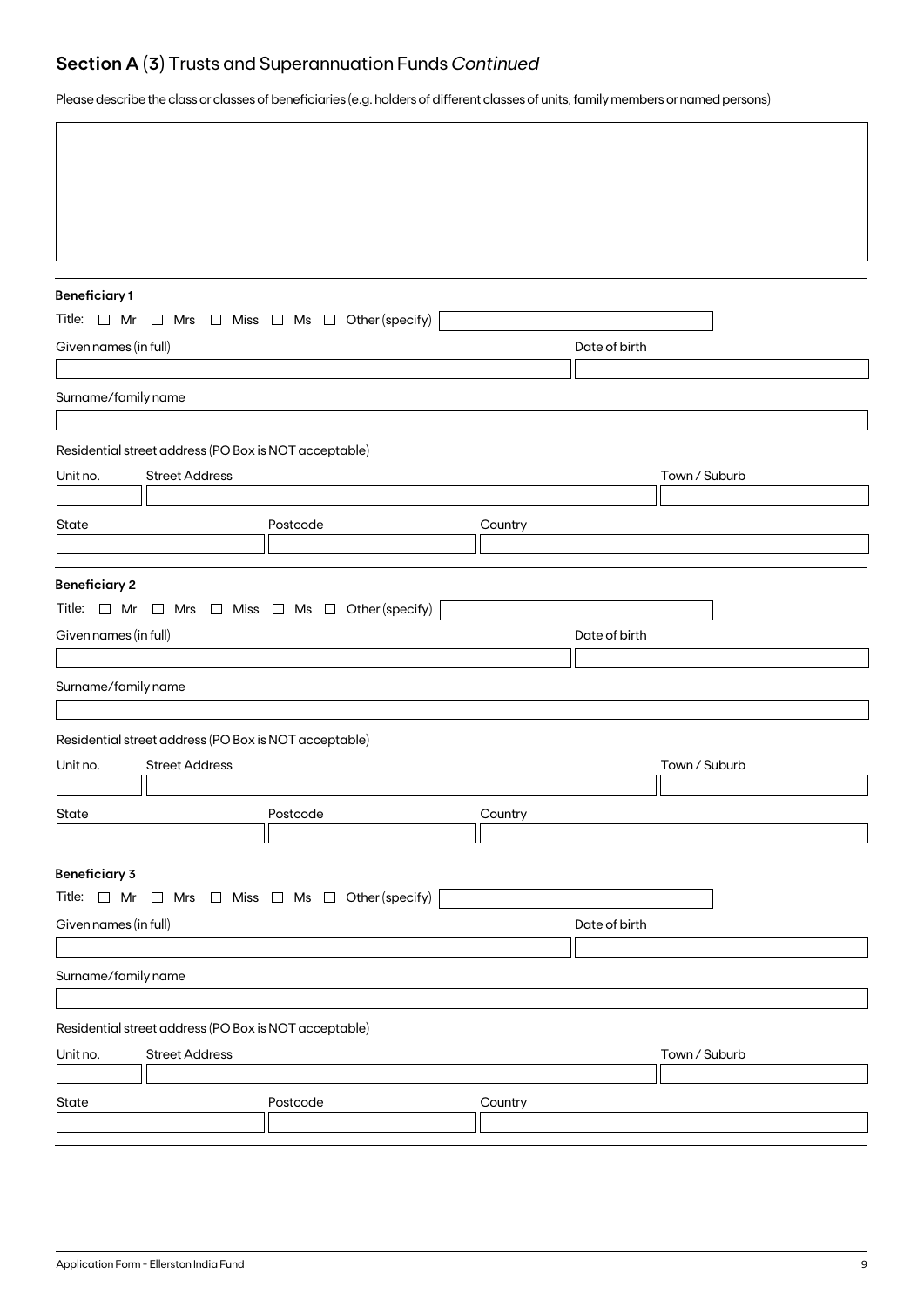## **Section A (3)** Trusts and Superannuation Funds *Continued*

| <b>Beneficiary 4</b>                                                                                                                                                                                                                                                                                                           |                                                                                                      |                        |               |  |  |  |
|--------------------------------------------------------------------------------------------------------------------------------------------------------------------------------------------------------------------------------------------------------------------------------------------------------------------------------|------------------------------------------------------------------------------------------------------|------------------------|---------------|--|--|--|
| $\Box$ Miss $\Box$ Ms $\Box$ Other (specify)<br>Title:<br>$\Box$ Mr<br>∟l Mrs                                                                                                                                                                                                                                                  |                                                                                                      |                        |               |  |  |  |
| Given names (in full)                                                                                                                                                                                                                                                                                                          |                                                                                                      | Date of birth          |               |  |  |  |
|                                                                                                                                                                                                                                                                                                                                |                                                                                                      |                        |               |  |  |  |
| Surname/family name                                                                                                                                                                                                                                                                                                            |                                                                                                      |                        |               |  |  |  |
|                                                                                                                                                                                                                                                                                                                                |                                                                                                      |                        |               |  |  |  |
| Residential street address (PO Box is NOT acceptable)                                                                                                                                                                                                                                                                          |                                                                                                      |                        |               |  |  |  |
| Unit no.<br><b>Street Address</b>                                                                                                                                                                                                                                                                                              |                                                                                                      |                        | Town / Suburb |  |  |  |
|                                                                                                                                                                                                                                                                                                                                |                                                                                                      |                        |               |  |  |  |
| State                                                                                                                                                                                                                                                                                                                          | Postcode                                                                                             | Country                |               |  |  |  |
|                                                                                                                                                                                                                                                                                                                                |                                                                                                      |                        |               |  |  |  |
| <b>Trustee details</b>                                                                                                                                                                                                                                                                                                         |                                                                                                      |                        |               |  |  |  |
|                                                                                                                                                                                                                                                                                                                                | Note: Individual Trustees must complete Section A(4); Corporate Trustees must complete Section A(2). |                        |               |  |  |  |
|                                                                                                                                                                                                                                                                                                                                | Unregulated Australian trusts and foreign trusts must complete the following section.                |                        |               |  |  |  |
|                                                                                                                                                                                                                                                                                                                                |                                                                                                      |                        |               |  |  |  |
| Appointer of an unregulated or foreign trust (the person entitled to remove or appoint trustees)                                                                                                                                                                                                                               |                                                                                                      |                        |               |  |  |  |
| Does anyone else have a substantial degree of control over the trust (e.g. an appointer or individual or company granted specific powers<br>by the trust deed to appoint, remove or instruct trustees)?                                                                                                                        |                                                                                                      |                        |               |  |  |  |
| $\Box$ Yes - Please provide the name, address and date of birth of the appointer in section A(4), and provide identification as required in section<br>K on pages 32-33 of this form.                                                                                                                                          |                                                                                                      |                        |               |  |  |  |
| $\Box$ No - Proceed to next question.                                                                                                                                                                                                                                                                                          |                                                                                                      |                        |               |  |  |  |
| Is there anyone else who directly or indirectly controls the trust that is different from the trustees/appointer already provided? (This<br>includes control by acting as trustee by means of agreements, arrangements, understandings and practices or by exercising control<br>through the capacity to direct the trustees.) |                                                                                                      |                        |               |  |  |  |
| $\Box$ Yes - Please provide their names, addresses and dates of birth in section A(4), and provide identification as required in section K on pages<br>32-33 of this form.                                                                                                                                                     |                                                                                                      |                        |               |  |  |  |
| $\Box$ No - Proceed to section B.                                                                                                                                                                                                                                                                                              |                                                                                                      |                        |               |  |  |  |
| <b>Section A (4)</b> Individual Investors, Sole Traders and Individual Trustees                                                                                                                                                                                                                                                |                                                                                                      |                        |               |  |  |  |
| Investor1                                                                                                                                                                                                                                                                                                                      |                                                                                                      |                        |               |  |  |  |
| Title: $\Box$ Mr $\Box$ Mrs $\Box$ Miss $\Box$ Ms $\Box$ Other (specify)                                                                                                                                                                                                                                                       |                                                                                                      |                        |               |  |  |  |
| Given names (in full)                                                                                                                                                                                                                                                                                                          |                                                                                                      | Date of birth          |               |  |  |  |
|                                                                                                                                                                                                                                                                                                                                |                                                                                                      |                        |               |  |  |  |
|                                                                                                                                                                                                                                                                                                                                |                                                                                                      |                        |               |  |  |  |
| Surname/family name                                                                                                                                                                                                                                                                                                            |                                                                                                      | Country of Citizenship |               |  |  |  |
|                                                                                                                                                                                                                                                                                                                                |                                                                                                      |                        |               |  |  |  |

Residential street address (PO Box is NOT acceptable)

| Unit no.          | <b>Street Address</b> |            | Town / Suburb |        |
|-------------------|-----------------------|------------|---------------|--------|
|                   |                       |            |               |        |
| State             |                       | Postcode   | Country       |        |
| <b>Work Phone</b> |                       | Home Phone | Fax           | Mobile |
|                   |                       |            |               |        |
| Email             |                       |            |               |        |
|                   |                       |            |               |        |

### **Are you an Australian resident for tax purposes?**

 $\Box$  Yes  $\Box$  No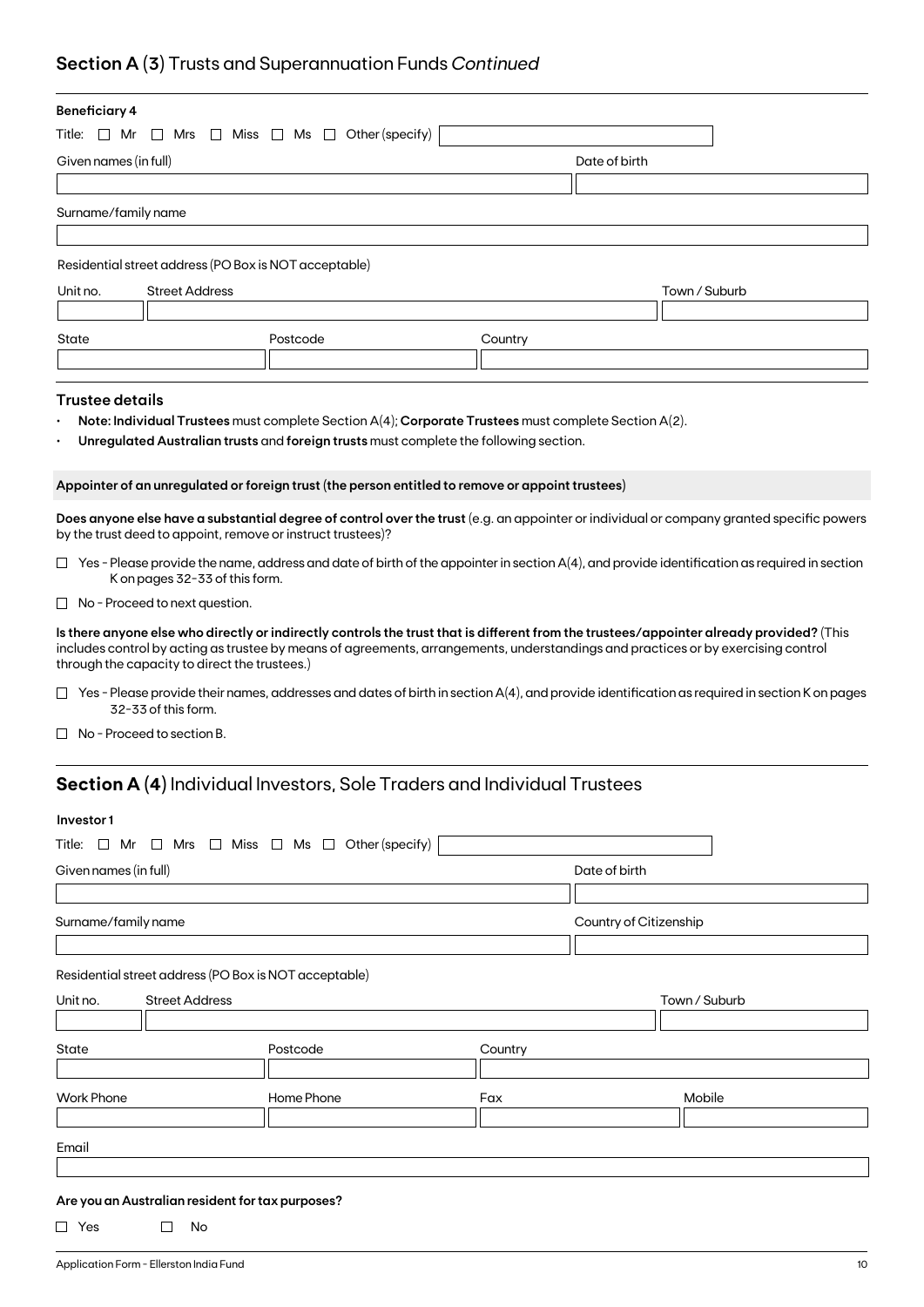## **Section A (4)** Individual Investors, Sole Traders and Individual Trustees *Continued*

| If not please specify your country of tax residence                                        |                                                                 |         |                        |               |  |  |  |
|--------------------------------------------------------------------------------------------|-----------------------------------------------------------------|---------|------------------------|---------------|--|--|--|
|                                                                                            | Australian Tax File Number or Exemption details (if applicable) |         |                        |               |  |  |  |
|                                                                                            |                                                                 |         |                        |               |  |  |  |
| Investor 2<br>Title: $\Box$ Mr $\Box$ Mrs $\Box$ Miss $\Box$ Ms $\Box$ Other (specify)     |                                                                 |         |                        |               |  |  |  |
| Given names (in full)<br>Date of birth                                                     |                                                                 |         |                        |               |  |  |  |
|                                                                                            |                                                                 |         |                        |               |  |  |  |
| Surname/family name                                                                        |                                                                 |         | Country of Citizenship |               |  |  |  |
|                                                                                            |                                                                 |         |                        |               |  |  |  |
| Residential street address (PO Box is NOT acceptable)<br><b>Street Address</b><br>Unit no. |                                                                 |         |                        | Town / Suburb |  |  |  |
|                                                                                            |                                                                 |         |                        |               |  |  |  |
| <b>State</b>                                                                               | Postcode                                                        | Country |                        |               |  |  |  |
|                                                                                            |                                                                 |         |                        |               |  |  |  |
| <b>Work Phone</b>                                                                          | Home Phone                                                      | Fax     |                        | Mobile        |  |  |  |
| Email                                                                                      |                                                                 |         |                        |               |  |  |  |
|                                                                                            |                                                                 |         |                        |               |  |  |  |
| Are you an Australian resident for tax purposes?                                           |                                                                 |         |                        |               |  |  |  |
| $\Box$ Yes<br>$\Box$<br>No                                                                 |                                                                 |         |                        |               |  |  |  |
| If not please specify your country of tax residence                                        |                                                                 |         |                        |               |  |  |  |
|                                                                                            |                                                                 |         |                        |               |  |  |  |
| Australian Tax File Number or Exemption details (if applicable)                            |                                                                 |         |                        |               |  |  |  |
|                                                                                            |                                                                 |         |                        |               |  |  |  |
| Sole traders                                                                               |                                                                 |         |                        |               |  |  |  |
| If you are a sole trader, complete this section as well as the above.                      |                                                                 |         |                        |               |  |  |  |
| Full business name                                                                         |                                                                 |         |                        |               |  |  |  |
|                                                                                            |                                                                 |         |                        |               |  |  |  |
| Principal place of business street address (PO Box is NOT acceptable)                      |                                                                 |         |                        |               |  |  |  |
| <b>Street Address</b><br>Unit no.                                                          |                                                                 |         |                        | Town / Suburb |  |  |  |
|                                                                                            |                                                                 |         |                        |               |  |  |  |
| State                                                                                      | Postcode                                                        | Country |                        |               |  |  |  |
| <b>Work Phone</b>                                                                          | Home Phone                                                      | Fax     |                        | Mobile        |  |  |  |
|                                                                                            |                                                                 |         |                        |               |  |  |  |
| Email                                                                                      |                                                                 | ABN     |                        |               |  |  |  |
|                                                                                            |                                                                 |         |                        |               |  |  |  |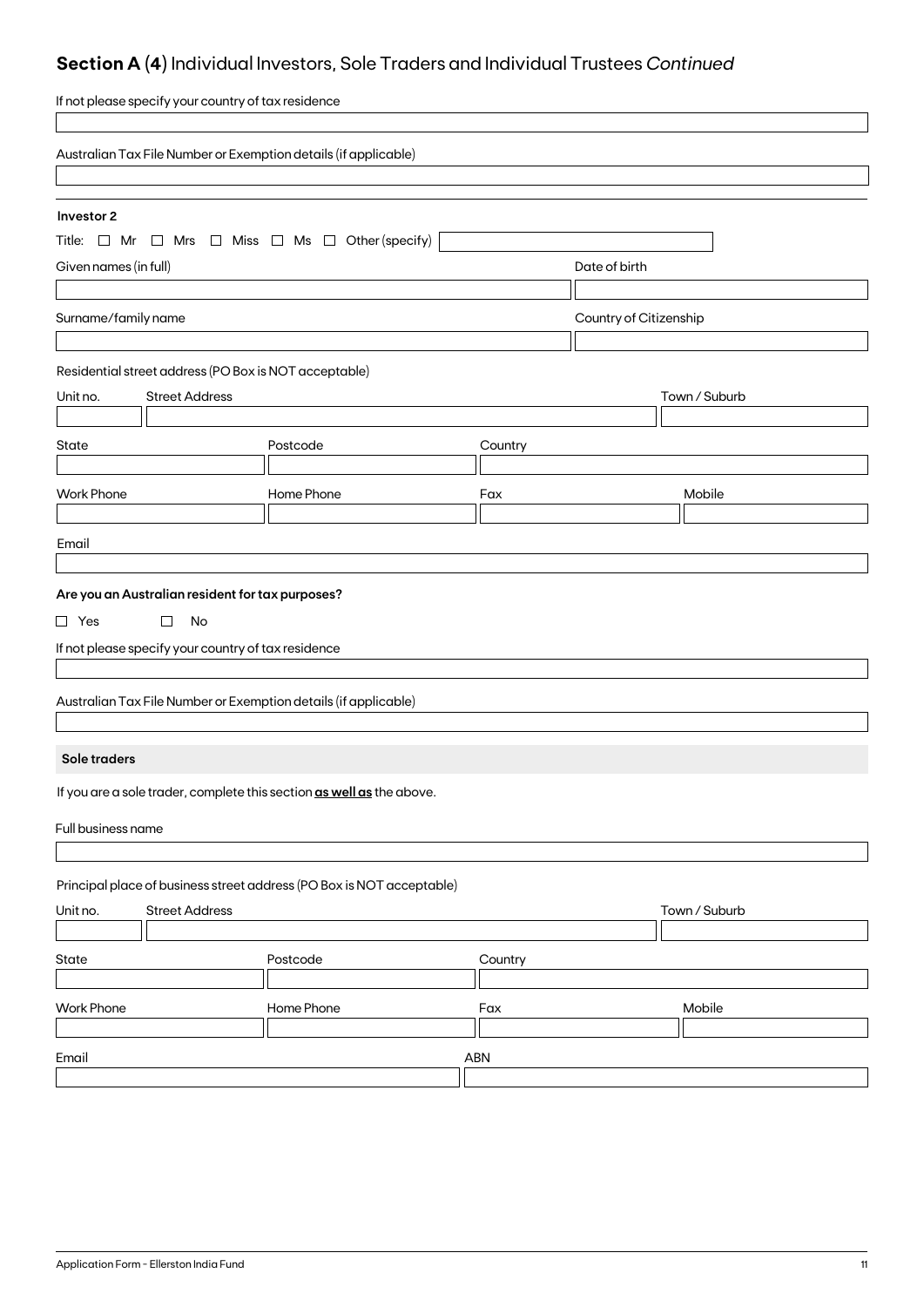## **Section A (5)** Partnerships

| Full name of partnership                                                                                                                                                                 | <b>ABN</b>            |  |  |  |  |  |  |
|------------------------------------------------------------------------------------------------------------------------------------------------------------------------------------------|-----------------------|--|--|--|--|--|--|
| Full business name of partnership registered in any State or Territory (if applicable)                                                                                                   |                       |  |  |  |  |  |  |
| Country of formation or establishment                                                                                                                                                    | Date of establishment |  |  |  |  |  |  |
| Australian Tax File Number or Exemption details (if applicable)                                                                                                                          |                       |  |  |  |  |  |  |
| How many partners are there?                                                                                                                                                             |                       |  |  |  |  |  |  |
| Is the partnership regulated?                                                                                                                                                            |                       |  |  |  |  |  |  |
| $\Box$ Yes - Please provide details of ONE of the partners below.                                                                                                                        |                       |  |  |  |  |  |  |
| $\Box$<br>No - Please provide the full name, residential street address and date of birth of ALL partners in Section A(4), or if the partners are a<br>company, please use Section A(2). |                       |  |  |  |  |  |  |
| Please provide details of ONE partner in the regulated partnership                                                                                                                       |                       |  |  |  |  |  |  |
| Partner                                                                                                                                                                                  |                       |  |  |  |  |  |  |
| $\Box$ Mrs $\Box$ Miss $\Box$ Ms $\Box$ Other (specify)<br>Title: $\Box$ Mr                                                                                                              |                       |  |  |  |  |  |  |
| Given names (in full)                                                                                                                                                                    | Date of birth         |  |  |  |  |  |  |
|                                                                                                                                                                                          |                       |  |  |  |  |  |  |
| Surname/family name                                                                                                                                                                      |                       |  |  |  |  |  |  |
| Residential street address (PO Box is NOT acceptable)                                                                                                                                    |                       |  |  |  |  |  |  |
| <b>Street Address</b><br>Unit no.                                                                                                                                                        | Town / Suburb         |  |  |  |  |  |  |
|                                                                                                                                                                                          |                       |  |  |  |  |  |  |
| State<br>Postcode                                                                                                                                                                        | Country               |  |  |  |  |  |  |
|                                                                                                                                                                                          |                       |  |  |  |  |  |  |

### **Beneficial owners**

### **Are the beneficial owners different from the partner already entered in above?**

- $\Box$  Yes (please provide details below)
- $\Box$  No (no further information required in this section)

### **Beneficial owners are those who:**

- Ultimately own 25% or more of the partnership, OR
- Are entitled, directly or indirectly, to exercise 25% or more of the voting rights of the partnership, including the power of veto.

### **If no one satisfies either of these categories, it applies instead to:**

• Each individual who directly or indirectly controls the partnership through the capacity to determine decisions about financial or operating policies or by other means.

### **If none of the above, it applies instead to:**

• Each of the most senior managing official(s) of the partnerships.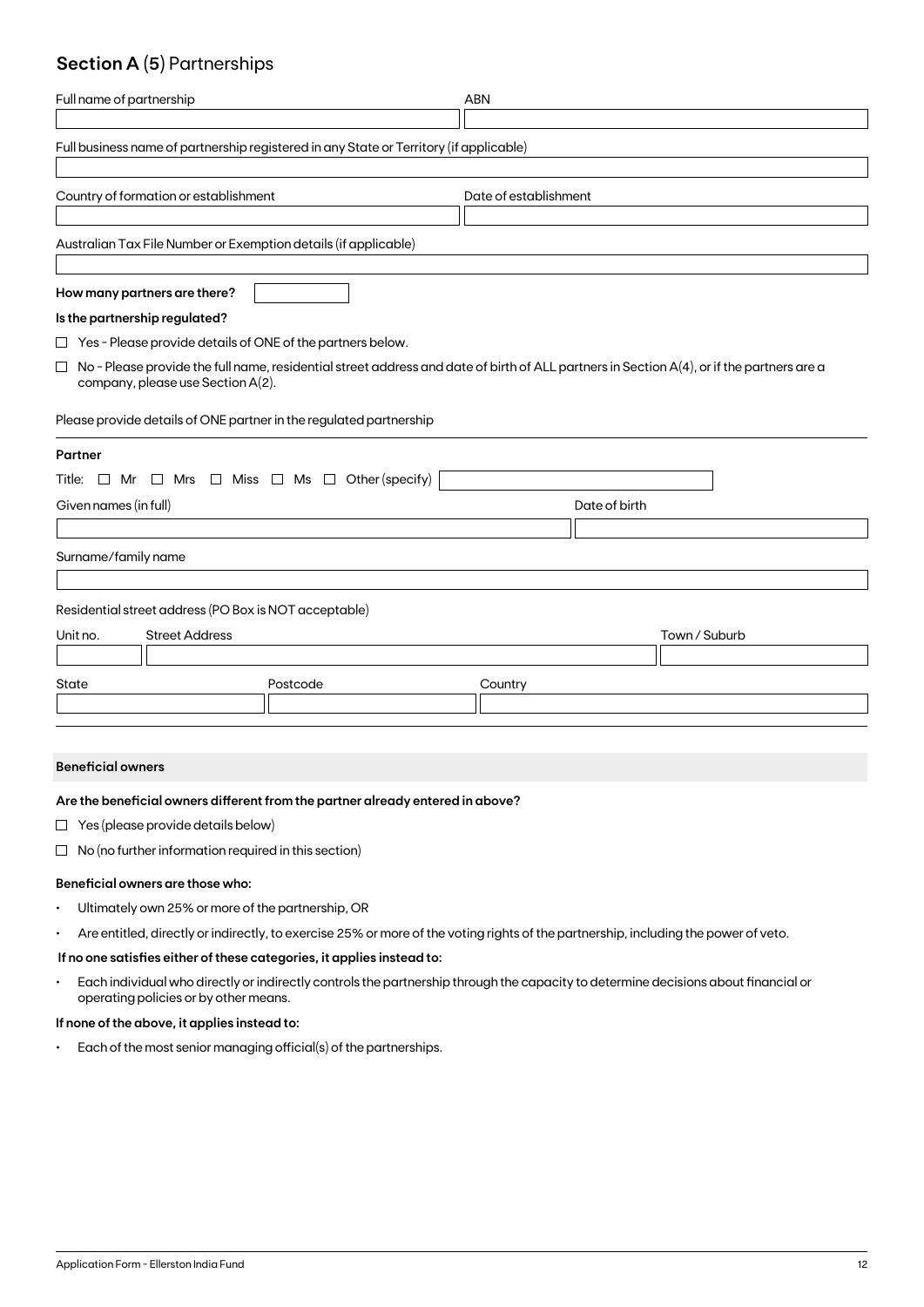## **Section A (5)** Partnerships *Continued*

| <b>Beneficiary1</b>   |                                                       |                                                                          |               |               |  |
|-----------------------|-------------------------------------------------------|--------------------------------------------------------------------------|---------------|---------------|--|
| Title: $\Box$ Mr      |                                                       | $\Box$ Mrs $\Box$ Miss $\Box$ Ms $\Box$ Other (specify)                  |               |               |  |
| Given names (in full) |                                                       |                                                                          | Date of birth |               |  |
|                       |                                                       |                                                                          |               |               |  |
| Surname/family name   |                                                       |                                                                          |               |               |  |
|                       |                                                       |                                                                          |               |               |  |
|                       |                                                       |                                                                          |               |               |  |
|                       | Residential street address (PO Box is NOT acceptable) |                                                                          |               |               |  |
| Unit no.              | <b>Street Address</b>                                 |                                                                          |               | Town / Suburb |  |
|                       |                                                       |                                                                          |               |               |  |
| State                 |                                                       | Postcode                                                                 | Country       |               |  |
|                       |                                                       |                                                                          |               |               |  |
| <b>Beneficiary 2</b>  |                                                       |                                                                          |               |               |  |
|                       |                                                       | Title: $\Box$ Mr $\Box$ Mrs $\Box$ Miss $\Box$ Ms $\Box$ Other (specify) |               |               |  |
| Given names (in full) |                                                       |                                                                          | Date of birth |               |  |
|                       |                                                       |                                                                          |               |               |  |
|                       |                                                       |                                                                          |               |               |  |
| Surname/family name   |                                                       |                                                                          |               |               |  |
|                       |                                                       |                                                                          |               |               |  |
|                       | Residential street address (PO Box is NOT acceptable) |                                                                          |               |               |  |
| Unit no.              | <b>Street Address</b>                                 |                                                                          |               | Town / Suburb |  |
|                       |                                                       |                                                                          |               |               |  |
| State                 |                                                       | Postcode                                                                 | Country       |               |  |
|                       |                                                       |                                                                          |               |               |  |
| <b>Beneficiary 3</b>  |                                                       |                                                                          |               |               |  |
|                       |                                                       | Title: $\Box$ Mr $\Box$ Mrs $\Box$ Miss $\Box$ Ms $\Box$ Other (specify) |               |               |  |
| Given names (in full) |                                                       |                                                                          | Date of birth |               |  |
|                       |                                                       |                                                                          |               |               |  |
|                       |                                                       |                                                                          |               |               |  |
| Surname/family name   |                                                       |                                                                          |               |               |  |
|                       |                                                       |                                                                          |               |               |  |
|                       | Residential street address (PO Box is NOT acceptable) |                                                                          |               |               |  |
| Unit no.              | <b>Street Address</b>                                 |                                                                          |               | Town / Suburb |  |
|                       |                                                       |                                                                          |               |               |  |
| State                 |                                                       | Postcode                                                                 | Country       |               |  |
|                       |                                                       |                                                                          |               |               |  |
|                       |                                                       |                                                                          |               |               |  |
| <b>Beneficiary 4</b>  |                                                       |                                                                          |               |               |  |
| Title: $\Box$ Mr      | $\Box$                                                | Mrs $\Box$ Miss $\Box$ Ms $\Box$ Other (specify)                         |               |               |  |
| Given names (in full) |                                                       |                                                                          | Date of birth |               |  |
|                       |                                                       |                                                                          |               |               |  |
| Surname/family name   |                                                       |                                                                          |               |               |  |
|                       |                                                       |                                                                          |               |               |  |
|                       | Residential street address (PO Box is NOT acceptable) |                                                                          |               |               |  |
| Unit no.              | <b>Street Address</b>                                 |                                                                          |               | Town / Suburb |  |
|                       |                                                       |                                                                          |               |               |  |
| State                 |                                                       | Postcode                                                                 | Country       |               |  |
|                       |                                                       |                                                                          |               |               |  |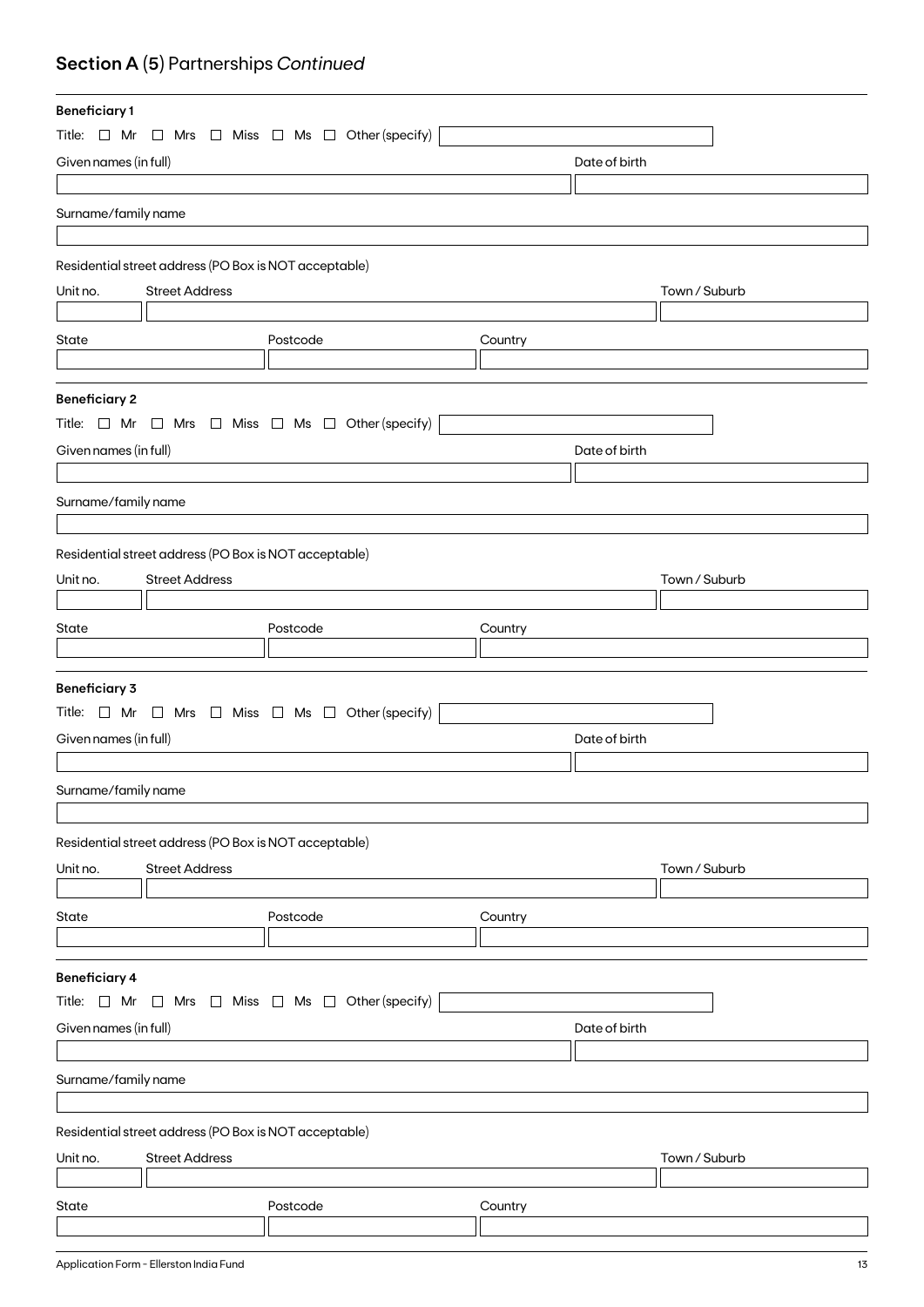## **Section A (6)** Associations

| <b>Street Address</b><br>Town / Suburb<br>Postcode<br>Country<br><b>Street Address</b><br>Town / Suburb<br>Postcode<br>Country                                                                                              |
|-----------------------------------------------------------------------------------------------------------------------------------------------------------------------------------------------------------------------------|
| Principal place of administration street address (PO Box is NOT acceptable)                                                                                                                                                 |
| Unit no.<br>State<br>Registered office street address (PO Box is NOT acceptable)<br>Unit no.<br>State<br>Australian Tax File Number or Exemption details (if applicable<br>Governing members or responsible officer details |
|                                                                                                                                                                                                                             |
|                                                                                                                                                                                                                             |
|                                                                                                                                                                                                                             |
|                                                                                                                                                                                                                             |
|                                                                                                                                                                                                                             |
|                                                                                                                                                                                                                             |
|                                                                                                                                                                                                                             |
|                                                                                                                                                                                                                             |
|                                                                                                                                                                                                                             |
|                                                                                                                                                                                                                             |
|                                                                                                                                                                                                                             |
|                                                                                                                                                                                                                             |
|                                                                                                                                                                                                                             |
|                                                                                                                                                                                                                             |
|                                                                                                                                                                                                                             |
| Chairperson                                                                                                                                                                                                                 |
| Title: $\Box$ Mr $\Box$ Mrs $\Box$ Miss $\Box$ Ms $\Box$ Other (specify)                                                                                                                                                    |
| Given names (in full)<br>Date of birth                                                                                                                                                                                      |
|                                                                                                                                                                                                                             |
| Surname/family name                                                                                                                                                                                                         |
|                                                                                                                                                                                                                             |
|                                                                                                                                                                                                                             |
| Residential street address (PO Box is NOT acceptable)                                                                                                                                                                       |
| <b>Street Address</b><br>Town / Suburb<br>Unit no.                                                                                                                                                                          |
|                                                                                                                                                                                                                             |
|                                                                                                                                                                                                                             |
|                                                                                                                                                                                                                             |
|                                                                                                                                                                                                                             |
| Secretary                                                                                                                                                                                                                   |
| Title: $\Box$ Mr $\Box$ Mrs $\Box$ Miss $\Box$ Ms $\Box$ Other (specify)                                                                                                                                                    |
|                                                                                                                                                                                                                             |
|                                                                                                                                                                                                                             |
|                                                                                                                                                                                                                             |
|                                                                                                                                                                                                                             |
| Surname/family name                                                                                                                                                                                                         |
|                                                                                                                                                                                                                             |
| Residential street address (PO Box is NOT acceptable)                                                                                                                                                                       |
| Unit no.<br><b>Street Address</b><br>Town / Suburb                                                                                                                                                                          |
|                                                                                                                                                                                                                             |
|                                                                                                                                                                                                                             |
| Postcode<br>Country                                                                                                                                                                                                         |
|                                                                                                                                                                                                                             |
| State<br><b>Treasurer</b>                                                                                                                                                                                                   |
|                                                                                                                                                                                                                             |
| Title: $\Box$ Mr $\Box$ Mrs $\Box$ Miss $\Box$ Ms $\Box$ Other (specify)                                                                                                                                                    |
| Given names (in full)<br>Date of birth                                                                                                                                                                                      |
|                                                                                                                                                                                                                             |
| Surname/family name                                                                                                                                                                                                         |
| State<br>Postcode<br>Country<br>Given names (in full)<br>Date of birth                                                                                                                                                      |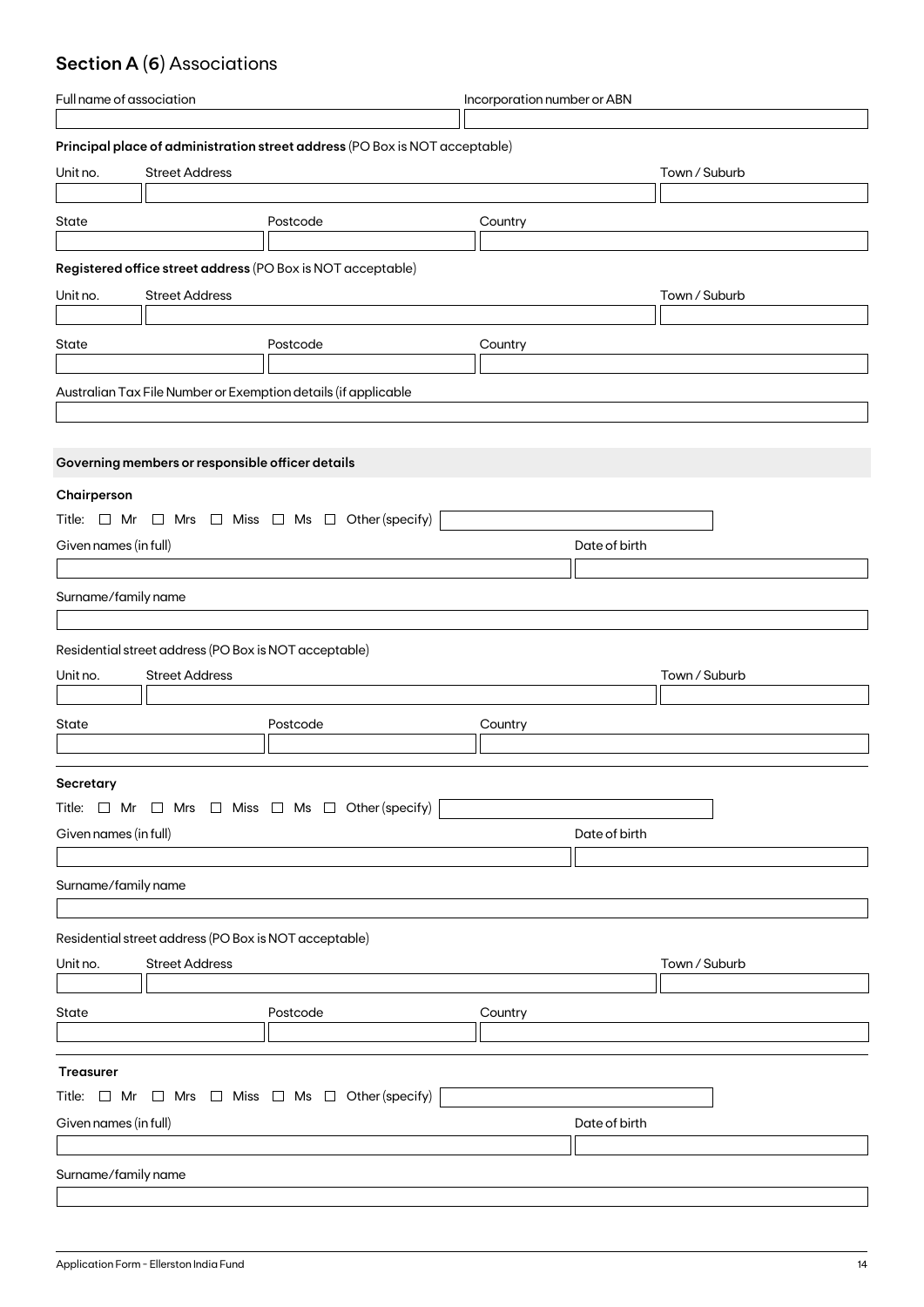## **Section A (6)** Associations *Continued*

| Residential street address (PO Box is NOT acceptable) |  |  |
|-------------------------------------------------------|--|--|
|-------------------------------------------------------|--|--|

| Unit no.                                                                                                                          | <b>Street Address</b>                |                                                                                                                                                                                                                                                                            |                                   | Town / Suburb |  |
|-----------------------------------------------------------------------------------------------------------------------------------|--------------------------------------|----------------------------------------------------------------------------------------------------------------------------------------------------------------------------------------------------------------------------------------------------------------------------|-----------------------------------|---------------|--|
| State                                                                                                                             |                                      | Postcode                                                                                                                                                                                                                                                                   | Country                           |               |  |
|                                                                                                                                   |                                      | <b>Section A (7)</b> Registered Co-Operatives                                                                                                                                                                                                                              |                                   |               |  |
|                                                                                                                                   | Full name of registered co-operative |                                                                                                                                                                                                                                                                            | <b>Registration Number or ABN</b> |               |  |
| Unit no.                                                                                                                          | <b>Street Address</b>                | Principal place of administration street address (PO Box is NOT acceptable)                                                                                                                                                                                                |                                   | Town / Suburb |  |
| State                                                                                                                             |                                      | Postcode                                                                                                                                                                                                                                                                   | Country                           |               |  |
| Unit no.<br>State                                                                                                                 | <b>Street Address</b>                | Registered office street address (PO Box is NOT acceptable)<br>Postcode<br>Australian Tax File Number or Exemption details (if applicable<br>Name and residential street address of the public officer (or Chairman, Secretary or Treasurer if there is no public officer) | Country                           |               |  |
| (PO Box is NOT acceptable)<br><b>Public officer</b><br>Given names (in full)<br>Surname/family name                               |                                      | Title: $\Box$ Mr $\Box$ Mrs $\Box$ Miss $\Box$ Ms $\Box$ Other (specify)                                                                                                                                                                                                   | Date of birth                     |               |  |
| Unit no.                                                                                                                          | <b>Street Address</b>                |                                                                                                                                                                                                                                                                            |                                   | Town / Suburb |  |
| State                                                                                                                             |                                      | Postcode                                                                                                                                                                                                                                                                   | Country                           |               |  |
| Chairperson<br>Title: $\Box$ Mr $\Box$ Mrs $\Box$ Miss $\Box$ Ms $\Box$ Other (specify)<br>Given names (in full)<br>Date of birth |                                      |                                                                                                                                                                                                                                                                            |                                   |               |  |
| Surname/family name                                                                                                               |                                      |                                                                                                                                                                                                                                                                            |                                   |               |  |
| Residential street address (PO Box is NOT acceptable)<br><b>Street Address</b><br>Unit no.                                        |                                      |                                                                                                                                                                                                                                                                            |                                   | Town / Suburb |  |
| State                                                                                                                             |                                      | Postcode                                                                                                                                                                                                                                                                   | Country                           |               |  |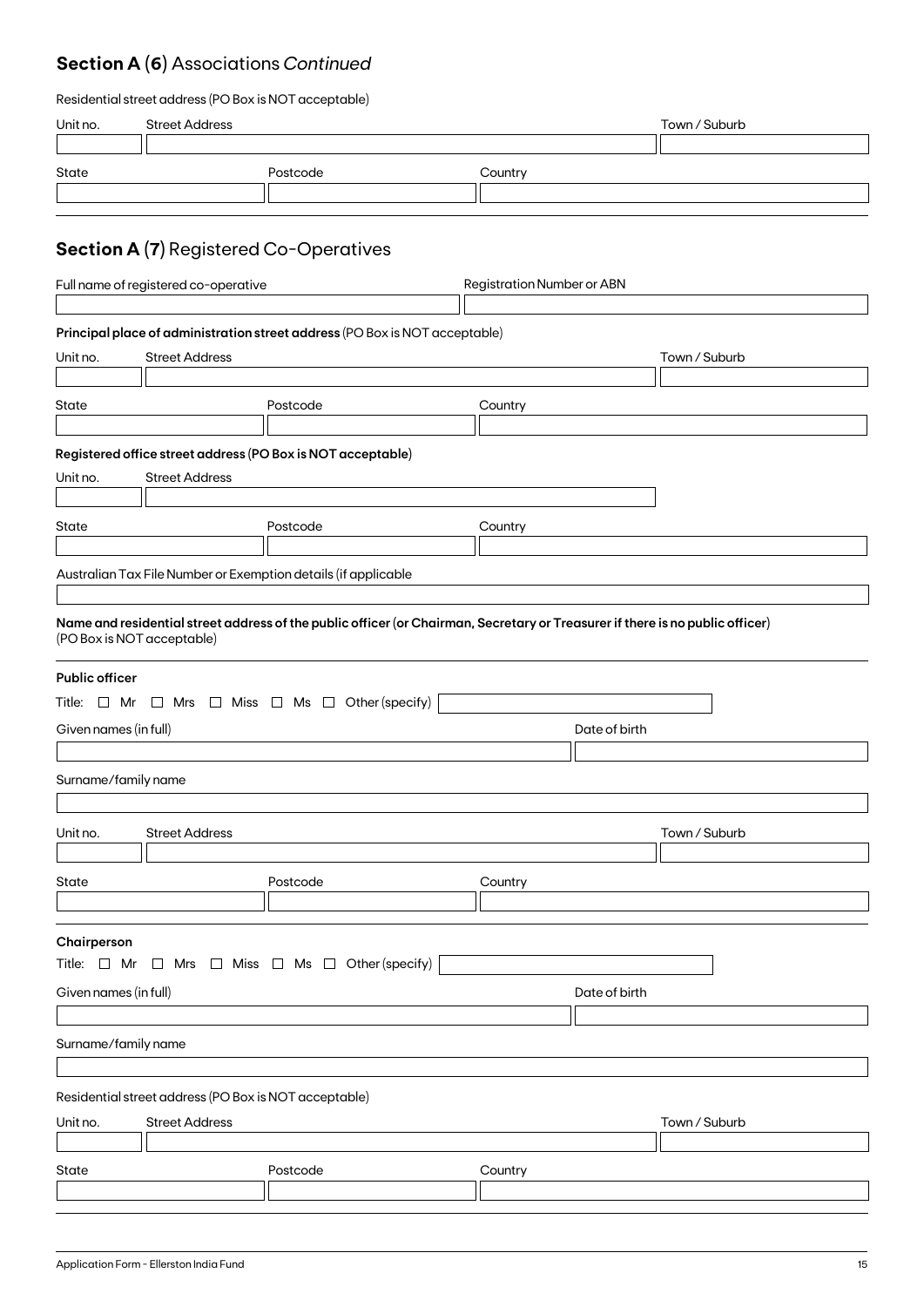## **Section A (7)** Registered Co-Operatives *Continued*

| Secretary             |                                                               |                                                                                                                                         |                                      |               |               |  |
|-----------------------|---------------------------------------------------------------|-----------------------------------------------------------------------------------------------------------------------------------------|--------------------------------------|---------------|---------------|--|
|                       |                                                               | Title: $\Box$ Mr $\Box$ Mrs $\Box$ Miss $\Box$ Ms $\Box$ Other (specify)                                                                |                                      |               |               |  |
| Given names (in full) |                                                               |                                                                                                                                         |                                      | Date of birth |               |  |
|                       |                                                               |                                                                                                                                         |                                      |               |               |  |
| Surname/family name   |                                                               |                                                                                                                                         |                                      |               |               |  |
|                       |                                                               |                                                                                                                                         |                                      |               |               |  |
|                       | Residential street address (PO Box is NOT acceptable)         |                                                                                                                                         |                                      |               |               |  |
| Unit no.              | <b>Street Address</b>                                         |                                                                                                                                         |                                      |               | Town / Suburb |  |
|                       |                                                               |                                                                                                                                         |                                      |               |               |  |
| State                 |                                                               | Postcode                                                                                                                                | Country                              |               |               |  |
|                       |                                                               |                                                                                                                                         |                                      |               |               |  |
|                       |                                                               |                                                                                                                                         |                                      |               |               |  |
| <b>Treasurer</b>      |                                                               |                                                                                                                                         |                                      |               |               |  |
| Title: □ Mr           |                                                               | $\Box$ Mrs $\Box$ Miss $\Box$ Ms $\Box$ Other (specify)                                                                                 |                                      |               |               |  |
| Given names (in full) |                                                               |                                                                                                                                         | Date of birth                        |               |               |  |
|                       |                                                               |                                                                                                                                         |                                      |               |               |  |
| Surname/family name   |                                                               |                                                                                                                                         |                                      |               |               |  |
|                       |                                                               |                                                                                                                                         |                                      |               |               |  |
|                       | Residential street address (PO Box is NOT acceptable)         |                                                                                                                                         |                                      |               |               |  |
| Unit no.              | <b>Street Address</b>                                         |                                                                                                                                         |                                      |               | Town / Suburb |  |
|                       |                                                               |                                                                                                                                         |                                      |               |               |  |
| State                 |                                                               | Postcode                                                                                                                                | Country                              |               |               |  |
|                       |                                                               |                                                                                                                                         |                                      |               |               |  |
|                       |                                                               |                                                                                                                                         |                                      |               |               |  |
|                       | <b>Section A (8)</b> Government Bodies                        |                                                                                                                                         |                                      |               |               |  |
|                       |                                                               |                                                                                                                                         |                                      |               |               |  |
|                       | Full name of government body                                  |                                                                                                                                         | Registration or incorporation number |               |               |  |
|                       |                                                               |                                                                                                                                         |                                      |               |               |  |
|                       |                                                               | Principal place of operations (PO Box is NOT acceptable)                                                                                |                                      |               |               |  |
| Unit no.              | <b>Street Address</b>                                         |                                                                                                                                         |                                      |               | Town / Suburb |  |
|                       |                                                               |                                                                                                                                         |                                      |               |               |  |
| State                 |                                                               | Postcode                                                                                                                                | Country (If not Australia)           |               |               |  |
|                       |                                                               |                                                                                                                                         |                                      |               |               |  |
|                       |                                                               | Australian Tax File Number or Exemption details (if applicable)                                                                         |                                      |               |               |  |
|                       |                                                               |                                                                                                                                         |                                      |               |               |  |
|                       |                                                               | Select one of the following categories and provide the requested information:                                                           |                                      |               |               |  |
| ⊔                     | Commonwealth of Australia government body                     |                                                                                                                                         |                                      |               |               |  |
| ⊔                     | Australian State or Territory government body (specify State) |                                                                                                                                         |                                      |               |               |  |
| ப                     | Australian or State/Territory Government Entity               |                                                                                                                                         |                                      |               |               |  |
| ப                     |                                                               | Emanation (describes any body which provides a public service under the control of government                                           |                                      |               |               |  |
| ⊔                     |                                                               | Established under legislation of a foreign country (specify country)                                                                    |                                      |               |               |  |
| government body:      |                                                               | If the government body is an entity, an emanation or foreign government body, provide information about the ownership or control of the |                                      |               |               |  |
|                       |                                                               |                                                                                                                                         |                                      |               |               |  |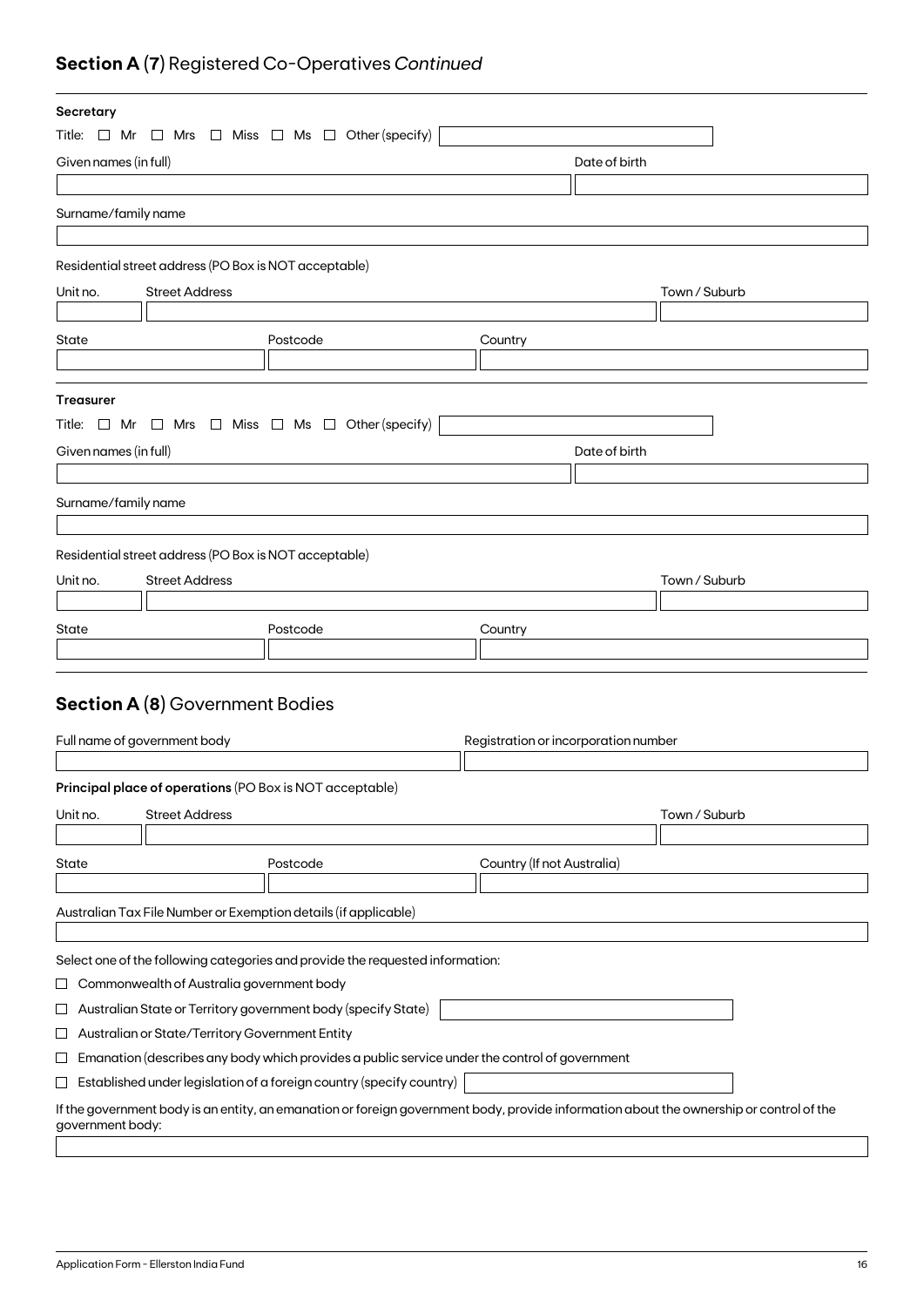## **Section A (8)** Government Bodies *Continued*

### **Beneficial owners and Controlling Persons**

**This section should be completed by any government entity, emanation or foreign government body. Please provide details of:**

- Each individual who ultimately owns 25% or more of the government entity, emanation or foreign government body through direct or indirect shareholdings; OR
- Any individual who is entitled (directly or indirectly) to exercise 25% or more of the voting rights.

#### **If no one satisfies either of the above categories, provide details instead of:**

• he most senior managing official(s) (or equivalent) who is/are authorised to make policy, operating or financial decisions or failing that, who is/are authorised to sign on behalf of the government entity, emanation or foreign government body.

All individuals below are required to provide identification (see Section K, 'Investor identification documents').

| Individual 1          |                                                       |                                                                          |         |               |               |
|-----------------------|-------------------------------------------------------|--------------------------------------------------------------------------|---------|---------------|---------------|
| Title: $\Box$ Mr      |                                                       | $\Box$ Mrs $\Box$ Miss $\Box$ Ms $\Box$ Other (specify)                  |         |               |               |
| Given names (in full) |                                                       |                                                                          |         | Date of birth |               |
|                       |                                                       |                                                                          |         |               |               |
| Surname/family name   |                                                       |                                                                          |         |               |               |
|                       |                                                       |                                                                          |         |               |               |
|                       | Residential street address (PO Box is NOT acceptable) |                                                                          |         |               |               |
| Unit no.              | <b>Street Address</b>                                 |                                                                          |         |               | Town / Suburb |
|                       |                                                       |                                                                          |         |               |               |
| State                 |                                                       | Postcode                                                                 | Country |               |               |
|                       |                                                       |                                                                          |         |               |               |
| Individual 2          |                                                       |                                                                          |         |               |               |
|                       |                                                       | Title: $\Box$ Mr $\Box$ Mrs $\Box$ Miss $\Box$ Ms $\Box$ Other (specify) |         |               |               |
| Given names (in full) |                                                       |                                                                          |         | Date of birth |               |
|                       |                                                       |                                                                          |         |               |               |
| Surname/family name   |                                                       |                                                                          |         |               |               |
|                       |                                                       |                                                                          |         |               |               |
|                       | Residential street address (PO Box is NOT acceptable) |                                                                          |         |               |               |
| Unit no.              | <b>Street Address</b>                                 |                                                                          |         |               | Town / Suburb |
|                       |                                                       |                                                                          |         |               |               |
| State                 |                                                       | Postcode                                                                 | Country |               |               |
|                       |                                                       |                                                                          |         |               |               |
| Individual 3          |                                                       |                                                                          |         |               |               |
|                       |                                                       | Title: $\Box$ Mr $\Box$ Mrs $\Box$ Miss $\Box$ Ms $\Box$ Other (specify) |         |               |               |
| Given names (in full) |                                                       |                                                                          |         | Date of birth |               |
|                       |                                                       |                                                                          |         |               |               |
| Surname/family name   |                                                       |                                                                          |         |               |               |
|                       |                                                       |                                                                          |         |               |               |
|                       | Residential street address (PO Box is NOT acceptable) |                                                                          |         |               |               |
| Unit no.              | <b>Street Address</b>                                 |                                                                          |         |               | Town / Suburb |
|                       |                                                       |                                                                          |         |               |               |
| State                 |                                                       | Postcode                                                                 | Country |               |               |
|                       |                                                       |                                                                          |         |               |               |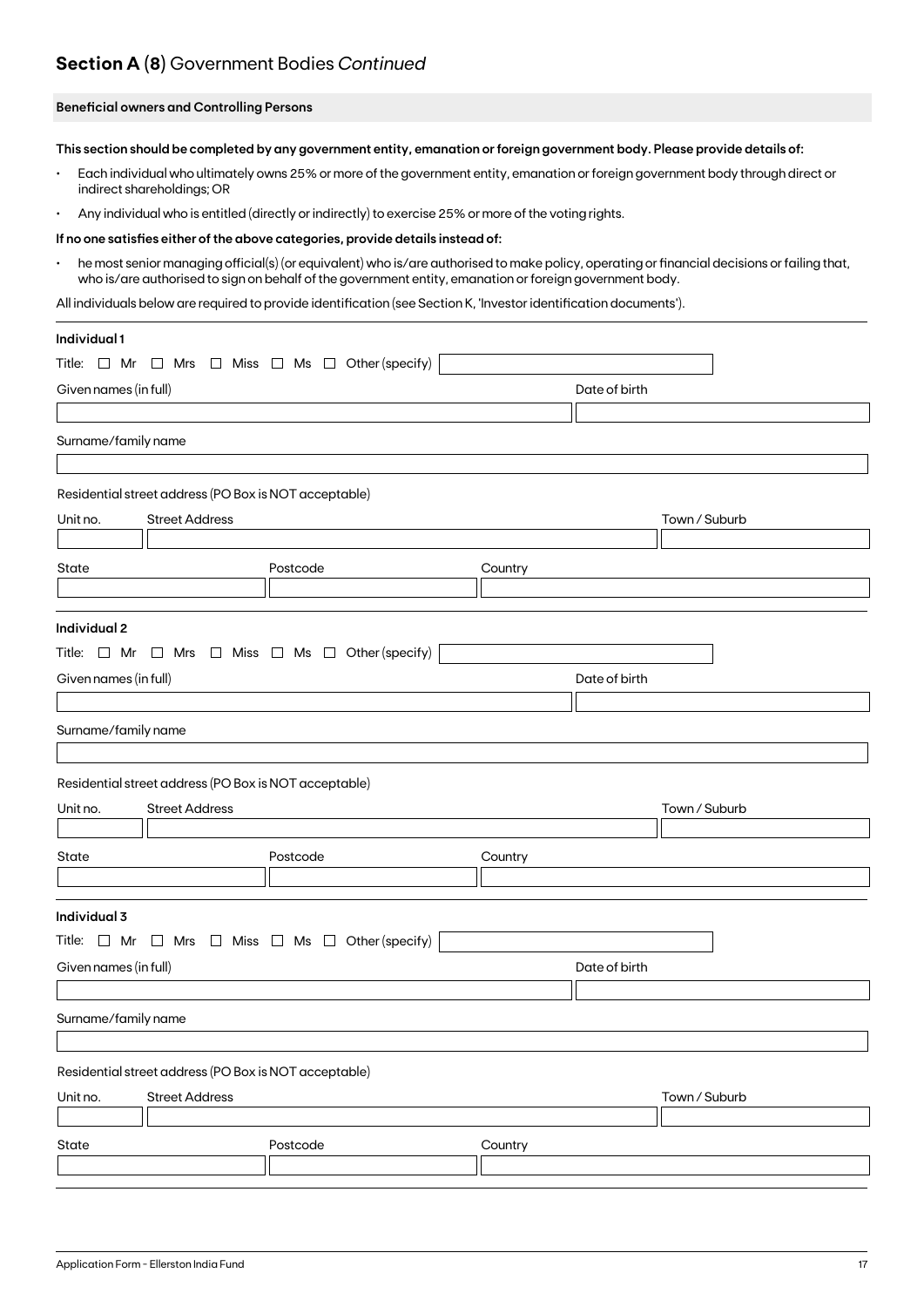## **Section A (8)** Government Bodies *Continued*

| Individual 4                                                             |          |         |               |               |
|--------------------------------------------------------------------------|----------|---------|---------------|---------------|
| Title: $\Box$ Mr $\Box$ Mrs $\Box$ Miss $\Box$ Ms $\Box$ Other (specify) |          |         |               |               |
| Given names (in full)                                                    |          |         | Date of birth |               |
|                                                                          |          |         |               |               |
| Surname/family name                                                      |          |         |               |               |
| Residential street address (PO Box is NOT acceptable)                    |          |         |               |               |
| Unit no.<br><b>Street Address</b>                                        |          |         |               | Town / Suburb |
| State                                                                    | Postcode | Country |               |               |
|                                                                          |          |         |               |               |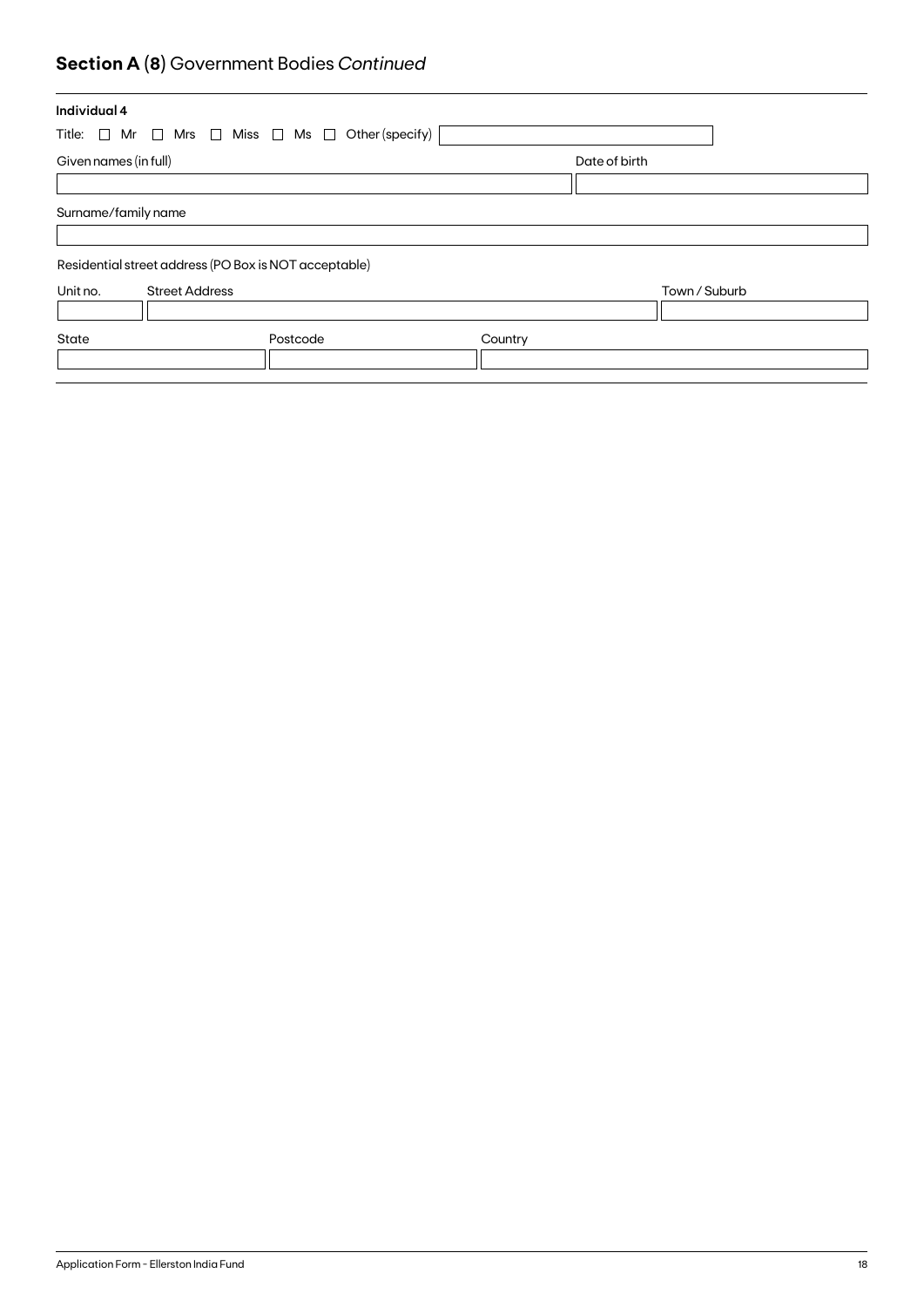## **Section B** Investment Details and Payment Method

Please advise the details of your required investment.

### Fund name: **Ellerston India Fund**

| Amount you wish to invest | Reinvest all distributions (Y/N) OR | Deposit in nominated account (Y/N) |
|---------------------------|-------------------------------------|------------------------------------|
|                           |                                     |                                    |

Please note that the minimum application amount is AU\$10,000.

### **Payment Method**

All payments must be in Australian dollars.

### **Electronic funds transfer**

Please transfer funds, using your investor name as a reference, at the same time as you post your application to avoid delays in the account opening process. Make your payment to:

| Account name: |                       | Pacific Custodians Pty Limited - Ellerston Capital Applications |
|---------------|-----------------------|-----------------------------------------------------------------|
| BSB:          | 062028                |                                                                 |
| Account no:   | 10660620              |                                                                 |
| Reference*    | $EIF$ [Investor name] | E.g. EIF John Citizen                                           |

\*We will use this reference on our transaction statement and to identify who the payment is from.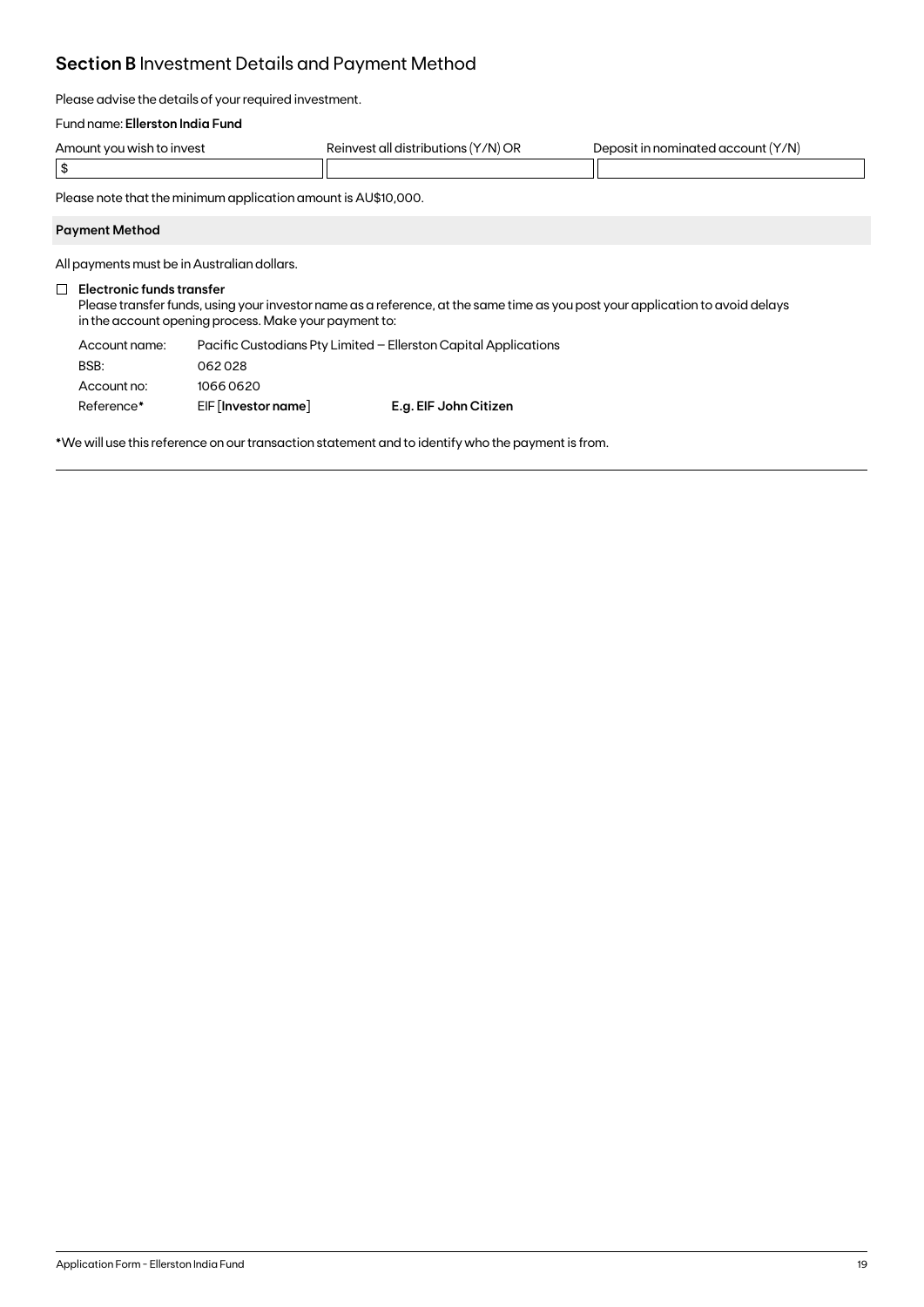### **Section C** Distribution Payment Instructions

If you indicated in Section B above that all distributions are to be paid to your nominated bank account, please provide details here.

### **Pay income to this Australian bank, building society or credit union account:**

|  | Australian institution |
|--|------------------------|
|--|------------------------|

| Account name                                                                          | <b>BSB</b>            |
|---------------------------------------------------------------------------------------|-----------------------|
|                                                                                       |                       |
| <b>Branch</b>                                                                         | <b>Account Number</b> |
|                                                                                       |                       |
| Pay income to this overseas bank, building society or credit union account:<br>$\Box$ |                       |
| Overseas institution                                                                  |                       |
|                                                                                       |                       |
| Account name                                                                          | <b>BSB</b>            |
|                                                                                       |                       |
| <b>Branch</b>                                                                         | <b>Account Number</b> |
|                                                                                       |                       |
| Reference                                                                             | Prefix or suffix      |
|                                                                                       |                       |
| Other payment instructions                                                            |                       |
|                                                                                       |                       |

### **Section D** Contact Details and Preferred Communication Method

### **ONLY complete this section if you wish to provide alternate contact details from those you provided in Section A.**

Please complete the following if contacts details are different from those provided in Section A. For joint investors, please note that unless you indicate otherwise in this section, the Issuer will use the contact details provided in section A for Investor 1 for all communications, statements, transaction details and so on.

|  |  |  |  |  |  |  |  |  |  | Title: $\Box$ Mr $\Box$ Mrs $\Box$ Miss $\Box$ Ms $\Box$ Other (specify) |  |
|--|--|--|--|--|--|--|--|--|--|--------------------------------------------------------------------------|--|
|--|--|--|--|--|--|--|--|--|--|--------------------------------------------------------------------------|--|

Contact Name

Care of (C/-) property name/building name

Residential street address (PO Box is NOT acceptable)

| Unit no.          | <b>Street Address</b> |            |         | Town / Suburb |
|-------------------|-----------------------|------------|---------|---------------|
|                   |                       |            |         |               |
| State             |                       | Postcode   | Country |               |
|                   |                       |            |         |               |
| <b>Work Phone</b> |                       | Home Phone | Fax     | Mobile        |
|                   |                       |            |         |               |
|                   |                       |            |         |               |
| Email             |                       |            |         |               |

### **Preferred communication method**

### **Secure website access**

Access to Ellerston Capital Limited's secure website enables you to view your account details online, including your current account value, transaction history and statements. Note that you will need to provide your email address in the contact details above (or as included in Section A) in order to register for access. Joint investors and trustees must register separately.

Please indicate how you would prefer us to communicate with you by ticking the appropriate box:

Mail  $\Box$  Email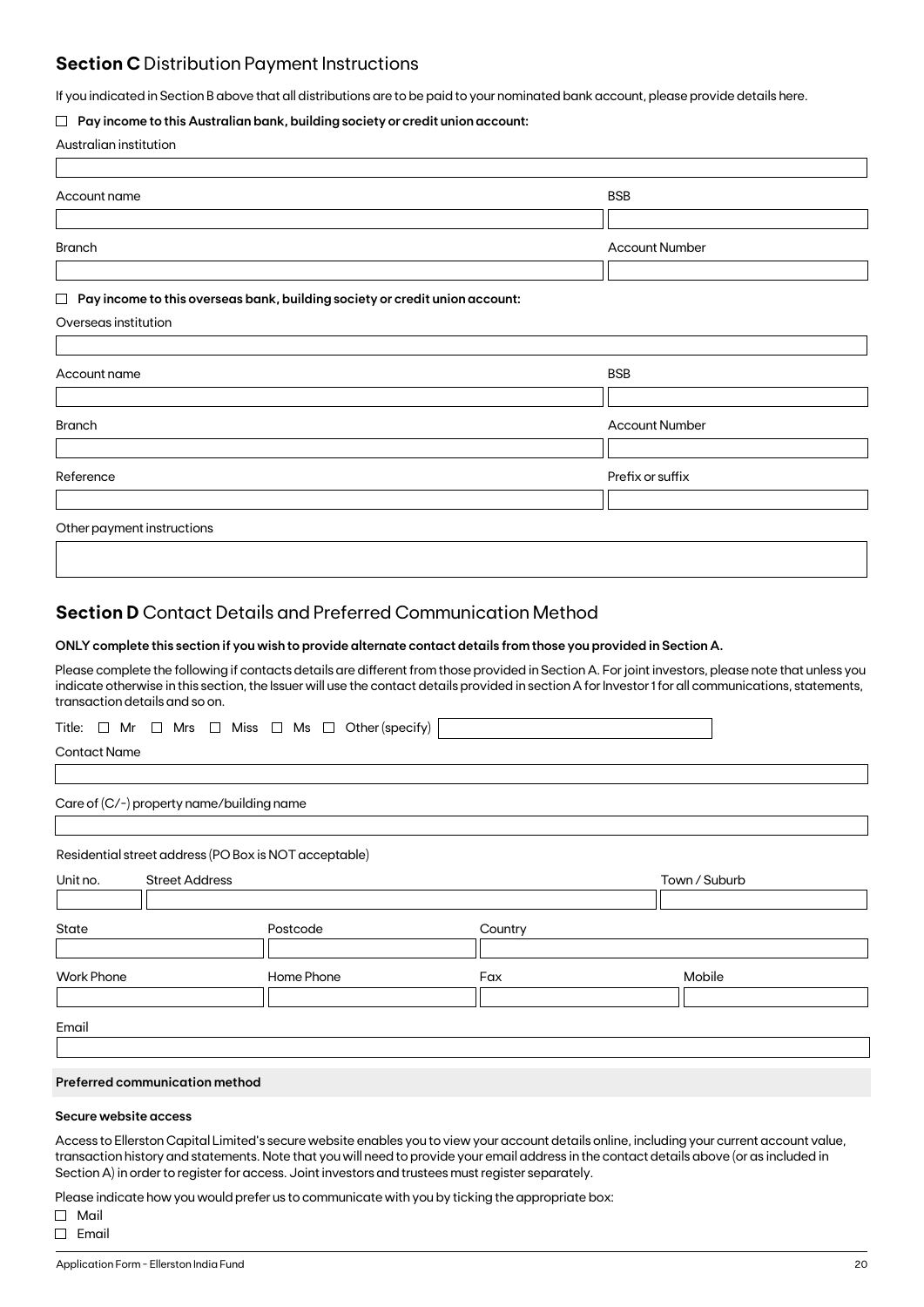### **Section E** Acting Authority or Authorised Representative

If this Application Form is being signed by one or more other person/s holding legal authority to act on behalf of the investor or by a representative of the State/Public Trustee, please provide the full name, residential street address and date of birth of the person and provide a copy of the person's certified photographic ID e.g. driving licence or passport. Also indicate the type of authority and provide a certified copy of the authority with this application.

| Individual 1          |                                                       |                                                                                                                     |                                     |                                                                                                                                                  |
|-----------------------|-------------------------------------------------------|---------------------------------------------------------------------------------------------------------------------|-------------------------------------|--------------------------------------------------------------------------------------------------------------------------------------------------|
| Title:<br>$\Box$ Mr   | $\Box$ Mrs                                            | Other (specify)<br>$\Box$ Miss $\Box$ Ms $\Box$                                                                     |                                     |                                                                                                                                                  |
| Given names (in full) |                                                       |                                                                                                                     | Date of birth                       |                                                                                                                                                  |
|                       |                                                       |                                                                                                                     |                                     |                                                                                                                                                  |
| Surname/family name   |                                                       |                                                                                                                     |                                     |                                                                                                                                                  |
|                       |                                                       |                                                                                                                     |                                     |                                                                                                                                                  |
|                       | Residential street address (PO Box is NOT acceptable) |                                                                                                                     |                                     |                                                                                                                                                  |
| Unit no.              | <b>Street Address</b>                                 |                                                                                                                     |                                     | Town / Suburb                                                                                                                                    |
|                       |                                                       |                                                                                                                     |                                     |                                                                                                                                                  |
| State                 |                                                       | Postcode                                                                                                            | Country                             |                                                                                                                                                  |
| □ POA                 | Parent/guardian<br>ப                                  | Executor/administrator<br>$\Box$                                                                                    | <b>Bankruptcy trustee</b><br>$\Box$ | Public or State trustee<br>$\Box$                                                                                                                |
|                       |                                                       | $\Box$ I confirm that a certified copy of my/our authority to act for the investor is attached.                     |                                     |                                                                                                                                                  |
|                       |                                                       | $\Box$ I confirm that a certified copy of my photographic ID is attached (other than for the State/Public Trustee). |                                     |                                                                                                                                                  |
| <b>Individual 2</b>   |                                                       |                                                                                                                     |                                     |                                                                                                                                                  |
|                       |                                                       | Title: $\Box$ Mr $\Box$ Mrs $\Box$ Miss $\Box$ Ms $\Box$ Other (specify)                                            |                                     |                                                                                                                                                  |
| Given names (in full) |                                                       |                                                                                                                     | Date of birth                       |                                                                                                                                                  |
|                       |                                                       |                                                                                                                     |                                     |                                                                                                                                                  |
| Surname/family name   |                                                       |                                                                                                                     |                                     |                                                                                                                                                  |
|                       |                                                       |                                                                                                                     |                                     |                                                                                                                                                  |
|                       | Residential street address (PO Box is NOT acceptable) |                                                                                                                     |                                     |                                                                                                                                                  |
| Unit no.              | <b>Street Address</b>                                 |                                                                                                                     |                                     | Town / Suburb                                                                                                                                    |
|                       |                                                       |                                                                                                                     |                                     |                                                                                                                                                  |
| State                 |                                                       | Postcode                                                                                                            | Country                             |                                                                                                                                                  |
|                       |                                                       |                                                                                                                     |                                     |                                                                                                                                                  |
| □ POA                 | $\Box$ Parent/guardian                                | Executor/administrator<br>$\Box$                                                                                    | <b>Bankruptcy trustee</b><br>$\Box$ | Public or State trustee<br>$\Box$                                                                                                                |
|                       |                                                       | $\Box$ I confirm that a certified copy of my/our authority to act for the investor is attached.                     |                                     |                                                                                                                                                  |
|                       |                                                       | $\Box$ I confirm that a certified copy of my photographic ID is attached (other than for the State/Public Trustee). |                                     |                                                                                                                                                  |
|                       |                                                       |                                                                                                                     |                                     |                                                                                                                                                  |
|                       | <b>Section F Operating Authority</b>                  |                                                                                                                     |                                     |                                                                                                                                                  |
|                       | This section must be completed by all investors.      |                                                                                                                     |                                     |                                                                                                                                                  |
|                       |                                                       | When giving instruction to us about your investment, please indicate who has authority to operate your account;     |                                     |                                                                                                                                                  |
|                       |                                                       |                                                                                                                     |                                     |                                                                                                                                                  |
|                       |                                                       | Individual joint accounts (if no box is ticked we will assume that both/all investors must sign):                   |                                     |                                                                                                                                                  |
| $\Box$ Either to sign | ப                                                     | Both/all to sign                                                                                                    |                                     |                                                                                                                                                  |
|                       |                                                       | OR two partners OR director AND secretary OR sole trader):                                                          |                                     | Companies, trusts, super funds, partnerships, sole traders (if no box is ticked all instructions must be signed by two Directors OR two trustees |
| One to sign<br>$\Box$ | $\Box$                                                | $\Box$ Other (please specify)<br>Both/all to sign                                                                   |                                     |                                                                                                                                                  |
|                       |                                                       |                                                                                                                     |                                     |                                                                                                                                                  |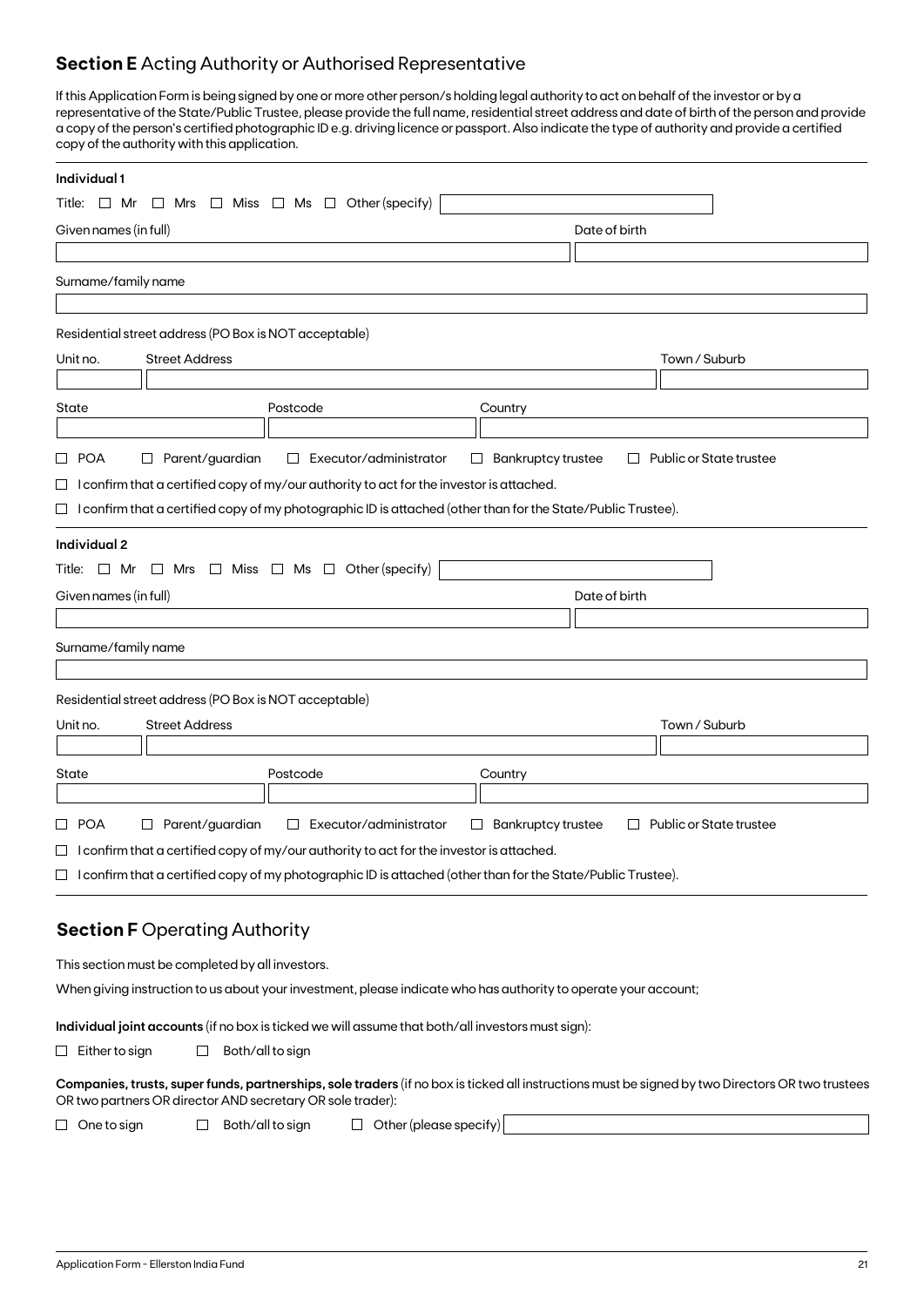### **Section G** Financial Adviser Details

Name of advisor/consultant

| Company or organisation name                    |                                                                                       |         |             |  |
|-------------------------------------------------|---------------------------------------------------------------------------------------|---------|-------------|--|
|                                                 | PO Box / RMB / Locked bag/care of (c/-) property name / building name (if applicable) |         |             |  |
| Suite no./unit no./level no. and street address |                                                                                       |         | Town/suburb |  |
| State                                           | Postcode                                                                              | Country |             |  |
| <b>Work Phone</b>                               | Home Phone                                                                            | Fax     | Mobile      |  |
| Email                                           |                                                                                       |         |             |  |
|                                                 | Would you like your Financial Advisor to receive copies of information sent to you?   |         |             |  |
| $\Box$ Yes                                      | $\Box$<br>No                                                                          |         |             |  |

## **Section H** Tax Certification – FATCA (US) and CRS (other jurisdictions)

### **What are FATCA and CRS? Some background**

The US Foreign Account Tax Compliance Act (FATCA) and the Common Reporting Standard (CRS) are two ways in which a large number of governments are seeking the same thing – to improve global tax compliance. Both require financial institutions to capture relevant information on foreign taxpayers, as follows:

- FATCA promotes cross border tax compliance by US taxpayers, by implementing an international standard for the automatic exchange of information related to those taxpayers. Australia has entered into an inter-governmental agreement (IGA) with the US to implement FATCA in Australia, to be administered through the ATO. The AUS-USA FATCA IGA requires the ATO to obtain detailed account information for US citizens and/or taxpayers on an annual basis. The effect of this is that, to satisfy their FATCA obligations, relevant Australian financial institutions must identify any US taxpayers and report those taxpayers' financial account data to the ATO.
- CRS is a global reporting standard, developed by the OECD, for the automatic exchange of information (AEoI). Its goal is to allow tax authorities to obtain a clearer understanding of financial assets held abroad by their residents, for tax purposes. Over 96 countries have agreed to share information on residents' assets and incomes in accordance with defined reporting standards. Once again, this means that financial institutions around the globe must provide tax authorities with taxpayer financial account data, and the financial institutions must therefore collect this information from their customers and pass it on.

For more information go to www.linkmarketservices.com.au/corporate/FATCA and click on the links provided.

### **FATCA/CRS information – Who should complete this section?**

This section should be completed by the person completing the Application Form who is **authorised to provide tax residency and certification information** for:

- all other applicants, and
- the underlying entity e.g. trust or partnership etc., and
- the beneficial owners and controlling persons.

If you are an individual, joint individual, sole trader, or deceased estate complete (1) below. If not complete (2) on page 24.

### **1. FATCA/CRS certification of individual, joint individual, sole trader or deceased estate**

If you are an **individual, joint individual, a sole trader**, or you will hold the account on behalf of another individual or a deceased estate, then please select the best option below and answer the associated questions. If your account is held on behalf of an entity,

e.g. a company, trust, partnership etc., please go to the section on the next page 'FATCA and CRS certification of an entity.' If you do not provide this information, we will not be able to accept your application.

### **Is the following statement correct?** (Tick if applicable)

 $\Box$  Your account is held by an individual or an entity acting in the capacity of executor or administrator of a deceased estate, where EITHER certified copies of the death certificate or Grant of Probate/Letters of Administration have already been provided to us, OR certified copies of these documents are attached to this application.

If you selected the above, your FATCA/CRS certification is complete and **no further information is required**.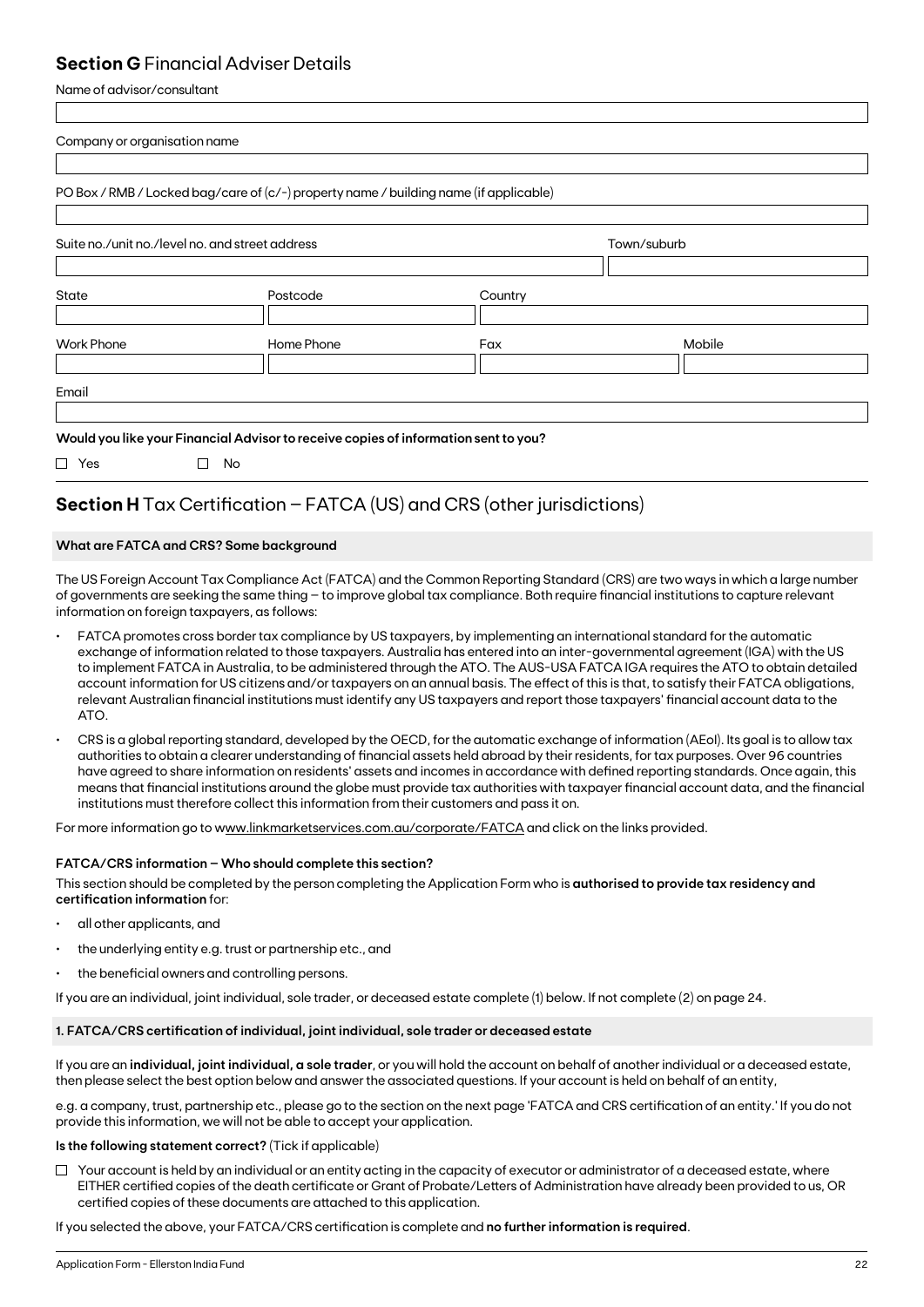### **Section H** Tax Certification – FATCA (US) and CRS (other jurisdictions) *Continued*

**Is/are all of the Individual applicants (including the person/s for whom the account will be held e.g. a children's account) a citizen or a resident for tax purposes in a country other than Australia?**

- Yes please complete 1.2 **Foreign Individual Investors and Individual Beneficial Owner** details below. Note: If an individual is both an Australian and a foreign tax resident, or a tax resident of more than one foreign country, you must also provide this information.
- No your FATCA/CRS certification is complete and **no further information is require**d.
- $\Box$  Only some of the individuals are Australian tax residents:
	- For those Individuals who are **Australian tax residents only** (including the person/s for whom the account is held), please complete 1.1 **Australian tax resident** information below.
	- For the remaining individuals (i.e. who are NOT solely Australian tax residents), please complete 1.2 **Foreign Individual Investors and Individual Beneficial Owner** details below.

### **1.1 Australian tax resident information**

Full name of Australian tax resident 1

Full name of Australian tax resident 2

Full name of Australian tax resident 3

### **1.2 Foreign Individual Investor(s) and Individual Beneficial Owner(s) details**

Please provide ALL information, including your foreign TIN (Taxpayer Identification Number), or exclusions, as relevant. Where a TIN is issued by your jurisdiction, failure to provide this information may result in your application not being processed.

| Full name of individual 1                 |                            |              | Date of birth                                                       |
|-------------------------------------------|----------------------------|--------------|---------------------------------------------------------------------|
|                                           |                            |              |                                                                     |
| Street address (PO Box is NOT acceptable) |                            |              |                                                                     |
|                                           |                            |              |                                                                     |
| Country 1 of tax residency                | Country 2 of tax residency |              | Country 3 of tax residency                                          |
|                                           |                            |              |                                                                     |
|                                           |                            |              | Country does not require collection of TINs                         |
| TIN <sub>1</sub>                          |                            | <b>OR</b>    | TIN is available but, has not obtained or has not been issued a TIN |
| TIN <sub>2</sub><br>□                     |                            | <b>OR</b>    | Country does not require collection of TINs                         |
|                                           |                            |              | TIN is available but, has not obtained or has not been issued a TIN |
| П<br>TIN <sub>3</sub>                     |                            | <b>OR</b>    | Country does not require collection of TINs                         |
|                                           |                            |              | TIN is available but, has not obtained or has not been issued a TIN |
| Full name of individual 2                 |                            |              | Date of birth                                                       |
|                                           |                            |              |                                                                     |
| Street address (PO Box is NOT acceptable) |                            |              |                                                                     |
|                                           |                            |              |                                                                     |
| Country 1 of tax residency                | Country 2 of tax residency |              | Country 3 of tax residency                                          |
|                                           |                            |              |                                                                     |
|                                           |                            |              | Country does not require collection of TINs                         |
| TIN <sub>1</sub>                          |                            | <b>OR</b>    | TIN is available but, has not obtained or has not been issued a TIN |
|                                           |                            | $\mathsf{L}$ | Country does not require collection of TINs                         |
| TIN <sub>2</sub><br>$\mathbf{L}$          |                            | <b>OR</b>    | TIN is available but, has not obtained or has not been issued a TIN |
| TIN <sub>3</sub>                          |                            | <b>OR</b>    | Country does not require collection of TINs                         |
|                                           |                            |              | TIN is available but, has not obtained or has not been issued a TIN |
|                                           |                            |              |                                                                     |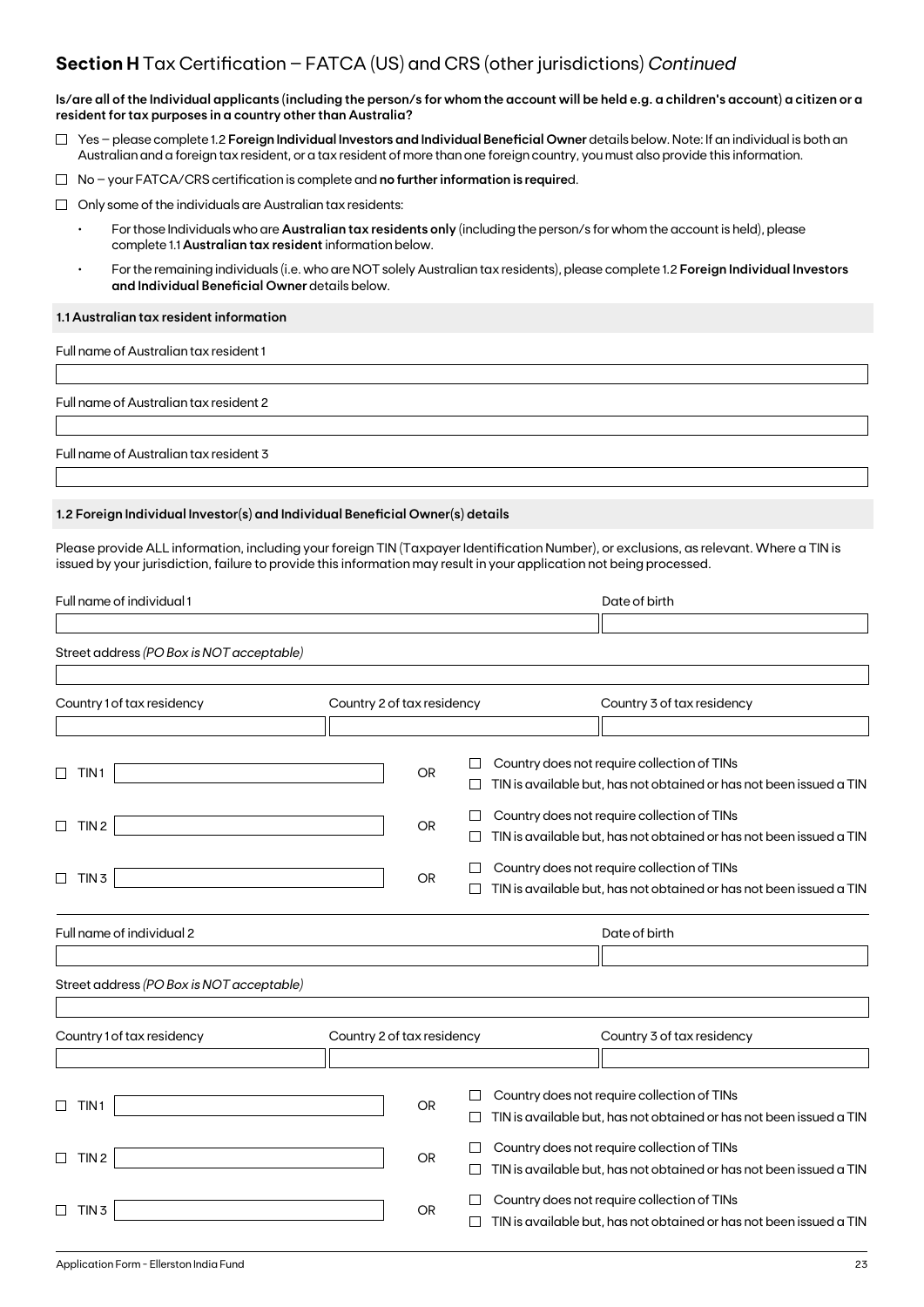## **Section H** Tax Certification – FATCA (US) and CRS (other jurisdictions) *Continued*

| Full name of individual 3                                                                                                                                                                                  |                            |           |        | Date of birth                                                                                                                                                                                                                                                                 |
|------------------------------------------------------------------------------------------------------------------------------------------------------------------------------------------------------------|----------------------------|-----------|--------|-------------------------------------------------------------------------------------------------------------------------------------------------------------------------------------------------------------------------------------------------------------------------------|
|                                                                                                                                                                                                            |                            |           |        |                                                                                                                                                                                                                                                                               |
| Street address (PO Box is NOT acceptable)                                                                                                                                                                  |                            |           |        |                                                                                                                                                                                                                                                                               |
| Country 1 of tax residency                                                                                                                                                                                 | Country 2 of tax residency |           |        | Country 3 of tax residency                                                                                                                                                                                                                                                    |
|                                                                                                                                                                                                            |                            |           |        |                                                                                                                                                                                                                                                                               |
| TIN <sub>1</sub><br>$\Box$                                                                                                                                                                                 |                            | <b>OR</b> | ш      | Country does not require collection of TINs<br>TIN is available but, has not obtained or has not been issued a TIN                                                                                                                                                            |
|                                                                                                                                                                                                            |                            |           |        |                                                                                                                                                                                                                                                                               |
| TIN <sub>2</sub><br>⊔                                                                                                                                                                                      |                            | OR        | ⊔<br>⊔ | Country does not require collection of TINs<br>TIN is available but, has not obtained or has not been issued a TIN                                                                                                                                                            |
| TIN <sub>3</sub><br>$\Box$                                                                                                                                                                                 |                            | OR        | ப      | Country does not require collection of TINs<br>TIN is available but, has not obtained or has not been issued a TIN                                                                                                                                                            |
| 2. Company, Entity, Trust, Superannuation Fund, Association or Other                                                                                                                                       |                            |           |        |                                                                                                                                                                                                                                                                               |
| If you are an investor that is one of the following:                                                                                                                                                       |                            |           |        |                                                                                                                                                                                                                                                                               |
| A company or other incorporated body, or                                                                                                                                                                   |                            |           |        |                                                                                                                                                                                                                                                                               |
| Another type of entity e.g. a trust, partnership, cooperative or association etc, or                                                                                                                       |                            |           |        |                                                                                                                                                                                                                                                                               |
| $\bullet$<br>body, co-operative, association or other type of entity,                                                                                                                                      |                            |           |        | An individual/s that will hold the Account on behalf of another entity that is a superannuation fund, trust, partnership, government                                                                                                                                          |
| then please select the best option below and answer the associated questions. If you do not provide this information, we will not be able to<br>accept your application.                                   |                            |           |        |                                                                                                                                                                                                                                                                               |
| The following best describes your organization (tick one)                                                                                                                                                  |                            |           |        |                                                                                                                                                                                                                                                                               |
| An Australian regulated superannuation fund (including a complying SMSF), retirement or pension fund. Please provide a<br>⊔<br>printout from the ATO's ABN Lookup or APRA that displays the fund's status. |                            |           |        |                                                                                                                                                                                                                                                                               |
| Please provide your ACN, ABN, ARBN or ARSN to complete your certification                                                                                                                                  |                            |           |        |                                                                                                                                                                                                                                                                               |
| No further information is required.                                                                                                                                                                        |                            |           |        |                                                                                                                                                                                                                                                                               |
| documents are attached to this application.                                                                                                                                                                |                            |           |        | An account held by an entity acting in the capacity of executor or administrator of a deceased estate, where EITHER certified copies<br>of the death certificate or Grant of Probate/Letters of Administration have already been provided to us, OR certified copies of these |
| If you select this option, your certification is complete and no further information is required.                                                                                                          |                            |           |        |                                                                                                                                                                                                                                                                               |
| subsidiaries of listed companies that are not Financial Institutions).                                                                                                                                     |                            |           |        | $\Box$ Public Listed Company, Majority Owned Subsidiary of a Public Listed company, (includes public listed companies or majority owned                                                                                                                                       |
| Please provide the name of the market or stock exchange where your company is listed                                                                                                                       |                            |           |        |                                                                                                                                                                                                                                                                               |
| Please provide your unique reference code here, e.g. ASX number, ticker code.                                                                                                                              |                            |           |        |                                                                                                                                                                                                                                                                               |
| ⊔<br>include:                                                                                                                                                                                              |                            |           |        | Not a Financial Account, Certain accounts are NOT considered to be 'Financial Accounts' for the purposes of CRS and FATCA. These                                                                                                                                              |
| An Employee Share Scheme or Trust as defined in the Income Tax Assessment Act 1997                                                                                                                         |                            |           |        |                                                                                                                                                                                                                                                                               |
| $\bullet$<br>where certain requirements have been met.                                                                                                                                                     |                            |           |        | An Escrow Account established in connection with a court order or judgment, or a sale, exchange, or lease of real or personal property                                                                                                                                        |
| If you select this option, your certification is complete and no further information is required.                                                                                                          |                            |           |        |                                                                                                                                                                                                                                                                               |
| Exempt Beneficial Owner, Under CRS and FATCA, an Exempt Beneficial Owner includes, but is not limited to:                                                                                                  |                            |           |        |                                                                                                                                                                                                                                                                               |

- Australian government organisation or agency
- Reserve Bank of Australia
- International (including intergovernmental) organization

If you select this option, your certification is complete and no further FATCA/CRS information is required.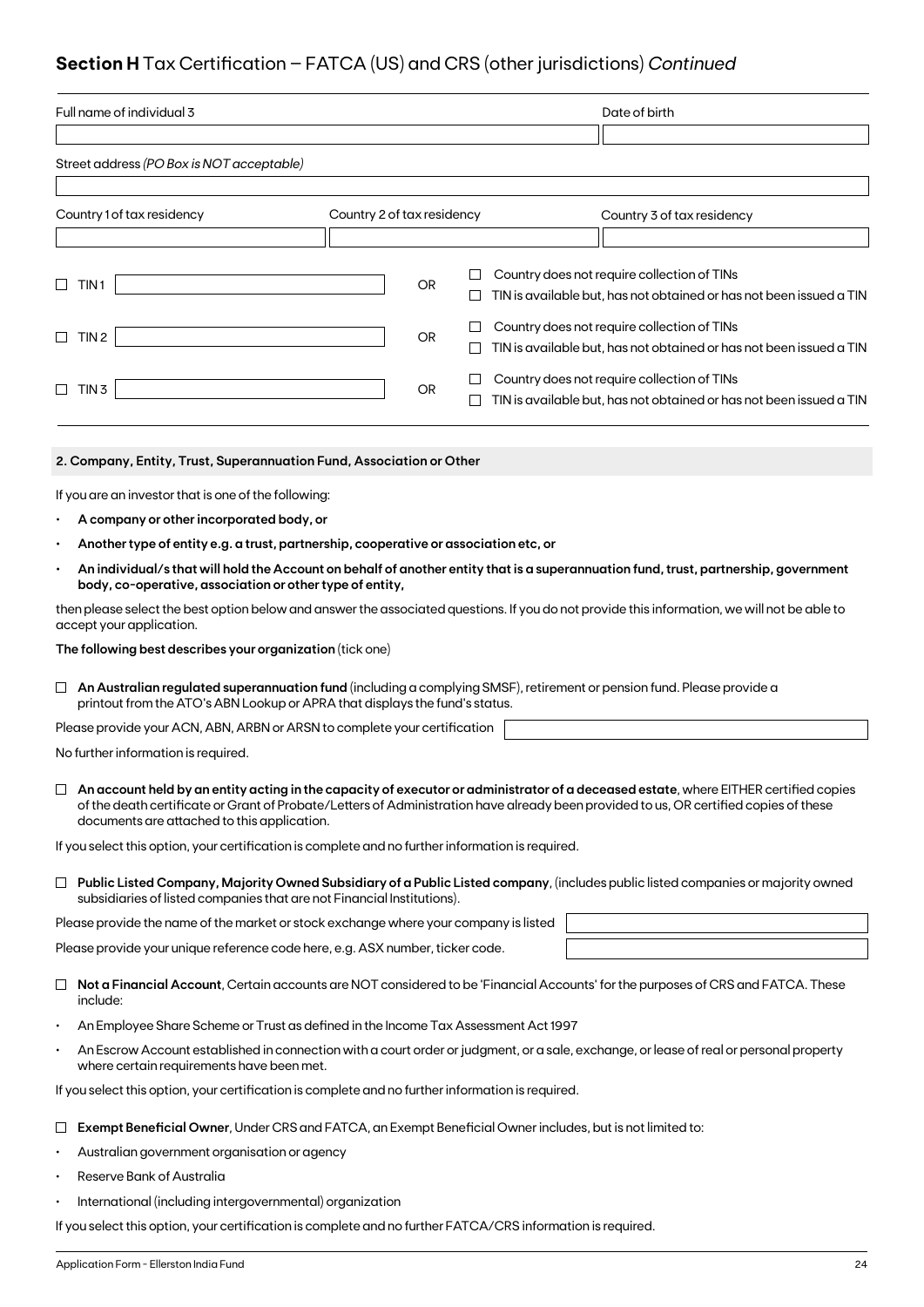| $\bullet$ | Depository institution                                                                                                                                               |
|-----------|----------------------------------------------------------------------------------------------------------------------------------------------------------------------|
| ٠         | Investment entity                                                                                                                                                    |
| ٠         | Specified insurance company                                                                                                                                          |
|           | Custodian institution.                                                                                                                                               |
|           | If you select this option, please complete 2.1 Financial Institution below.                                                                                          |
| Ц         | Non-Financial Entity (NFE) or (NFFE). This includes the following entity types:                                                                                      |
| ٠         | Private or proprietary company that is NOT a financial institution                                                                                                   |
| ٠         | Public unlisted company that is NOT a financial institution                                                                                                          |
| ٠         | Partnership                                                                                                                                                          |
|           | Trust                                                                                                                                                                |
|           | Co-operative                                                                                                                                                         |
| ٠         | Association or club                                                                                                                                                  |
| ٠         | Registered or non-registered charitable organization                                                                                                                 |
|           | If you selected this option, please complete 2.2 NFE/NFFE entities below.                                                                                            |
|           |                                                                                                                                                                      |
|           | 2.1 Financial Institution                                                                                                                                            |
|           |                                                                                                                                                                      |
|           | What is your GIIN?                                                                                                                                                   |
|           | If you do not have a GIIN, what is your financial institution status? (Tick one):                                                                                    |
| ⊔         | Deemed Compliant FFI (foreign financial institution)                                                                                                                 |
| ப         | Excepted FFI                                                                                                                                                         |
| ⊔         | Non-participating FFI                                                                                                                                                |
| ⊔         | Other (please specify)                                                                                                                                               |
|           | Are you an Investment Entity (financial institution) located in a non-CRS participating jurisdiction and professionally managed by<br>another financial institution? |
|           | $\Box$ Yes<br>No<br>$\mathsf{L}$                                                                                                                                     |
|           | If you answered YES, please complete the remainder of this section and 2.2 NFE/NFFE entities.                                                                        |
|           |                                                                                                                                                                      |
|           | Is the registered holder of this account also a financial institution?                                                                                               |
| $\Box$    | No<br>Yes                                                                                                                                                            |
|           | If you answered Yes, please provide the GIIN (below) for the registered holder.                                                                                      |
|           | What is holder's GIIN                                                                                                                                                |
|           | If holder does not have a GIIN, what is its financial institution status (Tick one):                                                                                 |
| ⊔         | Deemed Compliant FFI (foreign financial institution)                                                                                                                 |
| ⊔         | <b>Excepted FFI</b>                                                                                                                                                  |
| $\Box$    | Non-participating FFI                                                                                                                                                |
| ⊔         | Other (please specify)                                                                                                                                               |

### **2.2 NFE/NFFE entities**

**Financial institution.** Includes:

An entity is Active if it derives more than 50% of its income from the sale of goods or services AND it uses more than 50% of its assets to generate income from the sale of goods or services. An NFE is Passive if it does not fit the description of an Active entity, OR is a professionallymanaged investment entity located in a non-participating CRS (Common Reporting Standard) jurisdiction.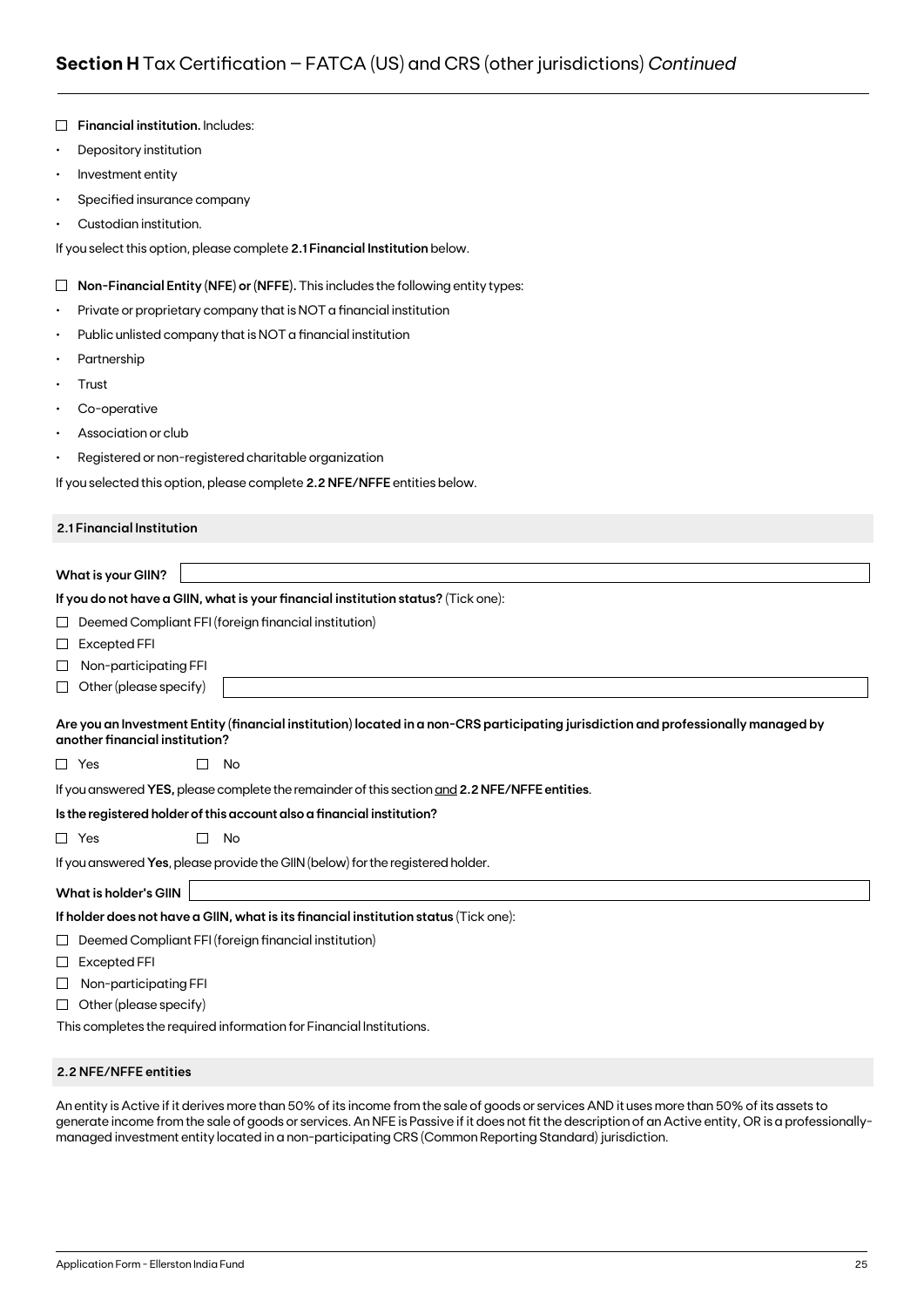## **Section H** Tax Certification – FATCA (US) and CRS (other jurisdictions) *Continued*

|                              | Is the NFE/NFFE Active or Passive?                                                                                                                                                                                        |                            |           |             |                                                                                                                                                                                                                                                                                     |
|------------------------------|---------------------------------------------------------------------------------------------------------------------------------------------------------------------------------------------------------------------------|----------------------------|-----------|-------------|-------------------------------------------------------------------------------------------------------------------------------------------------------------------------------------------------------------------------------------------------------------------------------------|
| Active<br>Passive            | If Active, please complete 2.3 Entity foreign tax residency information<br>**Controlling Persons details                                                                                                                  |                            |           |             | If Passive, please complete 2.3 Entity foreign tax residency information and 2.4 Entity foreign beneficial owner(s) or                                                                                                                                                              |
|                              | 2.3 Entity foreign tax residency information (tick and/or provide details as indicated)                                                                                                                                   |                            |           |             |                                                                                                                                                                                                                                                                                     |
| $\Box$ Yes                   | Is this account holder a US citizen or a resident for tax purposes in a country other than Australia?<br>No<br>$\mathbf{L}$<br>If you answered No, your certification is complete and no further information is required. |                            |           |             | If you answered Yes, please provide ALL information, including your foreign TIN (Taxpayer Identification Number) or exclusions, as relevant.<br>Where a TIN is issued by your jurisdiction, failure to provide this information may result in your application not being processed. |
| Country of tax residency 1   |                                                                                                                                                                                                                           | Address                    |           |             |                                                                                                                                                                                                                                                                                     |
|                              |                                                                                                                                                                                                                           |                            |           |             |                                                                                                                                                                                                                                                                                     |
| $\Box$ TIN1                  |                                                                                                                                                                                                                           |                            | <b>OR</b> | $\Box$<br>⊔ | Country does not require collection of TINs<br>TIN is available but, has not obtained or has not been issued a TIN                                                                                                                                                                  |
| $\Box$ TIN 2                 |                                                                                                                                                                                                                           |                            | OR        | ப<br>⊔      | Country does not require collection of TINs<br>TIN is available but, has not obtained or has not been issued a TIN                                                                                                                                                                  |
| $\Box$ TIN 3                 |                                                                                                                                                                                                                           |                            | OR        |             | Country does not require collection of TINs<br>TIN is available but, has not obtained or has not been issued a TIN                                                                                                                                                                  |
|                              | 2.4 Entity foreign beneficial owner(s) or ** Controlling Persons details                                                                                                                                                  |                            |           |             |                                                                                                                                                                                                                                                                                     |
| $\Box$ Yes                   | No                                                                                                                                                                                                                        |                            |           |             | Is/Are any of the beneficial owner(s) or controlling persons a U.S. citizen or a resident for tax purposes in a country other than Australia?                                                                                                                                       |
|                              | If you answered No, your certification is complete and no further information is required.                                                                                                                                |                            |           |             |                                                                                                                                                                                                                                                                                     |
|                              |                                                                                                                                                                                                                           |                            |           |             | If you answered Yes, please provide ALL information, including your foreign TIN (Taxpayer Identification Number) or exclusions, as relevant.<br>Where a TIN is issued by your jurisdiction, failure to provide this information may result in your application not being processed. |
| Full name of individual 1    |                                                                                                                                                                                                                           |                            |           |             | Date of birth                                                                                                                                                                                                                                                                       |
|                              | Street address (PO Box is NOT acceptable)                                                                                                                                                                                 |                            |           |             | Date of birth                                                                                                                                                                                                                                                                       |
|                              |                                                                                                                                                                                                                           |                            |           |             |                                                                                                                                                                                                                                                                                     |
| Country 1 of tax residency   |                                                                                                                                                                                                                           | Country 2 of tax residency |           |             | Country 3 of tax residency                                                                                                                                                                                                                                                          |
| $\sqcup$<br>TIN <sub>1</sub> |                                                                                                                                                                                                                           |                            | <b>OR</b> | ப           | Country does not require collection of TINs<br>TIN is available but, has not obtained or has not been issued a TIN                                                                                                                                                                  |
| $\Box$ TIN 2                 |                                                                                                                                                                                                                           |                            | <b>OR</b> | $\Box$<br>ப | Country does not require collection of TINs<br>TIN is available but, has not obtained or has not been issued a TIN                                                                                                                                                                  |
| $\Box$ TIN 3                 |                                                                                                                                                                                                                           |                            | OR        | ப<br>$\Box$ | Country does not require collection of TINs<br>TIN is available but, has not obtained or has not been issued a TIN                                                                                                                                                                  |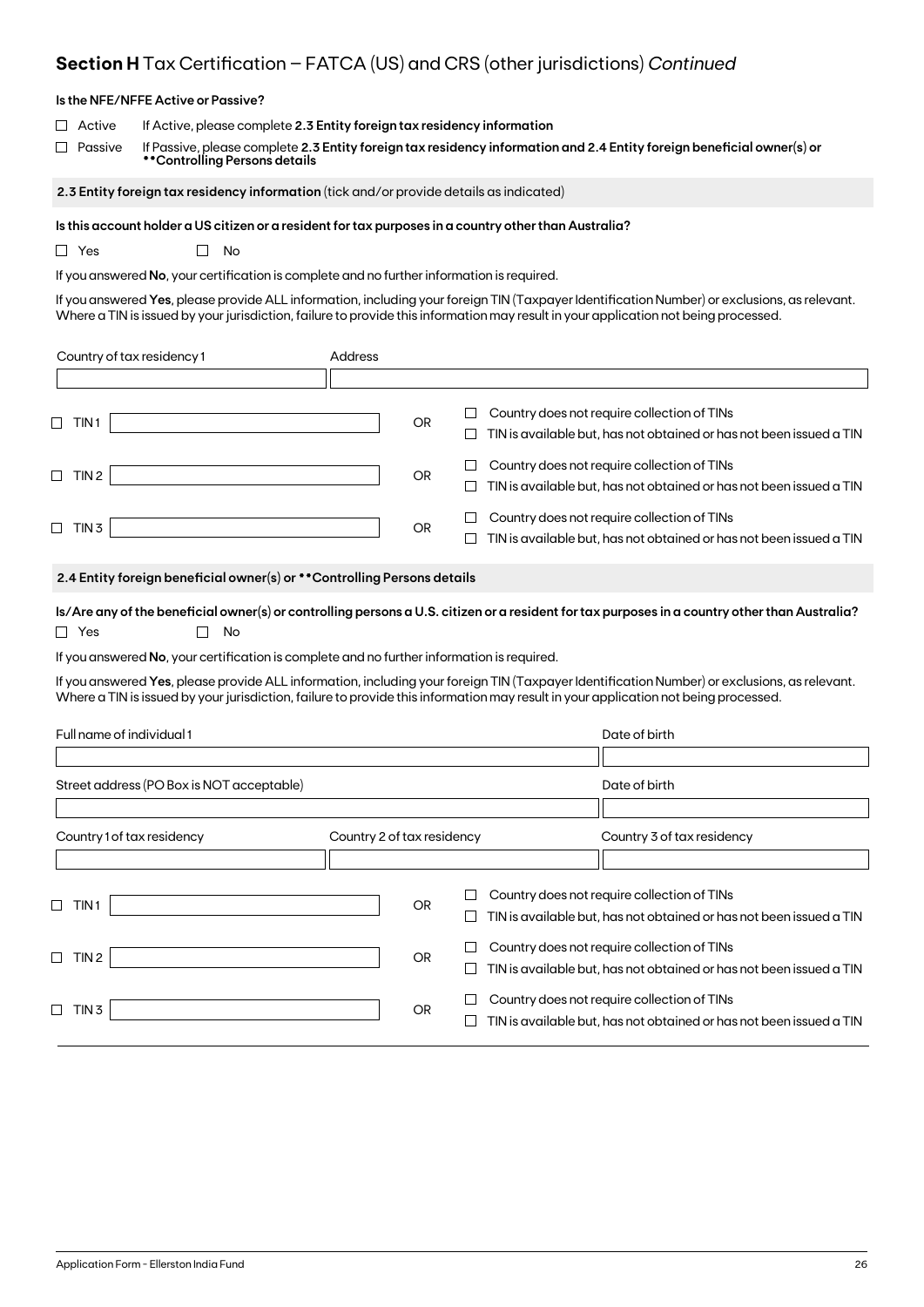## **Section H** Tax Certification – FATCA (US) and CRS (other jurisdictions) *Continued*

| Full name of individual 2                 |                            |           |         | Date of birth                                                                                                      |
|-------------------------------------------|----------------------------|-----------|---------|--------------------------------------------------------------------------------------------------------------------|
|                                           |                            |           |         |                                                                                                                    |
| Street address (PO Box is NOT acceptable) |                            |           |         | Date of birth                                                                                                      |
|                                           |                            |           |         |                                                                                                                    |
| Country 1 of tax residency                | Country 2 of tax residency |           |         | Country 3 of tax residency                                                                                         |
|                                           |                            |           |         |                                                                                                                    |
| TIN <sub>1</sub><br>$\sqcup$              |                            | <b>OR</b> |         | Country does not require collection of TINs<br>TIN is available but, has not obtained or has not been issued a TIN |
| TIN <sub>2</sub><br>$\Box$                |                            | <b>OR</b> |         | Country does not require collection of TINs<br>TIN is available but, has not obtained or has not been issued a TIN |
| TIN3<br>$\Box$                            |                            | <b>OR</b> |         | Country does not require collection of TINs<br>TIN is available but, has not obtained or has not been issued a TIN |
| Full name of individual 3                 |                            |           |         | Date of birth                                                                                                      |
| Street address (PO Box is NOT acceptable) |                            |           |         | Date of birth                                                                                                      |
|                                           |                            |           |         |                                                                                                                    |
| Country 1 of tax residency                | Country 2 of tax residency |           |         | Country 3 of tax residency                                                                                         |
|                                           |                            |           |         |                                                                                                                    |
| $\Box$<br>TIN 1                           |                            | <b>OR</b> | $\perp$ | Country does not require collection of TINs<br>TIN is available but, has not obtained or has not been issued a TIN |
| TIN <sub>2</sub><br>$\Box$                |                            | <b>OR</b> |         | Country does not require collection of TINs<br>TIN is available but, has not obtained or has not been issued a TIN |
| TIN 3                                     |                            | <b>OR</b> |         | Country does not require collection of TINs<br>TIN is available but, has not obtained or has not been issued a TIN |

\*Capitalised terms used in this section have the meanings defined in the intergovernmental agreement between the Australian and governments to improve international tax compliance and to implement FATCA dated 28 April 2014.

\*\* A Controlling Person means any individual who ultimately beneficially owns 25% or more of an entity or controls the entity, including control through a chain of ownership or by means of control other than direct control.

### **Section I** Subscription terms and conditions

To subscribe for New Units, an applicant (the Subscriber) must execute this Application Form. An application is only accepted on confirmation of acceptance in a Transaction Statement by Ellerston Capital Limited.

The Subscriber agrees to subscribe for New Units on these Subscription Terms and Conditions and in accordance with the Constitution.

### 1. **Definitions**

The following definitions apply to terms in this Section I. Terms not defined in this Section have the meaning set out in the Glossary section of the Product Disclosure Statement. The principles of interpretation set out in the Glossary of the Product Disclosure Statement also apply in this Application Form.

**Application Form** means this form upon which an application for New Units is made by a Subscriber.

**Application Price** means the sum payable for each New Unit calculated in accordance with this Application Form.

**Custodian** means the custodian (if any) for the Subscriber, named in this Application Form.

**New Unit** means a new fully paid unit in the Ellerston India Fund Units which is the subject of this Application Form.

**Payment Date** means the date, specified by Ellerston Capital Limited in the Transaction Statement on which payment for New Units falls due.

**Product Disclosure Statement** means the Ellerston India Fund PDS dated 01 October 2021.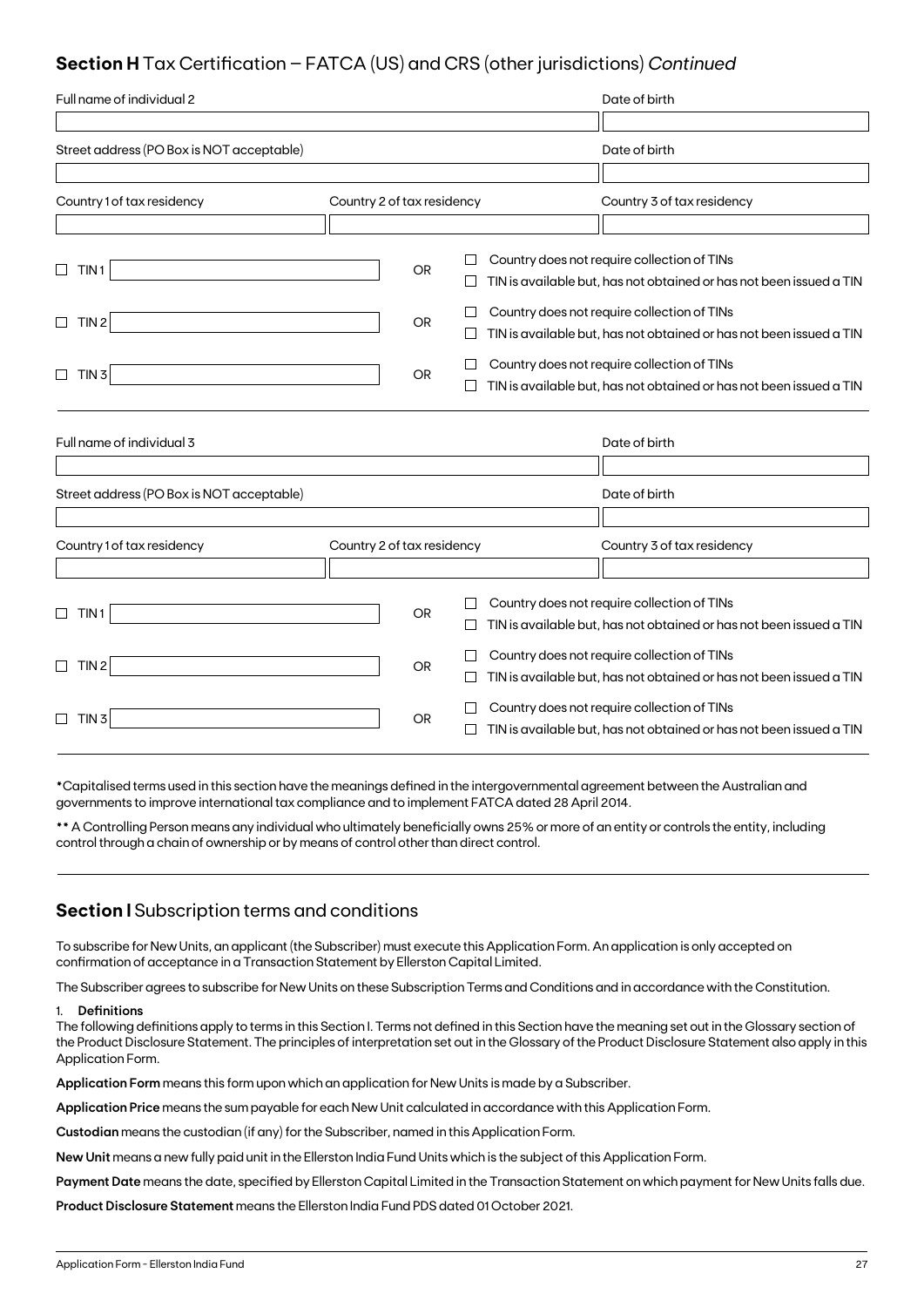## **Section I** Subscription Terms and Conditions *Continued*

**Target Market Determination** means the Ellerston India Fund Target Market Determination dated 30 September 2021.

**Transaction Statement** means the notice given by Ellerston Capital Limited to the Subscriber specifying the amount for which the Application has been accepted and the Payment Date.

**Register** means the register of members kept on behalf of Ellerston Capital Limited as responsible entity of the Ellerston India Fund by Link Market Services Limited.

**Subscription Terms and Conditions** means these terms and conditions on which applications for New Units are made and agreed to by the Subscriber.

### 2. **Subscriber to procure performance by custodian**

Where a Subscriber nominates a Custodian and the Custodian becomes a Unitholder, the Subscriber undertakes to procure that the Custodian, as Unitholder, performs the obligations and observes the restrictions imposed on it under this Application Form.

### 3. **Application for New Units**

- a) By lodging the Application Form, the Subscriber irrevocably applies for New Units, at the Application Price, up to the aggregate amount as set out in the Subscriber's Application Form (**Application Amount**) with the number of New Units being rounded down to the next whole number.
- b) The Application Amount is not payable on lodgement of the Application Form.
- c) If the Subscriber's Application is accepted in whole or in part, Ellerston Capital Limited will send the Subscriber a Transaction Statement setting out the amount in respect of which the Application has been accepted.
- d) A Subscriber's commitment is valid and enforceable against the Subscriber from the date on which the Subscriber's Application is accepted (**Effective Date**).
- e) The Subscriber must pay the Subscription Amount to Pacific Custodians Pty Limited Ellerston India Fund on the Payment Date.

### 4. **Indemnity**

The Subscriber indemnifies Ellerston Capital Limited and each of its officers, employees, advisers and agents (the **Indemnified Parties**) against all Claims and Liabilities (including legal costs on a full indemnity basis) incurred or suffered by or brought by or made or recovered against the Indemnified Parties in connection with, or arising out of, any breach of any provision of these Subscription Terms and Conditions by the Subscriber.

### 5. **Subscriber's acknowledgement**

The Subscriber acknowledges and agrees that in considering whether or not to apply for New Units and in proceeding to engage in due diligence enquiries, it did so on the basis that the Product Disclosure Statement it received containing information concerning the Ellerston India Fund expressly excluded any reliance on information given to the Subscriber or statements or representations of Ellerston Capital Limited;

- a) The Subscriber represents and warrants to Ellerston Capital Limited that:
- in conducting due diligence, and subscribing for New Units, the Subscriber did not and does not rely on any statement, representation, warranty, condition, forecast or other conduct which may have been made by or on behalf of Ellerston Capital Limited including, to avoid doubt, the Product Disclosure Statement;
- (ii) it has had the opportunity to conduct due diligence and has satisfied itself in relation to matters arising from the due diligence;
- (iii) it understands, acknowledges and accepts the risks and uncertainties of the industry in which the Ellerston India Fund operates and the general economic risks that impact on, or could reasonably be expected to impact on the Ellerston India Fund, its assets, results, operations and prospects;
- (iv) irrespective of whether or not the due diligence was as full or exhaustive as the Subscriber would have wished, it has nevertheless, independently and without the benefit of any inducements, representations or warranties from Ellerston Capital Limited or any of its respective directors, officers, employees, agents or advisers, determined to enter into this Application Form; and
- (v) the disclosures regarding the Ellerston India Fund including the information, forecasts and statements of intent contained in material provided to the Subscriber, and made in management presentations, are accepted by the Subscriber based on their own enquiries and understanding.
- b) The Subscriber acknowledges and agrees that, to the extent permitted by law, none of Ellerston Capital Limited or any of its respective directors, officers, employees, agents or advisers:
- (i) has made or makes any representation or warranty as to the accuracy or completeness of any disclosure or the provision of any information;
- (ii) accepts any duty of care in relation to the Subscriber in respect of any such information; and
- (iii) is to be liable to the Subscriber if, for whatever reason, any such information is or becomes inaccurate, incomplete or misleading in any particular way.
- c) Subject to any law to the contrary, all terms conditions, warranties and statements, whether expressed, implied, written, oral, collateral, statutory or otherwise, are excluded, and Ellerston Capital Limited and its respective directors, officers, employees, agents and advisers disclaim all Liabilities in relation to them to the maximum extent permitted by law.
- d) The Subscriber acknowledges that: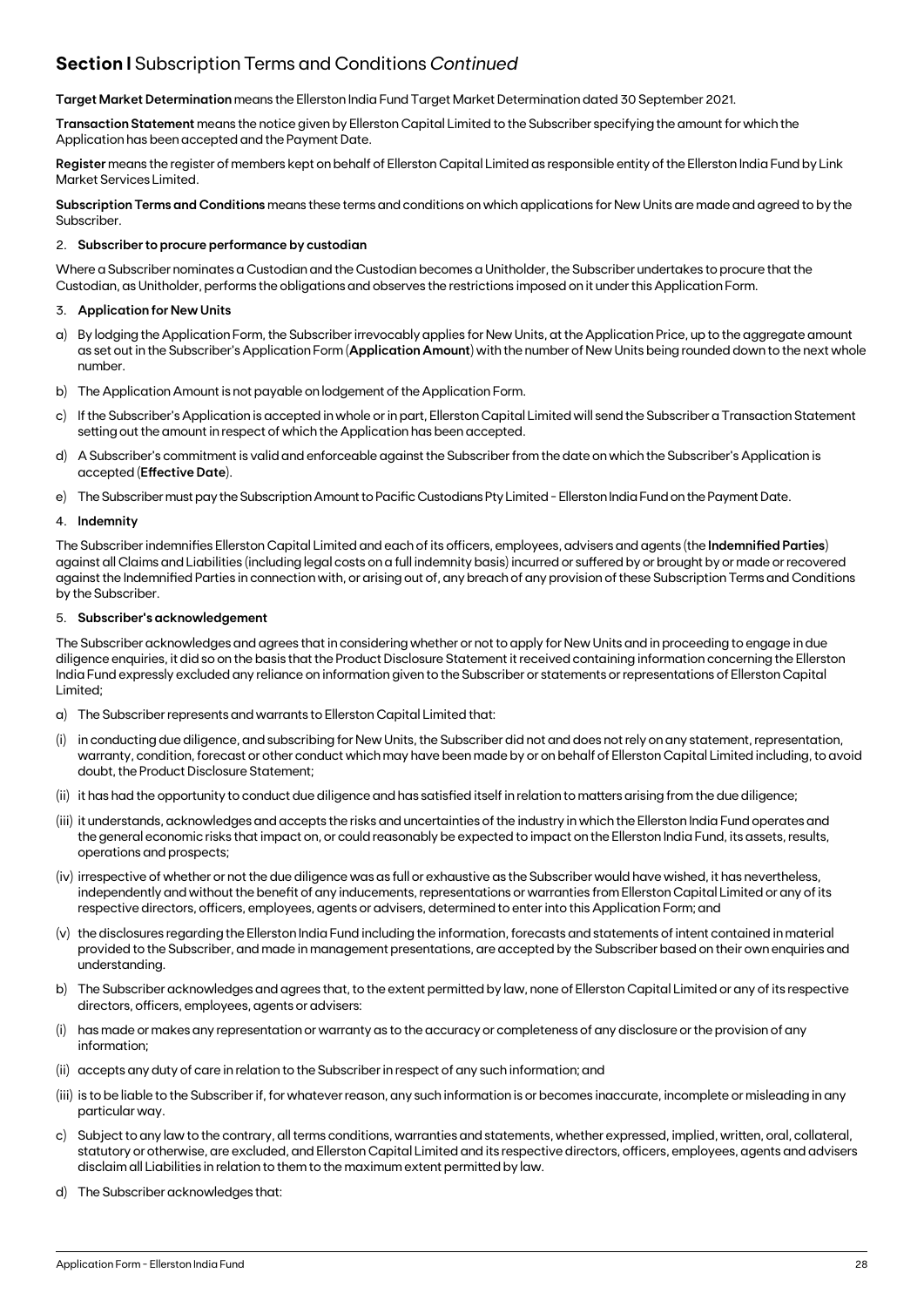## **Section I** Subscription Terms and Conditions *Continued*

### (i) it has read and understood the Target Market Determination;

(ii) the subscription for New Units is suitable for the Subscriber, having regards to the Target Market Determination;

(iii) it has read and understood, the Product Disclosure Statement; and

(iv) Ellerston Capital Limited has issued the Product Disclosure Statement and other information and materials relating to the offer, and has made the invitation to apply for Units in the Ellerston India Fund only in its capacity as responsible entity of the Ellerston India Fund, and in no other capacity, and its liability is limited to and can be enforced to the extent to which it can be and is in fact satisfied out of property of the Ellerston India Fund from which Ellerston Capital Limited is actually indemnified for the liability. This limitation of Ellerston Capital Limited's liability applies to all liabilities and obligations of Ellerston Capital Limited in any way connected with any representation, warranty, conduct, omission, document or transaction related to the Ellerston India Fund and the invitation to apply for Units in the Ellerston India Fund.

### 6. **Representations and warranties by Subscriber**

The Subscriber represents and warrants to Ellerston Capital Limited that each of the following statements is true, accurate and not misleading as at the date of the Application Form and the Payment Date:

- a) its execution, delivery and performance of this Application including the Subscription Terms and Conditions does not violate its constitution (or other constituent documents);
- b) it is a validly existing entity under the laws of its place of incorporation or establishment;
- c) it has the corporate power to enter into and perform its obligations under this Application Form and to carry out the transactions contemplated thereby;
- d) it has taken all necessary corporate action to authorise its entry into the execution, delivery and performance of this Application Form and to carry out the transactions contemplated by this Application Form;
- e) this Application Form is a valid and binding obligation on it;
- f) if situated outside Australia, it is a person to whom an invitation or offer to subscribe for New Units in the manner contemplated by the Product Disclosure Statement and this Application Form is permitted by the laws of the jurisdiction in which it is situated and it is a person to whom the New Units can lawfully be offered and issued to under all applicable laws, without the need for any registration, formality or lodgement and it satisfies the requirements in the applicable jurisdictions and makes the warranties and representations set in clauses 9 to 11 below;
- g) in subscribing for New Units, it is in compliance with all relevant laws and regulations (including, without limitation, the requirements of the Australian Corporations Act.
- h) neither its entry into nor the performance by it of this Application Form nor any transaction contemplated under this Application Form violates in any material respect any provision of any judgment binding on it, its constituent documents, any law or any document, agreement or other arrangement binding on it or its assets; and
- i) it agrees to provide Ellerston Capital Limited with any other information or material that is reasonably required to establish the Subscriber's authority to apply for and acquire New Units and its compliance with applicable laws or to enable Ellerston Capital Limited to comply with its Anti-Money Laundering Policy.

### 7. **Additional representations where the Subscriber is a trustee**

On execution of this Application Form where the Subscriber is a trustee, it represents and warrants to Ellerston Capital Limited that each of the following statements is true, accurate and not misleading as at the date of the Application Form and the Payment Date:

- a) it is empowered by the trust deed establishing the trust under which it is appointed as trustee (Trust Deed) to enter into and perform its obligations under Application Form and to carry out the acts and transactions contemplated by this Application Form;
- b) all necessary resolutions have been duly passed and all consents, approvals and other procedural matters have been obtained or attended to as required by the Trust Deed;
- c) it is the sole trustee of the trust;
- d) no property of the trust is liable to be re settled or set aside or transferred to any other trust;
- e) the trust has not been terminated, nor has any event for the vesting of the assets of the trust occurred;
- f) subject to the terms of the Trust Deed and limitations which may be imposed by general law, its right of indemnity out of, and lien over, the assets of the trust have not been limited in any way. To the best of its knowledge, it has no liability which may be set off against that right of indemnity;
- g) to the best of its knowledge, it has complied with all obligations and duties under the Trust Deed and at law where failure to comply would have a material adverse effect on its ability to perform under this Application Form; and
- h) You are acquiring the New Units for your own account for investment purposes only and not with a view to resale or distribution.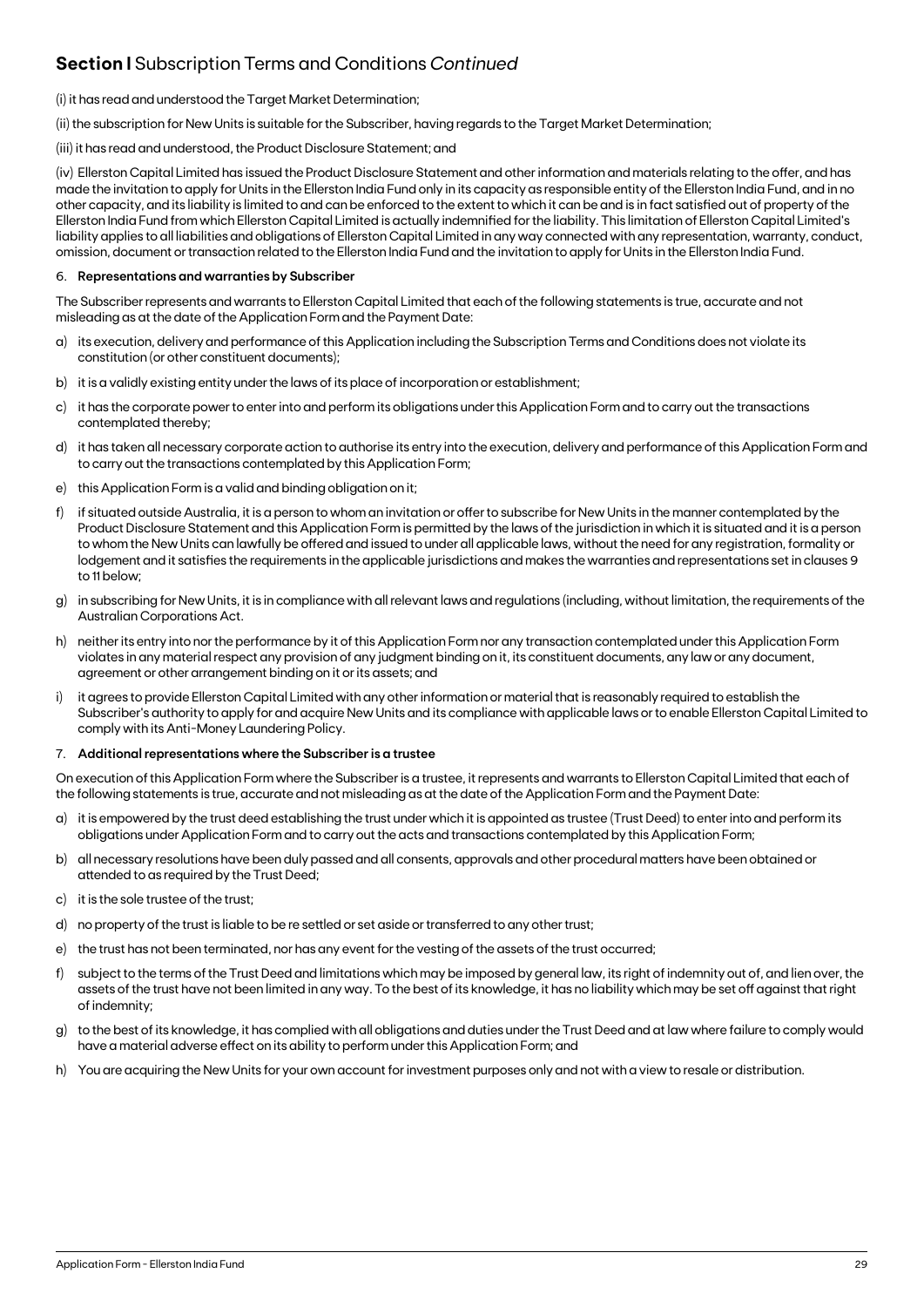## **Section I** Subscription Terms and Conditions *Continued*

### 8. **Notices**

Each communication (including each notice, consent, approval, request and demand) under or in connection with this Application Form:

- a) must be in writing;
- b) must be addressed as follows (or as otherwise notified by that Party to each other Party from time to time).

**Ellerston Capital Limited c/o Link Market Services PO Box 372**1 Rhodes, NSW 2138 Telephone: 1800 992 149

### **Subscriber**

Address provided by the Subscriber on the Application Form

- c) must be signed by the Party making it or (on that Party's behalf) by the solicitor for, or any attorney, director, secretary or authorised agent of, that Party;
- d) must be delivered by hand or posted by prepaid post to the address, or sent by fax to the number, of the addressee, in accordance with clause 8(b); and
- (i) is taken to be received by the addressee:(in the case of prepaid post sent to an address in the same country) on the third day after the date of posting;
- (ii) (in the case of prepaid post sent to an address in another country) on the fifth day after the date of posting by airmail;
- (iii) (in the case of fax) at the time in the place to which it is sent equivalent to the time shown on the transmission confirmation report produced by the fax machine from which it was sent; and
- (iv) (in the case of delivery by hand) on delivery, but if the communication is taken to be received on a day that is not a business day or after 5.00pm, it is taken to be received at 9.00am on the next business day.
- 9. **General**

### 9.1 **Governing law**

This Application Form is governed by and must be construed according to the law applying in New South Wales.

### 9.2 **Jurisdiction**

Each Party irrevocably:

- a) submits to the non-exclusive jurisdiction of the courts of New South Wales, and the courts competent to determine appeals from those courts, with respect to any proceedings that may be brought at any time relating to this Application Form; and
- b) waives any objection it may now or in the future have to the venue of any proceedings, and any claim it may now or in the future have that any proceedings have been brought in an inconvenient forum, if that venue falls within clause 9.2(a).

### 9.3 **Amendments**

The Subscription Terms and Conditions may only be varied by or on behalf of Ellerston Capital Limited and the Subscriber in writing.

### 9.4 **Waiver**

- a) Failure to exercise or enforce, or a delay in exercising or enforcing, or the partial exercise or enforcement of, a right, power or remedy provided by law or under this Application Form by a party does not preclude, or operate as a waiver of, the exercise or enforcement, or further exercise or enforcement, of that or any other right, power or remedy provided by law or under this Application Form.
- b) A waiver or consent given by a party under this Application Form is only effective and binding on that Party if it is given or confirmed in writing by that party.
- c) No waiver of a breach of a term of this Application Form operates as a waiver of another breach of that term or of a breach of any other term of this Application Form.

### 9.5 **Further acts and documents**

Each party must promptly do all further acts and execute and deliver all further documents (in form and content reasonably satisfactory to that party) required by law or reasonably requested by the other party to give effect to this Application Form.

### 9.6 **Consents**

Consent required under this Application Form from a party may be given or withheld, or may be given subject to any conditions, as that Party (in its absolute discretion) thinks fit, unless this Application Form expressly provides otherwise.

### 9.7 **Assignment**

A party cannot assign, novate or otherwise transfer any of its rights or obligations under this Application Form without the prior consent of the other party.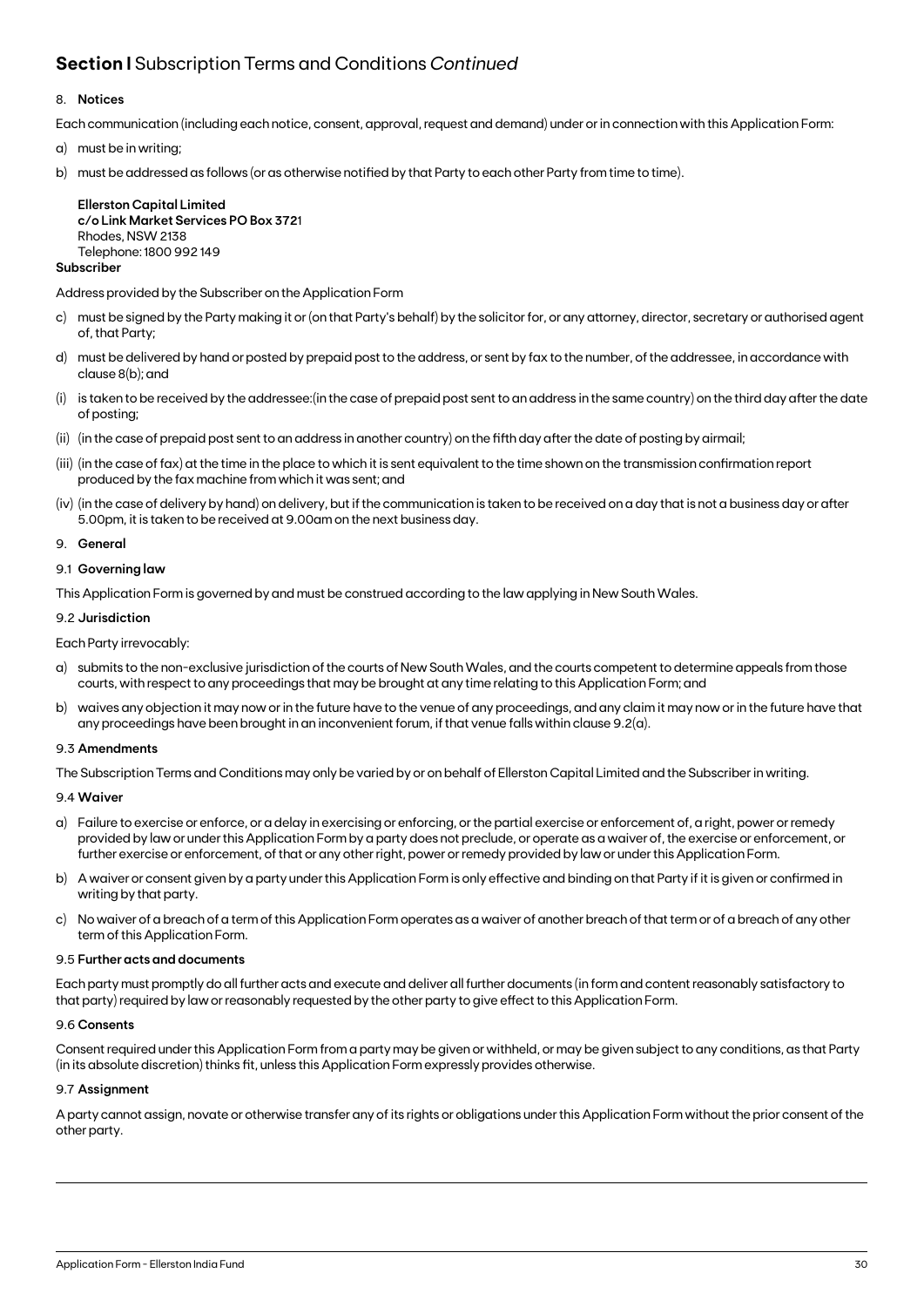### **Section J** Declarations and signatures

All parties must sign for joint applications. If signed under Power of attorney, the attorney must enclose a certified copy of the Power of Attorney and declare that he / she has not received notice of revocation of that power. The Power of Attorney must also enclose a certified copy of their driver's licence or passport, proof of identity or age card. If the application is for a company, two directors or a director and secretary must sign, unless the company is a sole director company, in which case the sole director only must sign.

### **I / we acknowledge that by signing below:**

I/we declare that the details given in this application form are true and correct. I/we acknowledge that by signing this application form, I / we:

- a. agree to become bound by the provisions of the Constitution of the Fund, as may be amended from time to time;
- b. understand that you may need to contact me and that I may need to provide additional information to meet the requirements of the Anti-Money Laundering and Counter-Terrorism Financing legislation; and
- c. agree to subscribe for New Units on the Subscription Terms and Conditions set out in Section I of this Application Form including by providing the representations and warranties set out therein.
- d. I/we confirm that I/we have read and understood the TMD. I/we also acknowledge that an investment in units in the Fund is suitable for me, having regard to the TMD.

### **I/We acknowledge that I/we understand that:**

- a. units in the Fund do not represent deposits or other liabilities of Ellerston Capital Limited or any other member of the Ellerston Capital Limited group;
- b. investing in the Fund is subject to investment risk, including possible delays in repayment and loss of income and principal invested; and
- c. neither Ellerston Capital Limited nor any other entity guarantees the performance of the Fund or the repayment of capital invested in the Fund.

### **I / we acknowledge that by signing this application form:**

I / we agree to provide any additional information and/or documentation required by Ellerston Capital Limited for FATCA/CRS purposes (in addition to that provided in Section H of this form) upon request, and to inform Ellerston Capital Limited if a change in circumstances means that any of the information or documentation provided is no longer correct.

| <b>Dated</b>                                                                                                                        |                |                                                       |
|-------------------------------------------------------------------------------------------------------------------------------------|----------------|-------------------------------------------------------|
| Name of investor1                                                                                                                   |                | Name of investor 2                                    |
| Signature of investor 1                                                                                                             |                | Signature of investor 2                               |
| Tick capacity (mandatory for companies)                                                                                             |                | Tick capacity (mandatory for companies)               |
| $\Box$ Sole Director<br>Director<br>$\perp$<br><b>Power of Attorney</b>                                                             | Secretary<br>ப | Sole Director<br>Director<br>$\Box$<br>Secretary<br>ப |
| Executed by and on behalf of<br>by its Attorney:                                                                                    |                |                                                       |
| Attorney name                                                                                                                       |                | <b>Attorney Signature</b>                             |
| in the presence of:<br>Witness name                                                                                                 |                | Witness signature                                     |
|                                                                                                                                     |                |                                                       |
| Attorney's residential address (mandatory)<br>PO Box / RMB / Locked bag/care of (c/-) property name / building name (if applicable) |                |                                                       |
| Suite no./unit no./level no. and street address                                                                                     |                | Town/suburb                                           |
| <b>State</b>                                                                                                                        | Postcode       | Country                                               |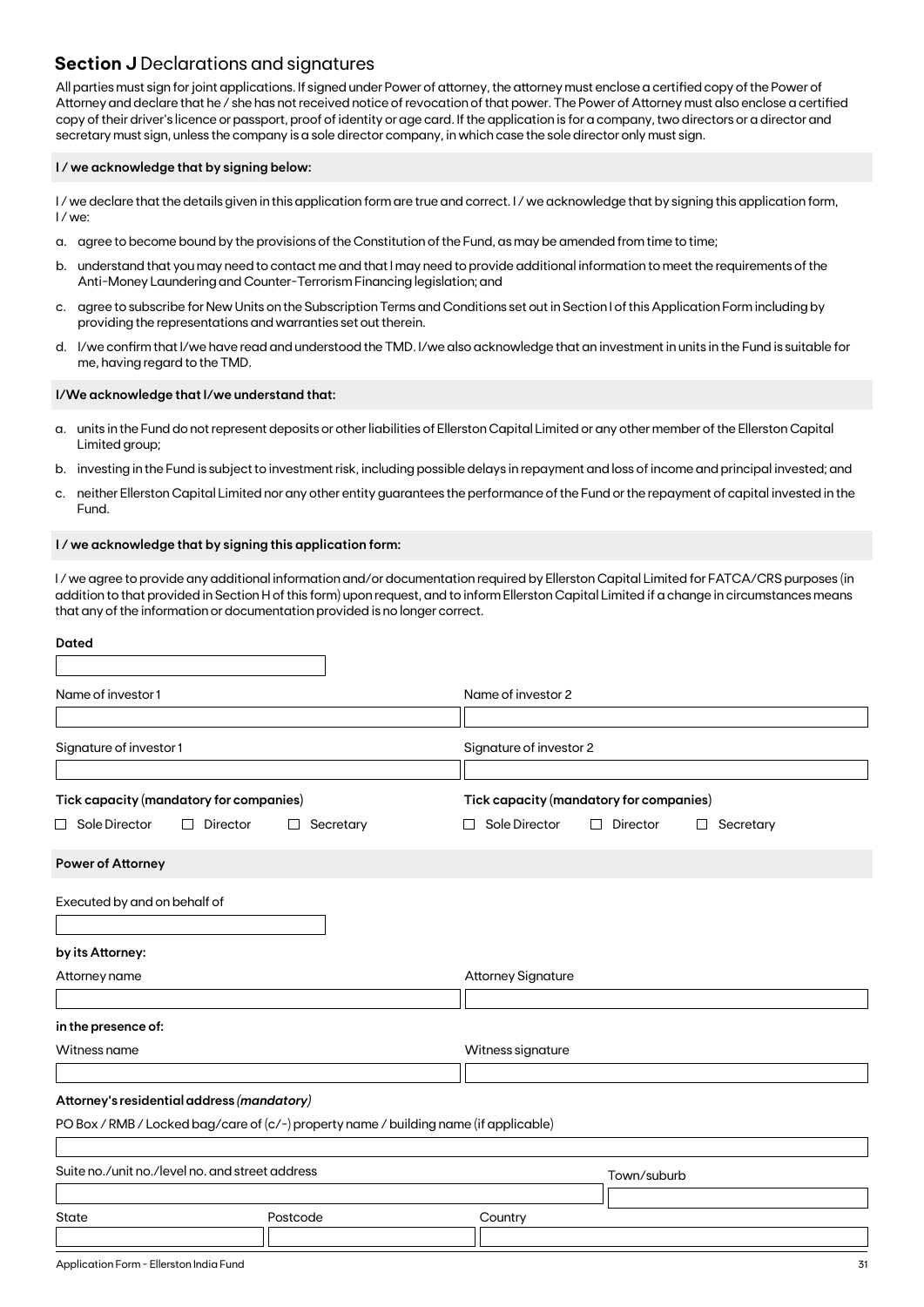## **Section K** Investor Identification Information

Please read this section CAREFULLY to ensure you include the required documents with your application, and tick the documents you are providing below.

### **Important notes:**

- **• Foreign language documents:** MUST be accompanied by an English translation prepared by an accredited translator.
- **Providing certified copies:** Where a certified copy is required, the investor should ensure that the requisite certification is signed by a suitably qualified person.

**Individuals, sole traders, individual trustees or partners, beneficial owners or individual governing member of an association or registered co-operatives, or beneficiaries (if required)**

**Please complete EITHER Option 1 OR Option 2 and attach the applicable documents to your application. Note that, for an applicant who is a natural person or a beneficiary (if required), a document provided must not have expired, other than in the case of a passport issued by the Commonwealth that has expired in the last two years.**

### **Option 1: Please attach at least ONE certified document from the list below**

### **Primary photographic identity document:**

- $\Box$  Driver's licence or permit under a State/Territory government or an equivalent authority of a foreign country.
- $\Box$  Australian passport (current or expired within the last two years).
- $\Box$  Foreign passport or travel document that has a photograph and signature of the individual.
- $\Box$  Proof of age card provided by a State or Territory government.
- $\Box$  National identity card issued by a foreign government that has a photograph and signature of the individual.

### OR

### **Option 2: Please attach at least ONE primary non-photographic certified document and at least ONE certified secondary document from the lists below**

### **Primary non-photographic identity document:**

- $\Box$  Australian birth certificate or birth extract.
- $\Box$  Australian citizenship certificate.
- $\Box$  Foreign citizenship certificate.
- Foreign birth certificate.
- Centrelink Pension Card or Centrelink Healthcare Card.

AND

### **Secondary non-photographic identity document:**

- $\Box$  A financial benefit document issued by the Commonwealth, State or Territory in the last 12 months that contains the name and address of the individual.
- $\Box$  An income tax assessment notice issued in the last 12 months that contains the name and address of the individual.
- $\Box$  A local government notice (e.g. rates notice) or utilities notice (e.g. gas or electricity bill) issued with the last 3 months.

### **Public companies**

### **Each of the following:**

- $\Box$  A recent company extract from ASIC (or overseas company regulator) or certificate of incorporation.
- $\Box$  Specimen signatures of authorised signatories who are permitted to transact on the investment.
- $\Box$  If listed on a stock exchange, a list of names and addresses of shareholders holding 10% or more of the issued share capital.
- $\Box$  Where the company is not regulated by ASIC or an overseas regulator, individual shareholders holding more than 25% of issued share capital must produce the documentation listed above for Individual Applicants.

### **Proprietary companies**

### **Each of the following:**

- $\Box$  A recent company extract from ASIC (or overseas company regulator) or certificate of incorporation.
- $\Box$  Specimen signatures of authorised signatories who are permitted to transact on the investment.
- $\Box$  A list of names and addresses of shareholders holding 10% or more of the issued share capital.
- $\Box$  Where the company is not regulated by ASIC or an overseas regulator, individual shareholders holding more than 25% of issued share capital must produce the documentation listed above for Individual Applicants